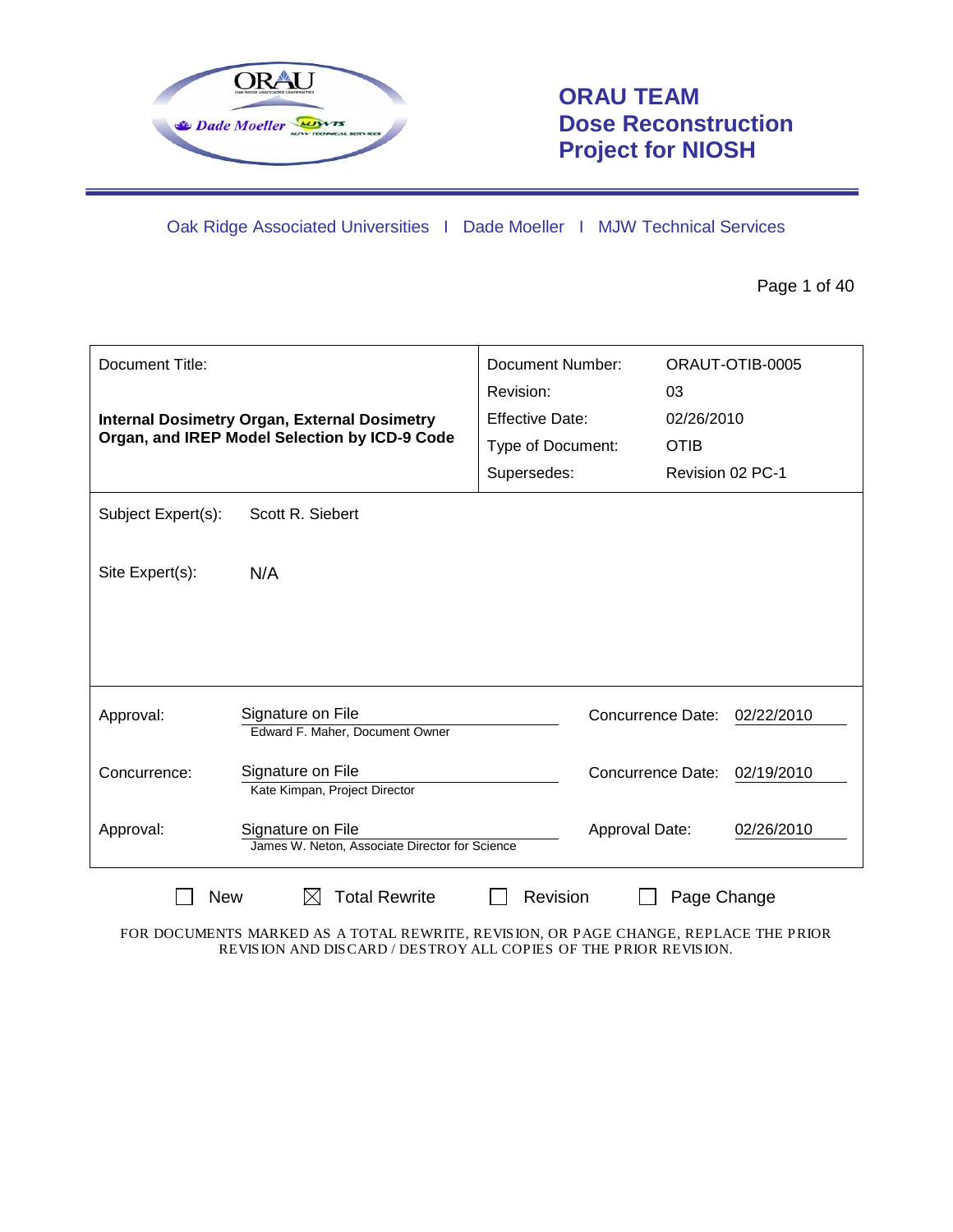| Document No. ORAUT-OTIB-0005 | Revision No. 03 | Effective Date: 02/26/2010 | Page 2 of 40 |
|------------------------------|-----------------|----------------------------|--------------|
|------------------------------|-----------------|----------------------------|--------------|

## **PUBLICATION RECORD**

| <b>EFFECTIVE</b><br><b>DATE</b> | <b>REVISION</b><br><b>NUMBER</b> | <b>DESCRIPTION</b>                                                                                                                                                                                                                                                                                                                                                                                                                                                                                                                                                                                                              |  |
|---------------------------------|----------------------------------|---------------------------------------------------------------------------------------------------------------------------------------------------------------------------------------------------------------------------------------------------------------------------------------------------------------------------------------------------------------------------------------------------------------------------------------------------------------------------------------------------------------------------------------------------------------------------------------------------------------------------------|--|
| 11/03/2003                      | 00                               | ORAU technical information bulletin to clarify IMBA organ and IREP<br>model selection First approved issue. Initiated by Elizabeth M.<br>Brackett.                                                                                                                                                                                                                                                                                                                                                                                                                                                                              |  |
| 01/23/2004                      | 01                               | Incorporates applicable external dosimetry organ selection.<br>Approved issue of Revision 01. Initiated by Elizabeth M. Brackett.                                                                                                                                                                                                                                                                                                                                                                                                                                                                                               |  |
| 03/05/2004                      | 01 PC-1                          | IREP model correction for ICD-9 code 238.7 (added Bone model),<br>remove IMBA/External/IREP model info from header rows for ICD-9<br>codes 194 and 205. Approved issue of page change 1. Initiated by<br>Elizabeth M. Brackett.                                                                                                                                                                                                                                                                                                                                                                                                 |  |
| 05/07/2004                      | 01 PC-2                          | IMBA and External model correction for ICD-9 code 231.8 (changed<br>to med review on page 15), IMBA model correction for ICD-9 codes<br>235.8 and 235.9 (changed to med review on page 16), External<br>model correction for ICD-9 code 185 (changed to bladder on page 8).<br>Approved issue of page change 2. Initiated by Elizabeth M. Brackett.                                                                                                                                                                                                                                                                             |  |
| 10/29/2004                      | 01 PC-3                          | IMBA model correction for ICD-9 code 189.2, 189.3, and 189.4<br>(changed to highest non-met organ/tissue on page 9), added<br>footnote number 5 to Table 1 for ICD-9 code 232 on page 18.<br>Changed DOL documentation to NIOSH Referral Summary<br>Document (NRSD) on page 20. Approved issue of page change 3.<br>Initiated by Scott R. Siebert.                                                                                                                                                                                                                                                                              |  |
| 12/02/2005                      | 02                               | Adds information for ICD-9 codes 289.7 and 289.9, clarifies handling<br>adenocarcinoma of the distal (lower third) esophagus, corrects<br>external organ for ICD-9 codes 233.4 and 236.5, updates correct<br>model selections for various cancers (to reflect guidance in OCAS<br>TIB-012, except as directed by OCAS to mark many 200-204 organs<br>as "Reserved"), adds likely primary cancer selection for secondary<br>cancers. Changes references to "IMBA organ" to "Internal Dosimetry<br>organ." Approved issue of Revision 02. Training required: As<br>determined by the Task Manager. Initiated by Scott R. Siebert. |  |
| 02/10/2006                      | 02 PC-1                          | Approved page change revision. Updates Table 3-1 (pages 15 - 22)<br>in Section 3.2 to reflect guidance in OCAS-TIB-012 Rev 1 (internal<br>and external organs for ICD-9 series 200 through 204 changed from<br>"Reserved" to the specified organ) and changes OCAS-TIB-012<br>issue date and revision number in reference section (page 33). No<br>sections were deleted. Training required: As determined by the<br>Task Manager. Initiated by Scott R. Siebert.<br>Approval:                                                                                                                                                  |  |
|                                 |                                  | 02/08/2006<br><b>Signature on File</b><br>Edward F. Maher, Task 5 Manager                                                                                                                                                                                                                                                                                                                                                                                                                                                                                                                                                       |  |
|                                 |                                  | <b>Signature on File</b><br>02/07/2006<br>Kate Kimpan, Project Director                                                                                                                                                                                                                                                                                                                                                                                                                                                                                                                                                         |  |
|                                 |                                  | <b>Signature on File</b><br>02/10/2006<br>James W. Neton, Associate Director for Science                                                                                                                                                                                                                                                                                                                                                                                                                                                                                                                                        |  |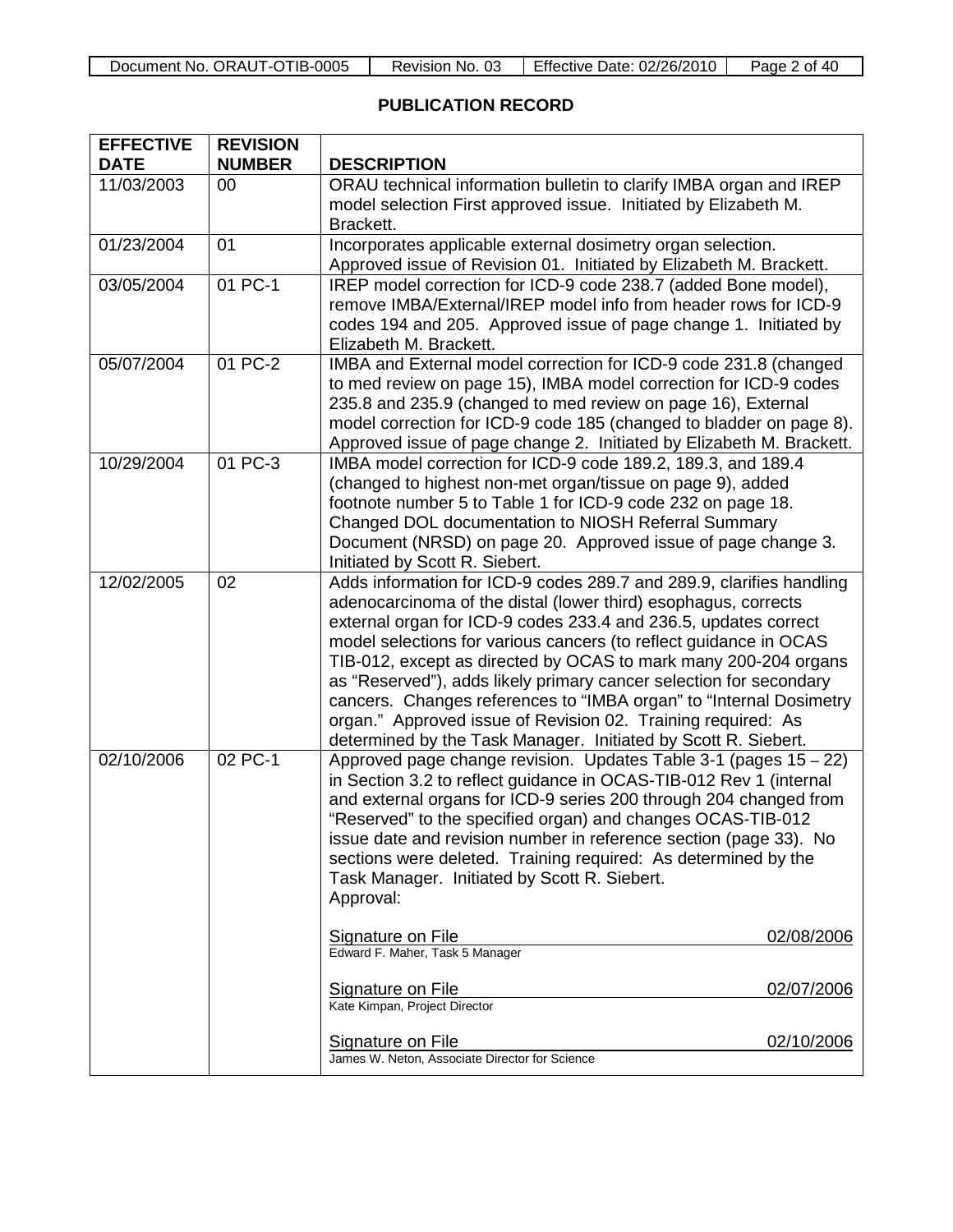| <b>IB-0005</b><br>ORAU<br>Document<br>N0<br>' -( . | -03<br>Revision<br>No. | <b>Effective</b><br>02/26/2010<br>Date:⊹ | 40<br>3 of<br>Page |
|----------------------------------------------------|------------------------|------------------------------------------|--------------------|
|                                                    |                        |                                          |                    |

| 02/26/2010 | 03 | Adds discussion of ICD-9 vs. ICD-9-CM in Background section, adds<br>codes into Table 3-1 and 3-2 that cross-reference to ICD-9-CM<br>codes, adds clarification for skin cancer codes, updates organ<br>selection for ICD-9 codes 155 and 156, adds clarification that this<br>OTIB is not applicable for x-ray procedures. No sections were<br>deleted. Incorporates formal internal and NIOSH review comments.<br>Constitutes a total rewrite of the document. Training required: As |
|------------|----|----------------------------------------------------------------------------------------------------------------------------------------------------------------------------------------------------------------------------------------------------------------------------------------------------------------------------------------------------------------------------------------------------------------------------------------------------------------------------------------|
|            |    | determined by the Objective Manager. Initiated by Scott R. Siebert.                                                                                                                                                                                                                                                                                                                                                                                                                    |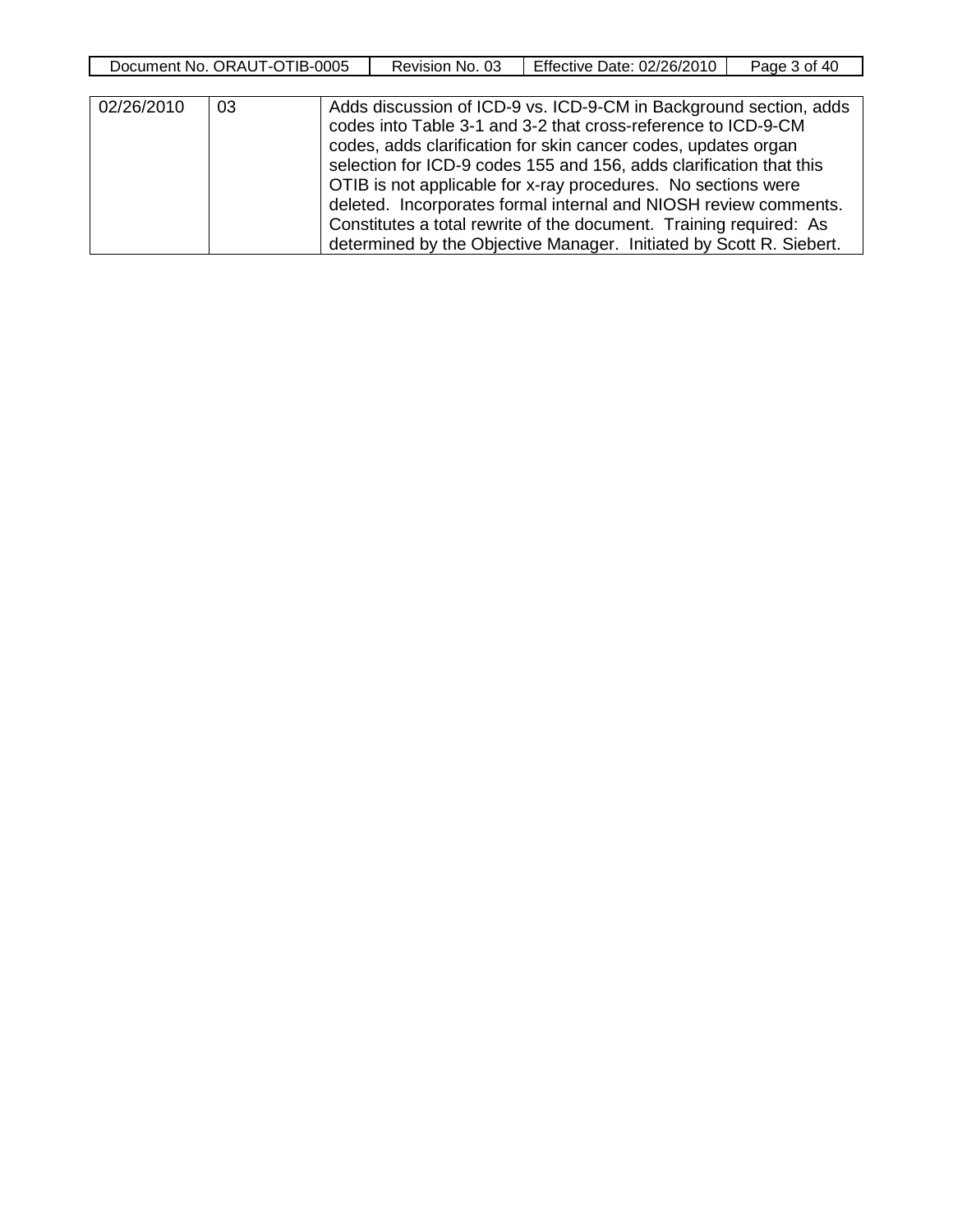| TIB-0005<br>ORAUT-OT<br>Document No. | -03<br>No.<br>Revision | Effective<br>Date: 02/26/2010 | -40<br>Page<br>4 of |
|--------------------------------------|------------------------|-------------------------------|---------------------|

# **TABLE OF CONTENTS**

# **SECTION TITLE PAGE**

| 1.0 |                                                                     |                                                                                                                                                          |  |  |
|-----|---------------------------------------------------------------------|----------------------------------------------------------------------------------------------------------------------------------------------------------|--|--|
| 2.0 |                                                                     |                                                                                                                                                          |  |  |
| 3.0 | 3.1<br>3.2                                                          |                                                                                                                                                          |  |  |
| 4.0 | 4.1<br>4.2<br>4.3<br>4.4<br>4.5<br>4.6<br>4.7<br>4.8<br>4.9<br>4.10 | Secondary Cancers - Likely Primary Cancer Sites with Multiple IMBA, External,<br>Multiple Secondary Cancers with Unknown Primary Cancer Site or Multiple |  |  |
|     |                                                                     |                                                                                                                                                          |  |  |

# **LIST OF TABLES**

#### **TABLE TITLE PAGE**

|     | 3-1. Selection of organs, tissues, and IREP models for internal and external dose |  |
|-----|-----------------------------------------------------------------------------------|--|
|     |                                                                                   |  |
| 3-2 |                                                                                   |  |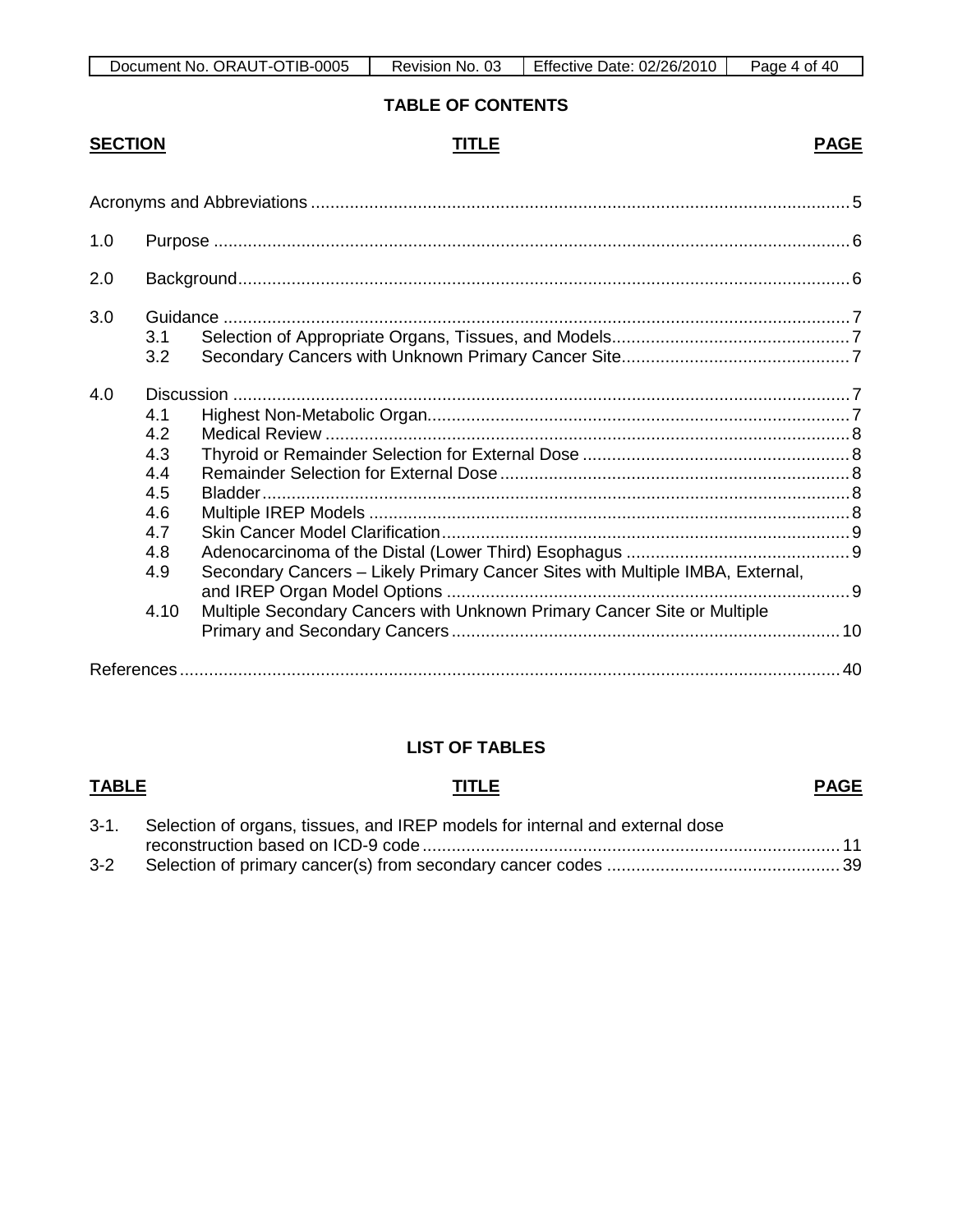| Document No. ORAUT-OTIB-0005 | No. 03<br>Revision | Effective ∟<br>Date: 02/26/2010 | 40<br>. nt<br>Page |
|------------------------------|--------------------|---------------------------------|--------------------|
|                              |                    |                                 |                    |

# **ACRONYMS AND ABBREVIATIONS**

| <b>DHHS</b><br>DOE<br><b>DOL</b>                                 | U.S. Department of Health and Human Services<br>U.S. Department of Energy<br>U.S. Department of Labor                                                                                                                                                                                                 |
|------------------------------------------------------------------|-------------------------------------------------------------------------------------------------------------------------------------------------------------------------------------------------------------------------------------------------------------------------------------------------------|
| <b>EEOICPA</b>                                                   | Energy Employees Occupational Illness Compensation Program Act of 2000                                                                                                                                                                                                                                |
| $ICD-9$<br>ICD-9-CM<br><b>ICRP</b><br><b>IMBA</b><br><b>IREP</b> | The International Classification of Diseases, 9th Revision<br>The International Classification of Diseases, 9th Revision, Clinical Modification<br>International Commission on Radiological Protection<br><b>Integrated Modules for Bioassay Analysis</b><br>Interactive RadioEpidemiological Program |
| <b>NCHS</b><br><b>NIOSH</b><br><b>NRSD</b>                       | <b>National Center for Health Statistics</b><br>National Institute for Occupational Safety and Health<br><b>NIOSH Referral Summary Document</b>                                                                                                                                                       |
| <b>OCAS</b><br><b>ORAU</b>                                       | Office of Compensation Analysis and Support<br>Oak Ridge Associated Universities                                                                                                                                                                                                                      |
| <b>POC</b>                                                       | probability of causation                                                                                                                                                                                                                                                                              |
| <b>TIB</b>                                                       | technical information bulletin                                                                                                                                                                                                                                                                        |
| <b>U.S.C.</b>                                                    | <b>United States Code</b>                                                                                                                                                                                                                                                                             |
| <b>WHO</b>                                                       | World Health Organization                                                                                                                                                                                                                                                                             |
| ş                                                                | section or sections                                                                                                                                                                                                                                                                                   |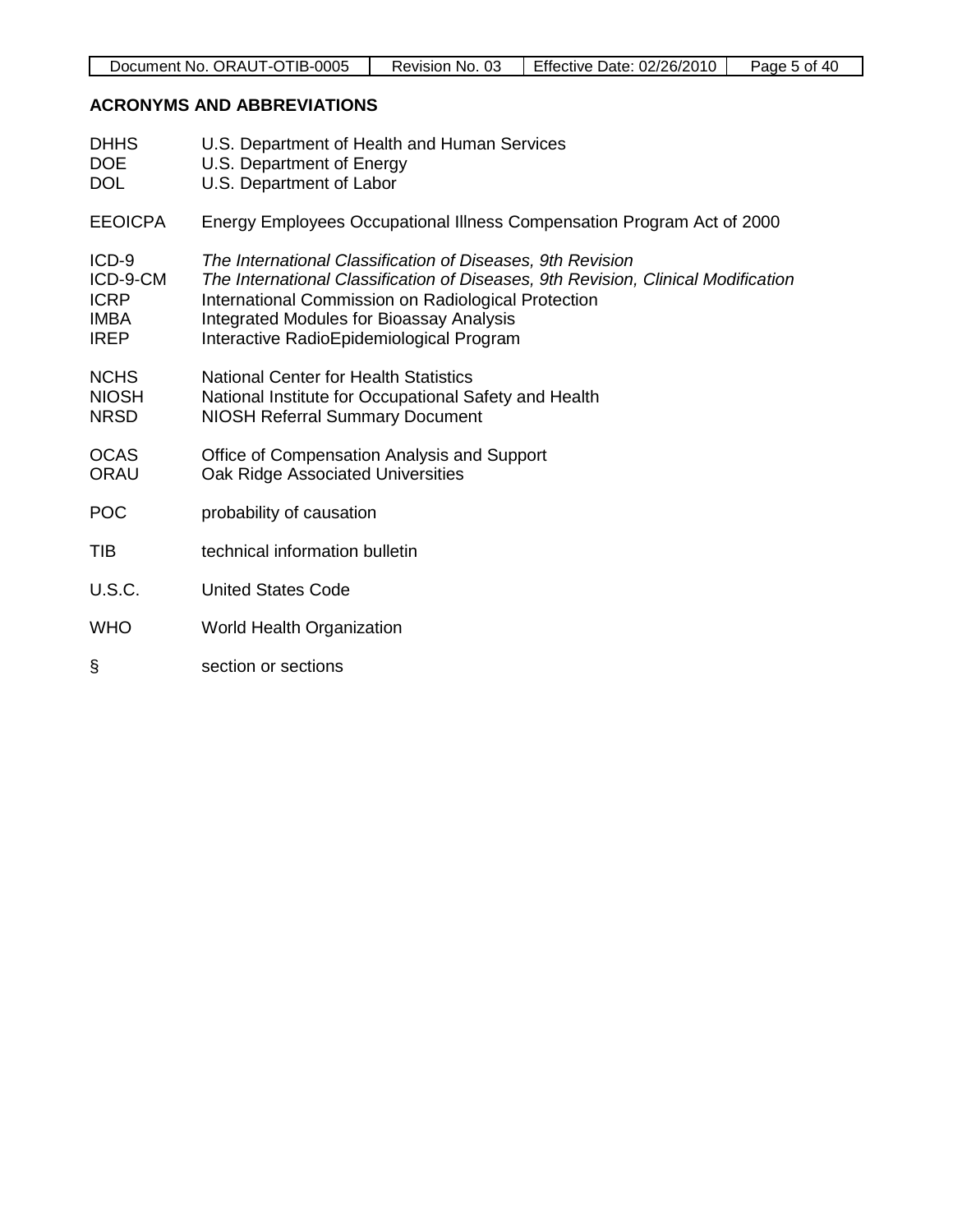| Document No. ORAUT-OTIB-0005 | Revision No. 03   Effective Date: 02/26/2010 | Page 6 of 40 |
|------------------------------|----------------------------------------------|--------------|

#### **1.0 PURPOSE**

Technical information bulletins (TIBs) are not official determinations made by the National Institute for Occupational Safety and Health (NIOSH) but are rather general working documents that provide historic background information and guidance to assist in the preparation of dose reconstructions at particular sites or categories of sites. They will be revised in the event additional relevant information is obtained about the affected site(s). TIBs may be used to assist NIOSH staff in the completion of individual dose reconstructions.

In this document, the word "facility" is used as a general term for an area, building, or group of buildings that served a specific purpose at a site. It does not necessarily connote an "atomic weapons employer facility" or a "Department of Energy (DOE) facility" as defined in the Energy Employees Occupational Illness Compensation Program Act of 2000 [EEOICPA; 42 U.S.C. § 7384l(5) and (12)].

This TIB provides guidance on selection of (1) the appropriate International Commission on Radiological Protection (ICRP) organ or tissue model to estimate the internal dose for specific codes from the World Health Organization's (WHO) *International Classification of Diseases, Ninth Revision* (ICD-9; WHO 1977), (2) the appropriate organs or tissues to estimate external dose, and (3) the appropriate model in the Interactive RadioEpidemiological Program (IREP). This TIB also provides information for selecting and assessing likely primary cancers for secondary cancers.

This TIB does not address the appropriate organ to use with medical X-ray procedures due to different potential exposure geometries of those procedures. The organs to be used for dose reconstruction from various medical X-ray procedures can be found in ORAUT-OTIB-0006, *Dose Reconstruction from Occupationally Related Diagnostic X-Ray Procedures* (ORAUT 2005), or the sitespecific technical basis documents and site profiles.

#### **2.0 BACKGROUND**

Under EEOICPA, the organs or tissues for which doses must be estimated are those that are delineated by the specified ICD-9 code that is received from the U.S. Department of Labor (DOL). While many ICD-9 codes are clear in their intended organ or tissue, additional guidance is necessary to identify the appropriate organs or tissues for internal and external dose estimation and the IREP model to use for the organ or tissue. This TIB designates the appropriate internal dosimetry organ and tissue selection for the various ICD-9 coded cancers, the appropriate organs and tissues to estimate external dose, and the appropriate IREP model.

Coding of the cancers is conducted by DOL on the basis of ICD-9. The U.S. Department of Health and Human Services (DHHS) National Center for Health Statistics (NCHS) has issued a related document, *International Classification of Diseases, Ninth Edition, Clinical Modification* (ICD-9-CM; DHHS 2008), which is widely used in the United States. ICD-9-CM is revised on an annual basis. Although the WHO has issued Revision 10 of the ICD, DHHS has not yet adopted it. Although the ICD-9-CM coding provides some additional detail that is not found in ICD-9, this has not historically been required for assessment under EEOICPA. However, because ICD-9-CM is widely used in the United States, DOL may provide some codes that did not appear in earlier versions of this TIB. NCHS provides a conversion table for translating a new code to its previous code (DHHS 2009). This table has been used to add codes to Tables 3-1 and 3-2, which appear after the text of this document. Due to the complexity of determining the appropriate organs for lymphatic/hematopoietic cancers, OCAS conducted a comprehensive review of the state of knowledge regarding the etiology and diagnosis of the various lymphomas, leukemias, and multiple myeloma. This TIB incorporates the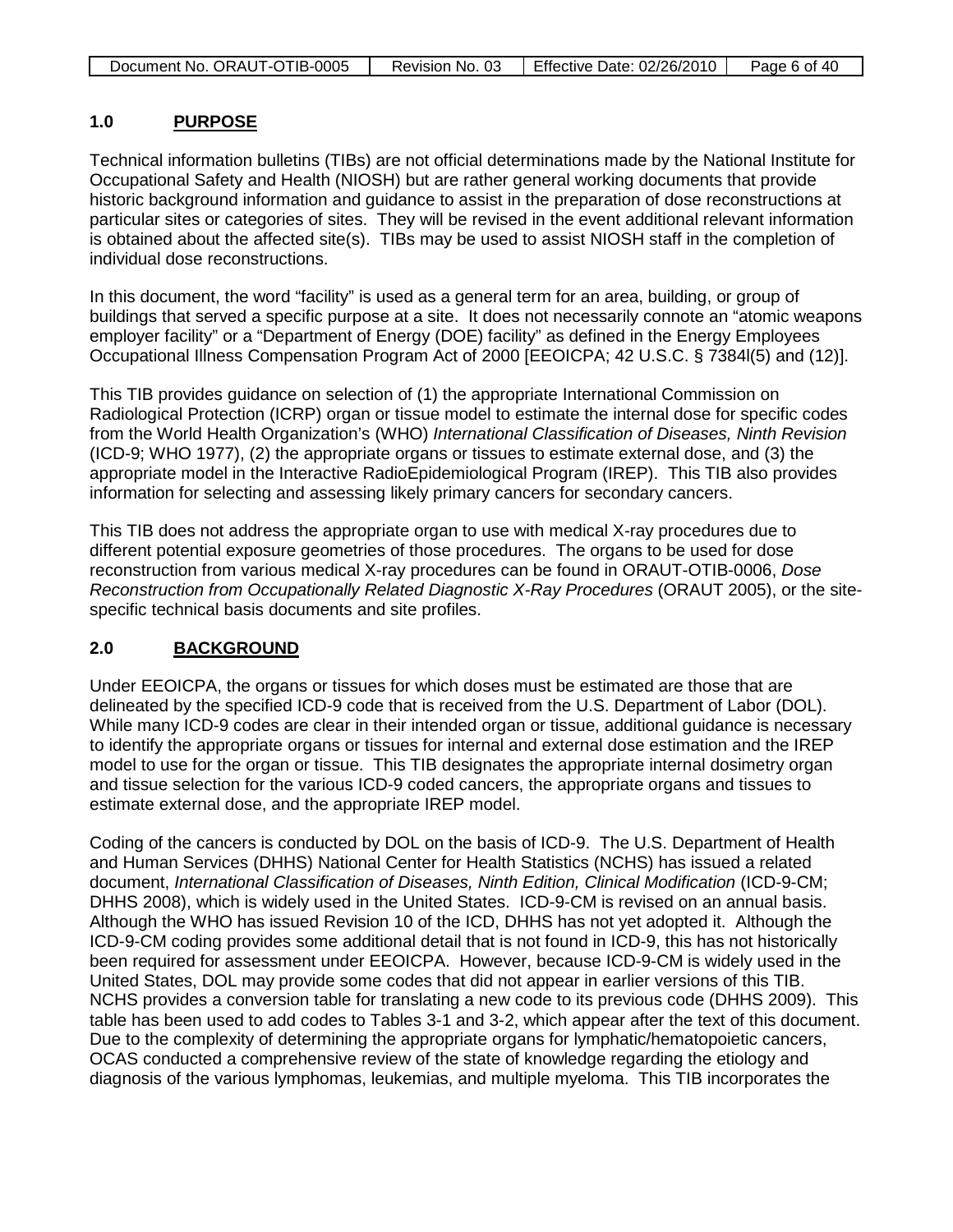| Document No. ORAUT-OTIB-0005 | Revision No. 03 | Effective Date: 02/26/2010 | Page 7 of 40 |
|------------------------------|-----------------|----------------------------|--------------|

findings from this review as set forth in OCAS-TIB-012, *Selection for Internal and External Dosimetry Target Organs for Lymphatic/Hematopoietic Cancers* (NIOSH 2006).

#### **3.0 GUIDANCE**

## **3.1 SELECTION OF APPROPRIATE ORGANS, TISSUES, AND MODELS**

Table 3-1 correlates ICD-9 codes to the appropriate organ and tissue selection for internal and external dose estimation and to the appropriate IREP model. Organs and tissues that are labeled "Highest non-met org/tiss" indicate that dose to the highest non-metabolic organ is to be used to represent the dose to the ICD-9 designated organ or tissue. A discussion of this term is included in Section 4.0. The remaining regions are described by the term in the Integrated Modules for Bioassay Analysis (IMBA) software program.

### **3.2 SECONDARY CANCERS WITH UNKNOWN PRIMARY CANCER SITE**

Another situation that needs to be assessed is the diagnosis of a secondary cancer with an unknown primary cancer location. It is accepted in medicine that cancer-causing agents such as ionizing radiation produce primary cancers. This means, in a case in which the primary site of cancer is unknown, that the primary site must be established by inference to establish the probability of causation (POC). For each secondary cancer, the set of primary cancers that produced approximately 75% of that secondary cancer among the U.S. population was identified (males and females were considered separately). Therefore, for secondary cancers with unknown primary site, Table 3-2 should be consulted to select likely primary sites, which should then be evaluated using IREP (reproduced from Table 7 in the IREP technical documentation).

Because each secondary cancer in Table 3-2 has more than one likely primary cancer site, each likely primary site must be evaluated using IREP to determine a POC. If any one of the likely primary cancer sites yields a POC greater than or equal to 50%, this site should be assumed to be the originating site for the secondary cancer and should be submitted as such.

If none of the likely primary cancer sites yields a POC greater than or equal to 50%, the supporting documentation for all of them should be submitted, demonstrating that all of them were less than 50%.

#### **4.0 DISCUSSION**

### **4.1 HIGHEST NON-METABOLIC ORGAN**

The dose estimate for a number of tissues is based on the highest non-metabolic organ dose, which is designated as "Highest non-met org/tiss" in the table. Metabolic organs are those that are specifically modeled by the ICRP for a particular element. The biokinetic models are based on the behavior of the particular element in the body, so the metabolic organs vary with the element of interest. The metabolic organs also include the gastrointestinal tract from ICRP Publication 30 (ICRP 1979) and, in the case of inhalation, the respiratory tract from ICRP Publication 66 (ICRP 1994).

For radionuclides that primarily emit alpha or beta radiation, the soft tissue compartment becomes the primary recipient of dose. This compartment contains all the organs that are not specifically accounted for in the metabolic model. This compartment accounts for the dose that is delivered by material that is actually deposited in that tissue. An additional source of exposure to the tissue is known as photon cross-irradiation. Cross-irradiation is the exposure to a tissue from photons that originate in other tissues.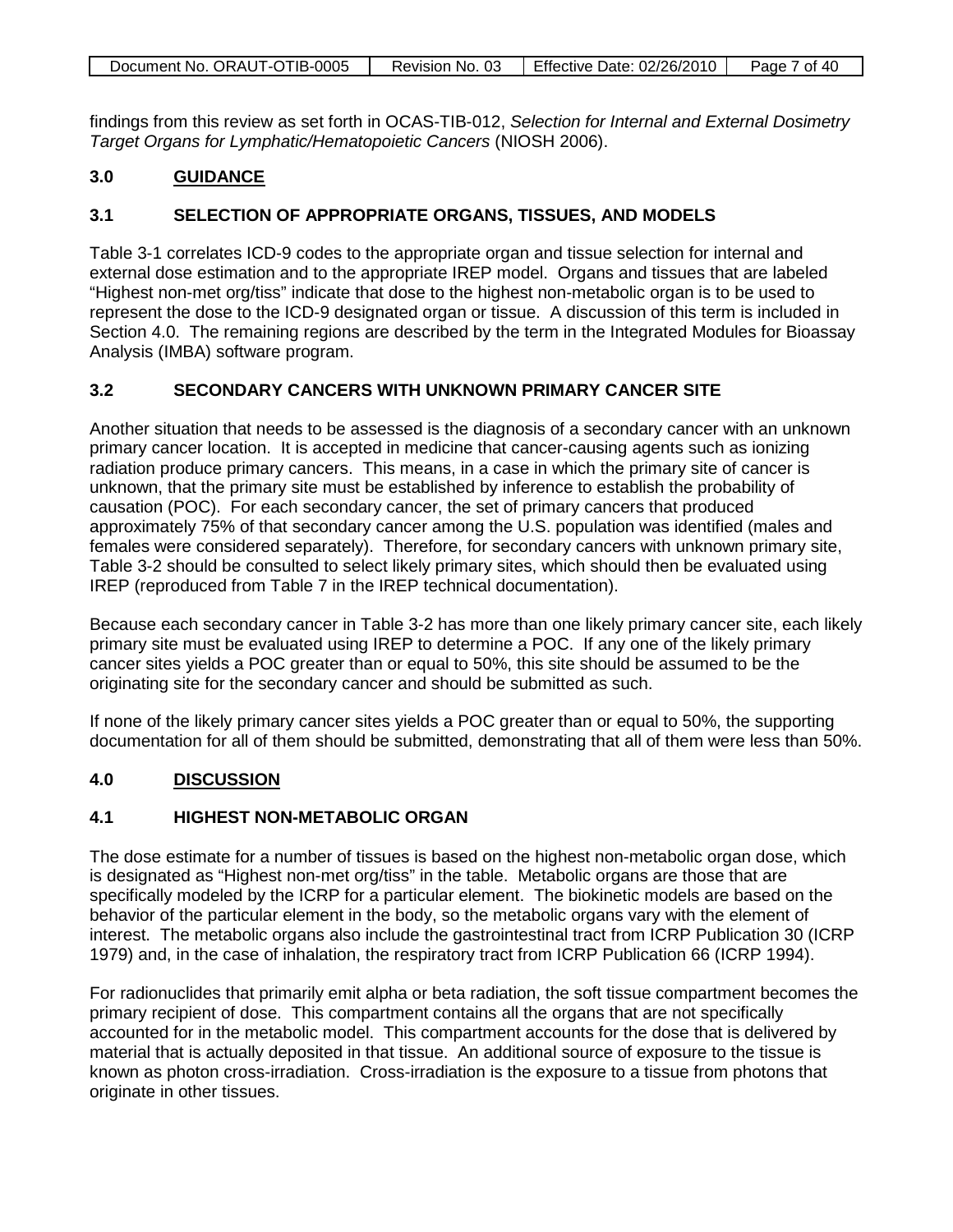| Document No. ORAUT-OTIB-0005 | Revision No. 03 | Effective Date: 02/26/2010 | Page 8 of 40 |
|------------------------------|-----------------|----------------------------|--------------|

When the energy that is emitted by a radionuclide is primarily alpha or beta radiation, the soft tissue compartment becomes the primary source of dose. Under this scenario most of the non-metabolic organs receive the same dose. For radionuclides where photon emissions are a major source of energy emitted, the non-metabolic organ doses can vary due to their relative proximity to the metabolic organs in which the radionuclides concentrate. IMBA calculates the dose from both sources of irradiation and sums them. For many radionuclides (predominately alpha and beta emitters) this causes only minor differences in doses to non-metabolic organs, so choosing the highest is a realistic assumption with only minor (if any) overestimation.

It is conceivable that a situation could arise in which a photon-emitting radionuclide causes a large difference in doses that are delivered to non-metabolic organs. In accordance with OCAS-IG-002, *Internal Dose Reconstruction Implementation Guideline* (NIOSH 2002), it is acceptable in these situations to base the dose on an organ that is not the highest non-metabolic organ. The choice in these cases should be based on the proximity of the model organ to the actual organ of interest.

### **4.2 MEDICAL REVIEW**

Due to the complexity of determining the appropriate organs and tissues for some ICD-9 code cancers, a medical review by an Oak Ridge Associated Universities (ORAU) Team physician is required to determine the organs and tissues to use in IMBA for those cancers. These cancers have been designated in Table 3-1 as "Medical review." The ORAU Team physician will recommend to the dose reconstructor the appropriate organs and tissues for dose estimation purposes.

## **4.3 THYROID OR REMAINDER SELECTION FOR EXTERNAL DOSE**

For cancer sites where Table 3-1 lists "Thyroid/Remainder" for the external organ selection, there is no external dose model for the organ of interest and the organ is in close proximity to the thyroid. The thyroid has higher organ dose conversion factors than the remainder selection, which maximizes the dose. If a more realistic dose assessment is required rather than a maximizing dose assessment, then the remainder organ should be selected to calculate dose.

### **4.4 REMAINDER SELECTION FOR EXTERNAL DOSE**

When there are cancers of multiple organs or the cancer site is unknown, the remainder organ should be selected as the model to apply dose. However, if the organ location can be determined through the medical records or a medical review, then an organ in close physical proximity should be selected. The remainder selection provides an estimate of dose that is favorable to the claimant.

### **4.5 BLADDER**

When Table 3-1 lists "Bladder" with no modifier, this represents the urinary bladder. When the organ of interest is the gallbladder, "Gallbladder" is specified clearly.

## **4.6 MULTIPLE IREP MODELS**

When Table 3-1 lists multiple IREP models for a given cancer type, the IREP model(s) to be run is determined based on the use of the words "OR" and "AND" in the IREP Model column.

For multiple IREP models that are connected by "OR", only the model that best fits the actual cancer type should be selected and run in IREP. For example, ICD-9 code 173.0 is listed as "Non-melanoma skin-Basal cell OR Non-melanoma skin-Squamous cell" in the IREP Model column. The appropriate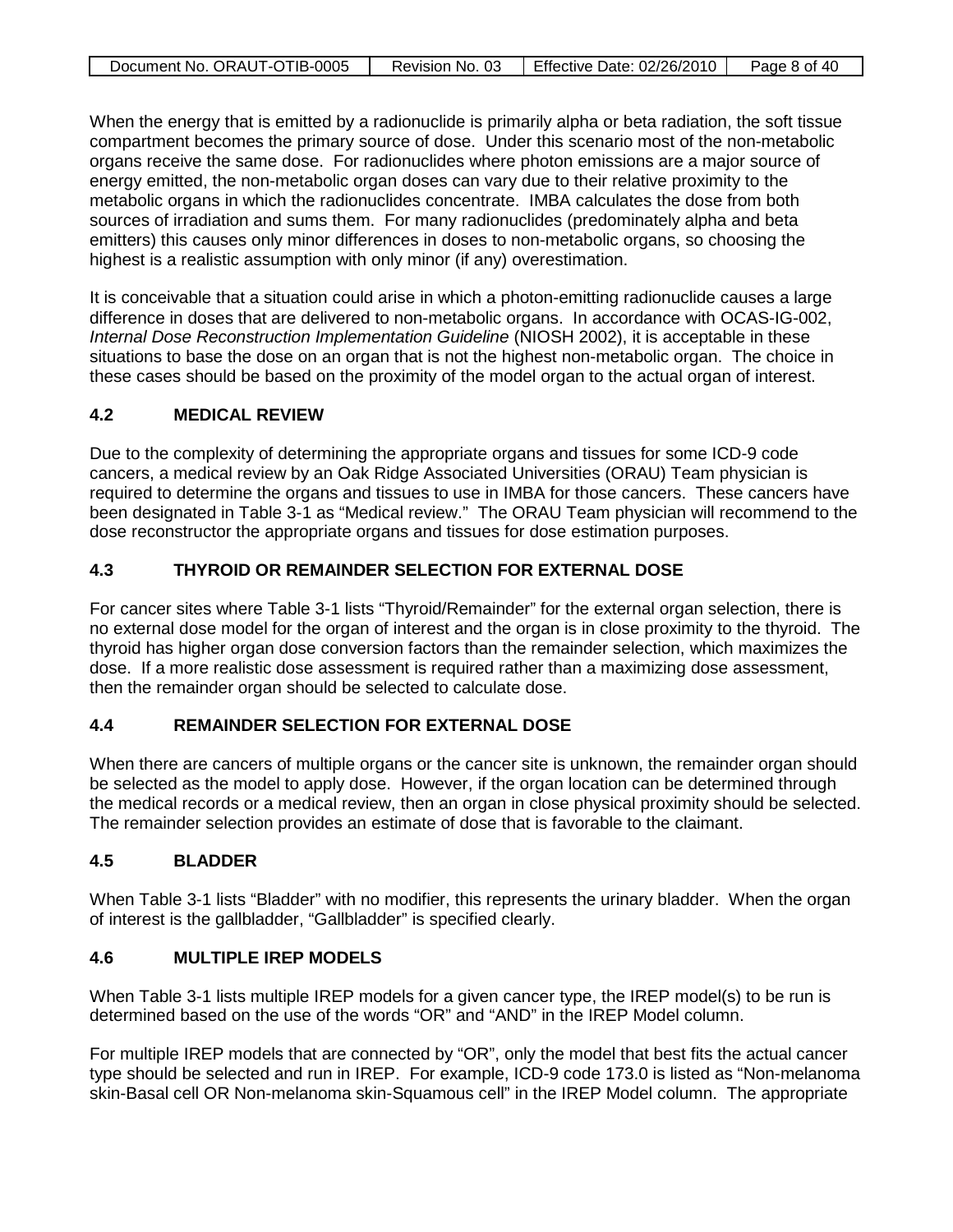| Document No. ORAUT-OTIB-0005 | Revision No. 03 | Effective Date: 02/26/2010 | Page 9 of 40 |
|------------------------------|-----------------|----------------------------|--------------|

IREP model would be selected and run based on the type of skin cancer (basal cell or squamous cell) that is listed in the claim's NIOSH Referral Summary Document (NRSD).

For multiple IREP models that are connected by the word "AND", separate IREP runs should be made for each of the listed models, and compensability is determined based on the model that results in the highest POC, which is favorable to the claimant. For example, ICD-9 code 233.3 is listed as "Female genitalia less ovary AND Ovary " in the IREP Model column. Separate IREP runs should be made using each model, and compensability would be based on the model that results in the highest POC.

### **4.7 SKIN CANCER MODEL CLARIFICATION**

When the IREP Model column lists squamous cell AND basal cell carcinomas, and the skin cancer is named but not clearly as squamous or basal, the non-melanoma, squamous cell model is to be used. This model was developed with all named, non-melanoma, non-basal cell carcinoma included.

For example, for ICD-9 code 173, if the named cancer is fibrosarcoma of skin, this is not clearly either squamous cell or basal cell carcinoma. It is a specific, named cancer, however, so the nonmelanoma, squamous cell model should be used (rather than using both models and selecting the higher POC).

The only exceptions to this rule are the named cancers basalsquamous cell carcinoma and squamobasal cell carcinoma. Because these are transitional forms, both IREP models should be run and the one that yields the larger POC should be selected.

## **4.8 ADENOCARCINOMA OF THE DISTAL (LOWER THIRD) ESOPHAGUS**

If adenocarcinoma is indicated in the distal esophagus (also known as the lower third, abdominal, lower thoracic esophagus, gastroesophageal, cardioesophageal junction, or esophageal cardia), the appropriate IMBA, external, and IREP organ model is the stomach. To use the stomach model, both conditions must be met (adenocarcinoma AND correct location). If either condition is not met, the use of the esophagus for the IMBA, external, and IREP organ model is appropriate.

### **4.9 SECONDARY CANCERS** – **LIKELY PRIMARY CANCER SITES WITH MULTIPLE IMBA, EXTERNAL, AND IREP ORGAN MODEL OPTIONS**

For secondary cancers with unknown primary cancer sites, the likely primary cancer sites are listed in Table 3-2. Because the likely primary cancer sites are listed only by ICD-9 code (three-digit code with no extensions), it is possible for a single likely primary cancer site to have multiple options for IMBA, external, and IREP organ model selection. In this case, each possible option must be assessed, and the option that yields the largest POC should be submitted.

For example, secondary cancer code 196.2 has a likely primary cancer site of ICD-9 code 153. ICD-9 code 153 has an Internal Dosimetry Organ selection of ULI, LLI, and colon, depending on the extension of the ICD-9 code. Because it is an unknown location, each of these organs must be run for internal dose purposes, and the one yielding the largest dose over the exposure period should be selected for use in the IREP run.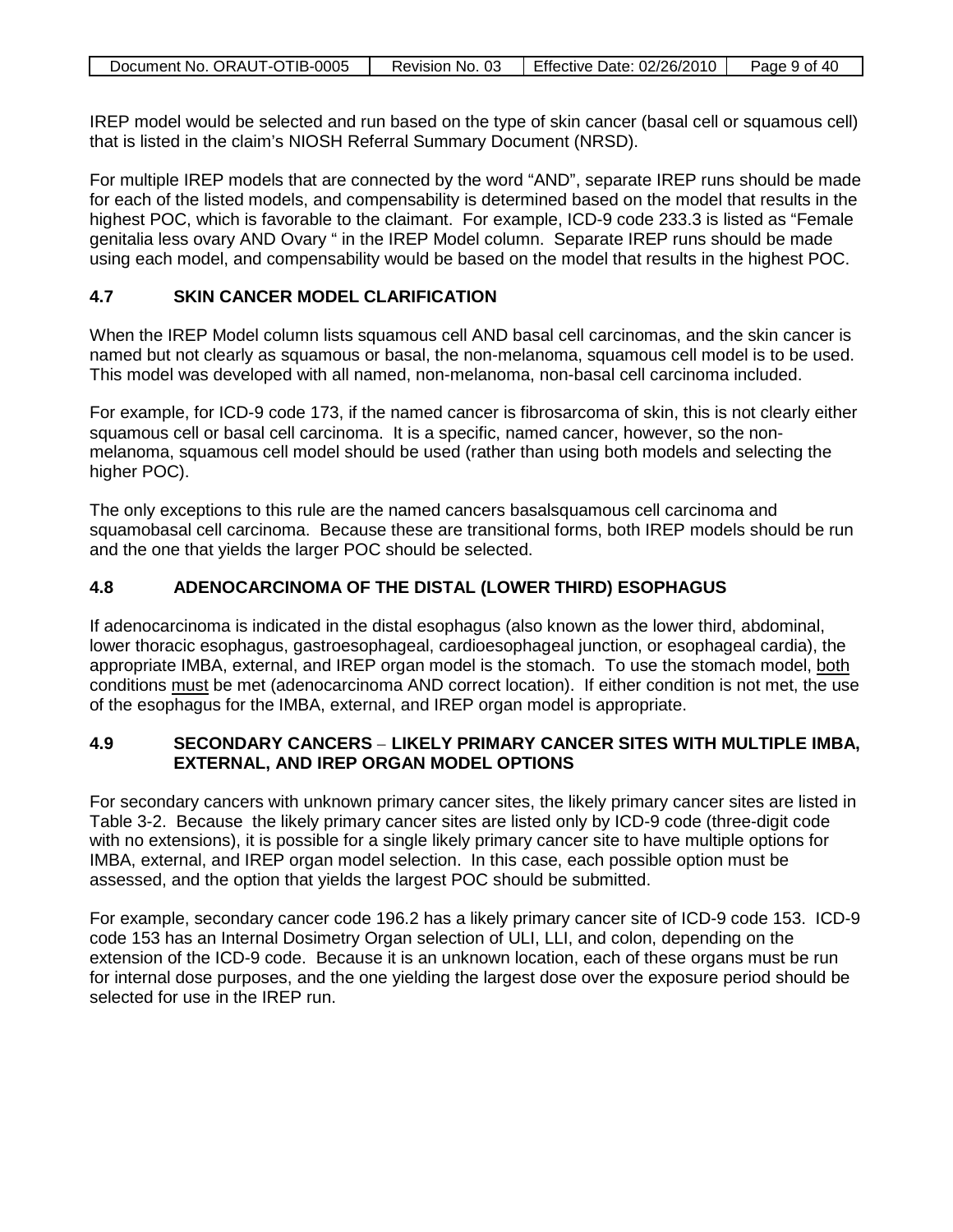| Document No. ORAUT-OTIB-0005 | Revision No. 03 | Effective Date: 02/26/2010 | Page 10 of 40 |
|------------------------------|-----------------|----------------------------|---------------|
|                              |                 |                            |               |

#### **4.10 MULTIPLE SECONDARY CANCERS WITH UNKNOWN PRIMARY CANCER SITE OR MULTIPLE PRIMARY AND SECONDARY CANCERS**

In some claims, multiple secondary cancers with unknown primary cancer locations might be indicated. In such cases, unless the DOL specifically states differently, each likely primary cancer site from each secondary cancer is to be treated separately, with individual IREP POC determinations, and combined as separate primary cancers.

For example, consider a claim has indicated separate secondary cancers of 196.0 (Lymph nodes of head, face, and neck) and 197.7 (Liver, specified as secondary), with no indication of the cancers being metastasized from a single unknown primary cancer site. When each of the likely primary cancer sites is assessed, ICD-9 code 162 (Lung) yields the largest POC for each at 38% (for this example only). Because it is possible that each secondary cancer came from a separate likely primary lung cancer, the POC results for each likely primary lung cancer should be combined to yield a final POC of 61.56% (per multiple cancer calculation in IREP).

The same type of situation might occur when primary and secondary cancers are both indicated by DOL. The same logic applies that, unless specifically directed otherwise by DOL, each cancer should be treated as a separate cancer for the determination of POC and for combining them for the final POC. It should not be assumed by the dose reconstructor that any listed secondary cancer has metastasized from another listed primary cancer.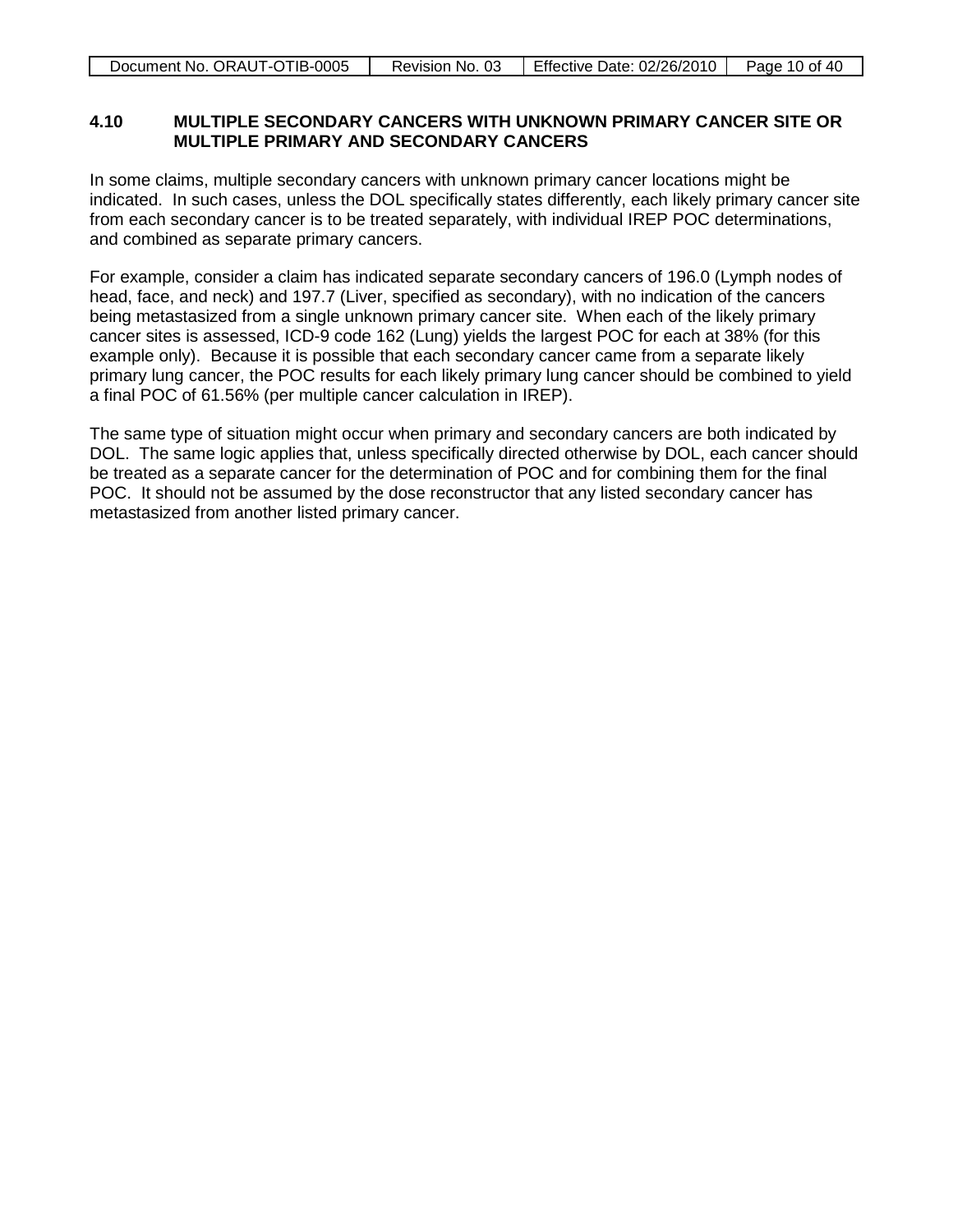| $ICD-9$            | <b>POND OF THE CONCOLUTION OF STRAIGHT, RECORDS, CHILD THE PHOGOGLOGICAL MINOR CANOTHOL COOPHOLIQUOGLOGICAL DOCUMENT</b> |                                                                                |                       |                                                     |
|--------------------|--------------------------------------------------------------------------------------------------------------------------|--------------------------------------------------------------------------------|-----------------------|-----------------------------------------------------|
| Code               | <b>Cancer code explanation</b>                                                                                           | <b>Internal Organ</b>                                                          | <b>External organ</b> | <b>IREP</b> model                                   |
| 140                | MALIG NEOPLASM LIP                                                                                                       |                                                                                |                       |                                                     |
| 140.0              | MALIG NEO UPPER VERMILION                                                                                                | Highest non-met org/tiss Skin                                                  |                       | Oral Cav and pharynx                                |
| 140.1              | MALIG NEO LOWER VERMILION                                                                                                | Highest non-met org/tiss Skin                                                  |                       | Oral Cav and pharynx                                |
| 140.3              | MALIG NEO UPPER LIP, INNER                                                                                               | Highest non-met org/tiss Skin                                                  |                       | Oral Cav and pharynx                                |
| 140.4              | MALIG NEO LOWER LIP, INNER                                                                                               | Highest non-met org/tiss Skin                                                  |                       | Oral Cav and pharynx                                |
| 140.5              | MALIG NEO LIP, INNER NOS                                                                                                 | Highest non-met org/tiss Skin                                                  |                       | Oral Cav and pharynx                                |
| 140.6              | MALIG NEO LIP, COMMISSURE                                                                                                | Highest non-met org/tiss Skin                                                  |                       | Oral Cav and pharynx                                |
| 140.8              | MALIG NEO LIP NEC                                                                                                        | Highest non-met org/tiss Skin                                                  |                       | Oral Cav and pharynx                                |
| 140.9              | MALIG NEO LIP/VERMIL NOS                                                                                                 | Highest non-met org/tiss Skin                                                  |                       | Oral Cav and pharynx                                |
| 141                | MALIG NEO TONGUE                                                                                                         |                                                                                |                       |                                                     |
| 141.0              | MALIG NEO TONGUE BASE                                                                                                    | Highest non-met org/tiss Thyroid/Remainder <sup>a</sup> Oral Cav and pharynx   |                       |                                                     |
| 141.1              | MALIG NEO DORSAL TONGUE                                                                                                  | Highest non-met org/tiss Thyroid/Remainder <sup>a</sup> Oral Cav and pharynx   |                       |                                                     |
| 141.2              | MALIG NEO TIP/LAT TONGUE                                                                                                 | Highest non-met org/tiss Thyroid/Remainder <sup>a</sup> Oral Cav and pharynx   |                       |                                                     |
| 141.3              | MALIG NEO VENTRAL TONGUE                                                                                                 | Highest non-met org/tiss Thyroid/Remainder <sup>a</sup> Oral Cav and pharynx   |                       |                                                     |
| 141.4              | MALIG NEO ANT 2/3 TONGUE                                                                                                 | Highest non-met org/tiss Thyroid/Remainder <sup>a</sup> Oral Cav and pharynx   |                       |                                                     |
| 141.5              | MALIG NEO TONGUE JUNCTION                                                                                                | Highest non-met org/tiss Thyroid/Remainder <sup>a</sup>   Oral Cav and pharynx |                       |                                                     |
| 141.6              | MALIG NEO LINGUAL TONSIL                                                                                                 | <b>LNET</b>                                                                    |                       | Thyroid/Remainder <sup>a</sup> Oral Cav and pharynx |
| 141.8              | MALIG NEO TONGUE NEC                                                                                                     | Highest non-met org/tiss Thyroid/Remainder <sup>a</sup> Oral Cav and pharynx   |                       |                                                     |
| 141.9              | MALIG NEO TONGUE NOS                                                                                                     | Highest non-met org/tiss Thyroid/Remainder <sup>a</sup>                        |                       | Oral Cav and pharynx                                |
| 142                | MALIG NEO MAJOR SALIVARY                                                                                                 |                                                                                |                       |                                                     |
| 142.0              | <b>MALIG NEO PAROTID</b>                                                                                                 | Highest non-met org/tiss Thyroid/Remainder <sup>a</sup> Oral Cav and pharynx   |                       |                                                     |
| 142.1              | MALIG NEO SUBMANDIBULAR                                                                                                  | Highest non-met org/tiss Thyroid/Remainder <sup>a</sup> Oral Cav and pharynx   |                       |                                                     |
| 142.2              | MALIG NEO SUBLINGUAL                                                                                                     | Highest non-met org/tiss Thyroid/Remainder <sup>a</sup> Oral Cav and pharynx   |                       |                                                     |
| 142.8              | MALIG NEO MAJ SALIVARY NEC                                                                                               | Highest non-met org/tiss Thyroid/Remainder <sup>a</sup> Oral Cav and pharynx   |                       |                                                     |
| 142.9              | MALIG NEO SALIVARY NOS                                                                                                   | Highest non-met org/tiss Thyroid/Remainder <sup>a</sup> Oral Cav and pharynx   |                       |                                                     |
| 143                | MALIGNANT NEOPLASM GUM                                                                                                   |                                                                                |                       |                                                     |
| 143.0              | MALIG NEO UPPER GUM                                                                                                      | Highest non-met org/tiss Thyroid/Remainder <sup>a</sup> Oral Cav and pharynx   |                       |                                                     |
| 143.1              | MALIG NEO LOWER GUM                                                                                                      | Highest non-met org/tiss Thyroid/Remainder <sup>a</sup> Oral Cav and pharynx   |                       |                                                     |
| 143.8              | MALIG NEO GUM NEC                                                                                                        | Highest non-met org/tiss Thyroid/Remainder <sup>a</sup> Oral Cav and pharynx   |                       |                                                     |
| 143.9              | MALIG NEO GUM NOS                                                                                                        | Highest non-met org/tiss Thyroid/Remainder <sup>a</sup> Oral Cav and pharynx   |                       |                                                     |
| 144                | MALIG NEO MOUTH FLOOR                                                                                                    |                                                                                |                       |                                                     |
| 144.0              | MALIG NEO ANT FLOOR MOUTH                                                                                                | Highest non-met org/tiss Thyroid/Remainder <sup>a</sup> Oral Cav and pharynx   |                       |                                                     |
| $144.\overline{1}$ | MALIG NEO LAT FLOOR MOUTH                                                                                                | Highest non-met org/tiss Thyroid/Remainder <sup>a</sup> Oral Cav and pharynx   |                       |                                                     |
| 144.8              | MALIG NEO MOUTH FLOOR NEC                                                                                                | Highest non-met org/tiss Thyroid/Remainder <sup>a</sup> Oral Cav and pharynx   |                       |                                                     |
| 144.9              | MALIG NEO MOUTH FLOOR NOS                                                                                                | Highest non-met org/tiss Thyroid/Remainder <sup>a</sup> Oral Cav and pharynx   |                       |                                                     |
| 145                | MALIG NEO MOUTH NEC/NOS                                                                                                  |                                                                                |                       |                                                     |
| 145.0              | MALIG NEO CHEEK MUCOSA                                                                                                   | Highest non-met org/tiss Thyroid/Remainder <sup>a</sup> Oral Cav and pharynx   |                       |                                                     |
| 145.1              | MALIG NEO MOUTH VESTIBULE                                                                                                | Highest non-met org/tiss Thyroid/Remainder <sup>a</sup> Oral Cav and pharynx   |                       |                                                     |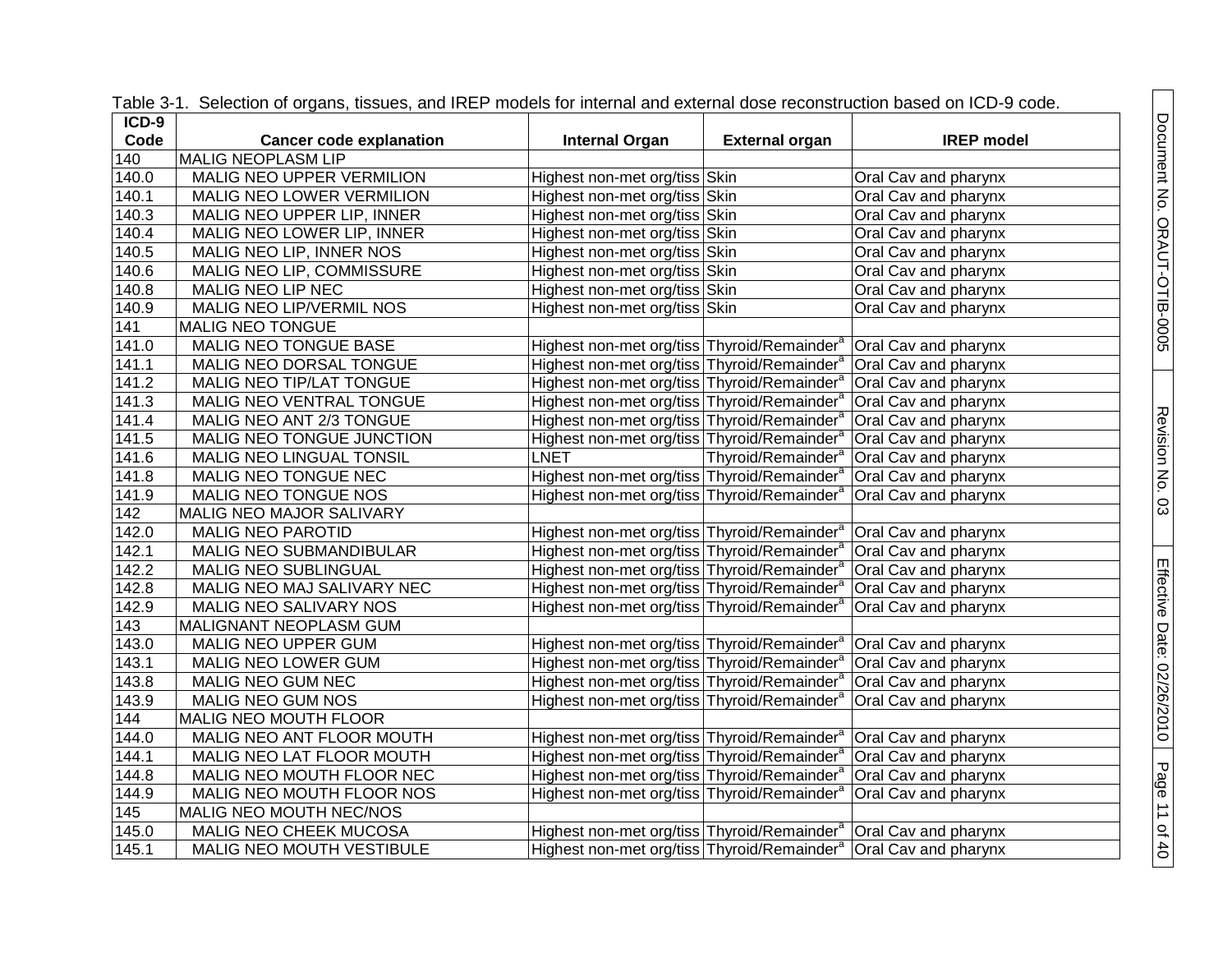| $ICD-9$            |                                |                                                         |                       |                      |
|--------------------|--------------------------------|---------------------------------------------------------|-----------------------|----------------------|
| Code               | <b>Cancer code explanation</b> | <b>Internal Organ</b>                                   | <b>External organ</b> | <b>IREP</b> model    |
| 145.2              | <b>MALIG NEO HARD PALATE</b>   | Highest non-met org/tiss Thyroid/Remainder <sup>a</sup> |                       | Oral Cav and pharynx |
| 145.3              | MALIG NEO SOFT PALATE          | Highest non-met org/tiss Thyroid/Remainder              |                       | Oral Cav and pharynx |
| 145.4              | MALIG NEO UVULA                | Highest non-met org/tiss Thyroid/Remainder <sup>8</sup> |                       | Oral Cav and pharynx |
| 145.5              | MALIG NEO PALATE NOS           | Highest non-met org/tiss Thyroid/Remainder®             |                       | Oral Cav and pharynx |
| 145.6              | <b>MALIG NEO RETROMOLAR</b>    | Highest non-met org/tiss Thyroid/Remainder <sup>®</sup> |                       | Oral Cav and pharynx |
| 145.8              | MALIG NEO MOUTH NEC            | Highest non-met org/tiss Thyroid/Remainder <sup>s</sup> |                       | Oral Cav and pharynx |
| 145.9              | MALIG NEO MOUTH NOS            | Highest non-met org/tiss Thyroid/Remainder®             |                       | Oral Cav and pharynx |
| 146                | MALIG NEO OROPHARYNX           |                                                         |                       |                      |
| 146.0              | <b>MALIG NEO TONSIL</b>        | LNET                                                    | Esophagus             | Oral Cav and pharynx |
| 146.1              | MALIG NEO TONSILLAR FOSSA      | LNET                                                    | Esophagus             | Oral Cav and pharynx |
| 146.2              | MALIG NEO TONSIL PILLARS       | LNET                                                    | Esophagus             | Oral Cav and pharynx |
| 146.3              | MALIG NEO VALLECULA            | ET <sub>2</sub>                                         | Esophagus             | Oral Cav and pharynx |
| 146.4              | MALIG NEO ANT EPIGLOTTIS       | ET2                                                     | Esophagus             | Oral Cav and pharynx |
| 146.5              | MALIG NEO EPIGLOTTIS JUNCT     | ET2                                                     | Esophagus             | Oral Cav and pharynx |
| 146.6              | MALIG NEO LAT OROPHARYNX       | ET2                                                     | Esophagus             | Oral Cav and pharynx |
| $\overline{1}46.7$ | MALIG NEO POST OROPHARYNX      | ET2                                                     | Esophagus             | Oral Cav and pharynx |
| 146.8              | MALIG NEO OROPHARYNX NEC       | ET <sub>2</sub>                                         | Esophagus             | Oral Cav and pharynx |
| 146.9              | MALIG NEO OROPHARYNX NOS       | ET <sub>2</sub>                                         | Esophagus             | Oral Cav and pharynx |
| 147                | MALIG NEO NASOPHARYNX          |                                                         |                       |                      |
| 147.0              | MALIG NEO SUPER NASOPHARYN     | ET <sub>2</sub>                                         | Esophagus             | Oral Cav and pharynx |
| 147.1              | MALIG NEO POST NASOPHARYNX     | ET2                                                     | Esophagus             | Oral Cav and pharynx |
| 147.2              | MALIG NEO LAT NASOPHARYNX      | ET <sub>2</sub>                                         | Esophagus             | Oral Cav and pharynx |
| 147.3              | MALIG NEO ANT NASOPHARYNX      | ET <sub>2</sub>                                         | Esophagus             | Oral Cav and pharynx |
| 147.8              | MALIG NEO NASOPHARYNX NEC      | ET2                                                     | Esophagus             | Oral Cav and pharynx |
| 147.9              | MALIG NEO NASOPHARYNX NOS      | ET2                                                     | Esophagus             | Oral Cav and pharynx |
| 148                | MALIG NEO HYPOPHARYNX          |                                                         |                       |                      |
| 148.0              | MALIG NEO POSTCRICOID          | ET <sub>2</sub>                                         | Esophagus             | Oral Cav and pharynx |
| 148.1              | MALIG NEO PYRIFORM SINUS       | ET2                                                     | Esophagus             | Oral Cav and pharynx |
| 148.2              | MALIG NEO ARYEPIGLOTT FOLD     | ET2                                                     | Esophagus             | Oral Cav and pharynx |
| 148.3              | MALIG NEO POST HYPOPHARYNX     | ET2                                                     | Esophagus             | Oral Cav and pharynx |
| 148.8              | MALIG NEO HYPOPHARYNX NEC      | ET2                                                     | Esophagus             | Oral Cav and pharynx |
| 148.9              | MALIG NEO HYPOPHARYNX NOS      | ET2                                                     | Esophagus             | Oral Cav and pharynx |
| 149                | OTHER MALIG OROPHARYNX         |                                                         |                       |                      |
| 149.0              | MALIG NEO PHARYNX NOS          | ET <sub>2</sub>                                         | Esophagus             | Oral Cav and pharynx |
| 149.1              | MALIG NEO WALDEYER'S RING      | LNET                                                    | Esophagus             | Oral Cav and pharynx |
| 149.8              | MALIG NEO ORAL/PHARYNX NEC     | ET <sub>2</sub>                                         | Esophagus             | Oral Cav and pharynx |
| 149.9              | MALIG NEO OROPHRYN ILL-DEF     | ET <sub>2</sub>                                         | Esophagus             | Oral Cav and pharynx |

Page 12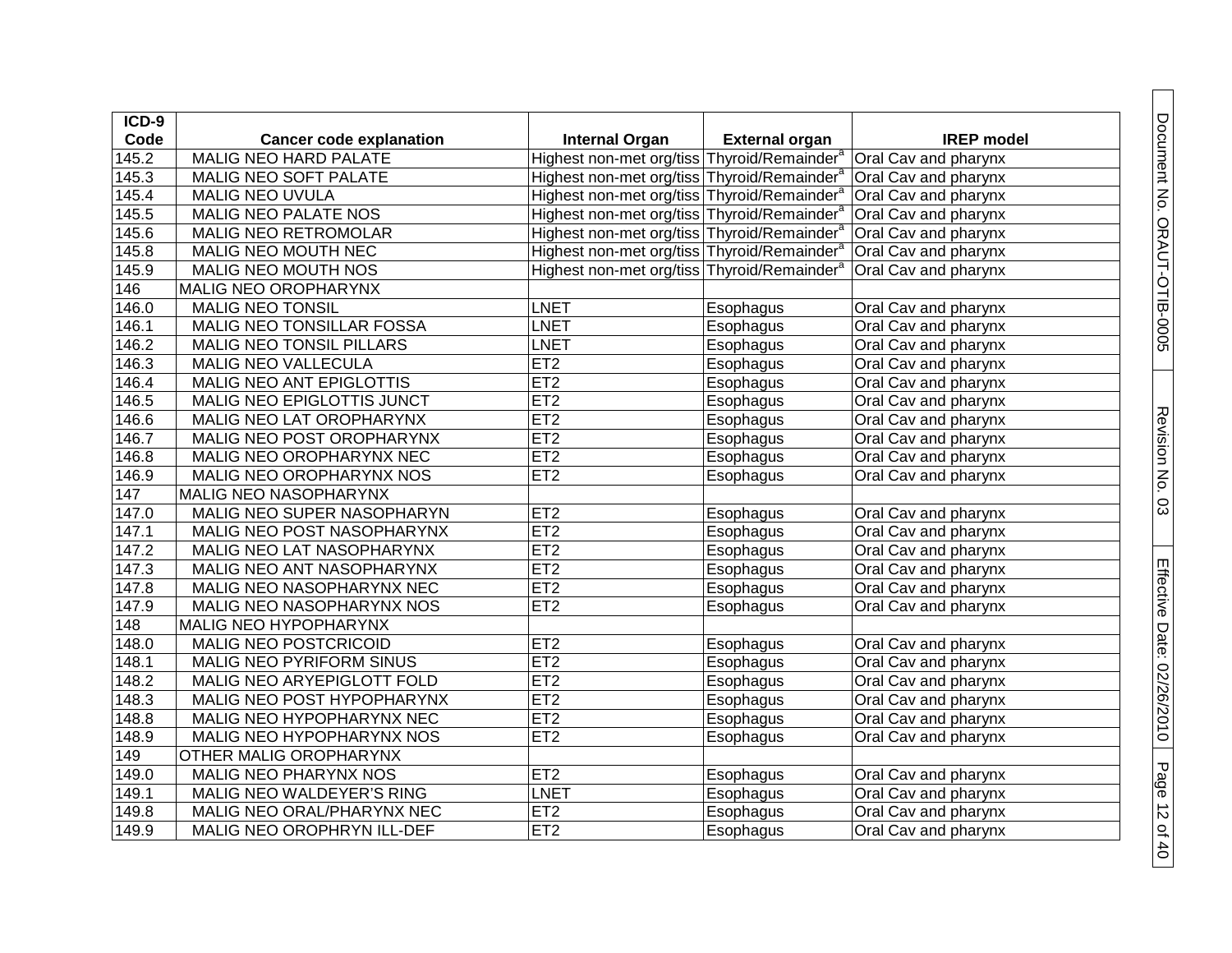| ICD-9 |                                  |                                   |                       |                                     |
|-------|----------------------------------|-----------------------------------|-----------------------|-------------------------------------|
| Code  | <b>Cancer code explanation</b>   | <b>Internal Organ</b>             | <b>External organ</b> | <b>IREP</b> model                   |
| 150   | <b>MALIG NEO ESOPHAGUS</b>       |                                   |                       |                                     |
| 150.0 | MALIG NEO CERVICAL ESOPHAG       | Esophagus                         | Esophagus             | Esophagus                           |
| 150.1 | MALIG NEO THORACIC ESOPHAG       | Esophagus/stomach <sup>t</sup>    |                       | Esophagus/stomach Esophagus/stomach |
|       |                                  |                                   |                       |                                     |
| 150.2 | MALIG NEO ABDOMIN ESOPHAG        | Esophagus/stomach <sup>t</sup>    |                       | Esophagus/stomach Esophagus/stomach |
|       |                                  |                                   |                       |                                     |
| 150.3 | MALIG NEO UPPER 3RD ESOPH        | Esophagus                         | Esophagus             | Esophagus                           |
| 150.4 | MALIG NEO MIDDLE 3RD ESOPH       | Esophagus                         | Esophagus             | Esophagus                           |
| 150.5 | MALIG NEO LOWER 3RD ESOPH        | Esophagus/stomach                 |                       | Esophagus/stomach Esophagus/stomach |
|       |                                  |                                   |                       |                                     |
| 150.8 | MALIG NEO ESOPHAGUS NEC          | Esophagus/stomach <sup>t</sup>    |                       | Esophagus/stomach Esophagus/stomach |
|       |                                  |                                   |                       |                                     |
| 150.9 | MALIG NEO ESOPHAGUS NOS          | Esophagus/stomach <sup>t</sup>    |                       | Esophagus/stomach Esophagus/stomach |
| 151   | MALIGNANT NEO STOMACH            |                                   |                       |                                     |
| 151.0 | MALIG NEO STOMACH CARDIA         | Stomach                           | Stomach               | Stomach                             |
| 151.1 | <b>MALIG NEO PYLORUS</b>         | Stomach                           | Stomach               | Stomach                             |
| 151.2 | <b>MALIG NEO PYLORIC ANTRUM</b>  | Stomach                           | Stomach               | Stomach                             |
| 151.3 | <b>MALIG NEO STOMACH FUNDUS</b>  | Stomach                           | Stomach               | Stomach                             |
| 151.4 | MALIG NEO STOMACH BODY           | Stomach                           | Stomach               | Stomach                             |
| 151.5 | MALIG NEO STOM LESSER CURV       | Stomach                           | Stomach               | Stomach                             |
| 151.6 | <b>MALIG NEO STOM GREAT CURV</b> | Stomach                           | Stomach               | Stomach                             |
| 151.8 | MALIG NEO STOMACH NEC            | Stomach                           | Stomach               | Stomach                             |
| 151.9 | MALIG NEO STOMACH NOS            | Stomach                           | Stomach               | Stomach                             |
| 152   | <b>MALIG NEO SMALL BOWEL</b>     |                                   |                       |                                     |
| 152.0 | MALIG NEO DUODENUM               | SI                                | Stomach               | All digestive                       |
| 152.1 | <b>MALIG NEO JEJUNUM</b>         | $\overline{\mathsf{SI}}$          | Stomach               | All digestive                       |
| 152.2 | <b>MALIG NEO ILEUM</b>           | $\overline{\mathsf{SI}}$          | Stomach               | All digestive                       |
| 152.3 | <b>MALIG NEO MECKEL'S DIVERT</b> | $\overline{\mathsf{SI}}$          | Stomach               | All digestive                       |
| 152.8 | MALIG NEO SMALL BOWEL NEC        | $\overline{\mathsf{SI}}$          | Stomach               | All digestive                       |
| 152.9 | MALIG NEO SMALL BOWEL NOS        | $\overline{\mathsf{SI}}$          | Stomach               | All digestive                       |
| 153   | <b>MALIGNANT NEOPLASM COLON</b>  |                                   |                       |                                     |
| 153.0 | <b>MALIG NEO HEPATIC FLEXURE</b> | ULI                               | Colon                 | Colon                               |
| 153.1 | MALIG NEO TRANSVERSE COLON       | ULI                               | Colon                 | Colon                               |
| 153.2 | MALIG NEO DESCEND COLON          | LLI                               | Colon                 | Colon                               |
| 153.3 | MALIG NEO SIGMOID COLON          | LLI                               | Colon                 | Colon                               |
| 153.4 | MALIG NEO CECUM                  | ULI                               | Colon                 | Colon                               |
| 153.5 | <b>MALIG NEO APPENDIX</b>        | $\overline{\overline{\text{UL}}}$ | Colon                 | Colon                               |
| 153.6 | MALIG NEO ASCEND COLON           | $\overline{\overline{\text{UL}}}$ | Colon                 | Colon                               |

Document No. ORAUT-OTIB-0005

Revision No. 03

Revision No. 03

Effective Date: 02/26/2010

Page 13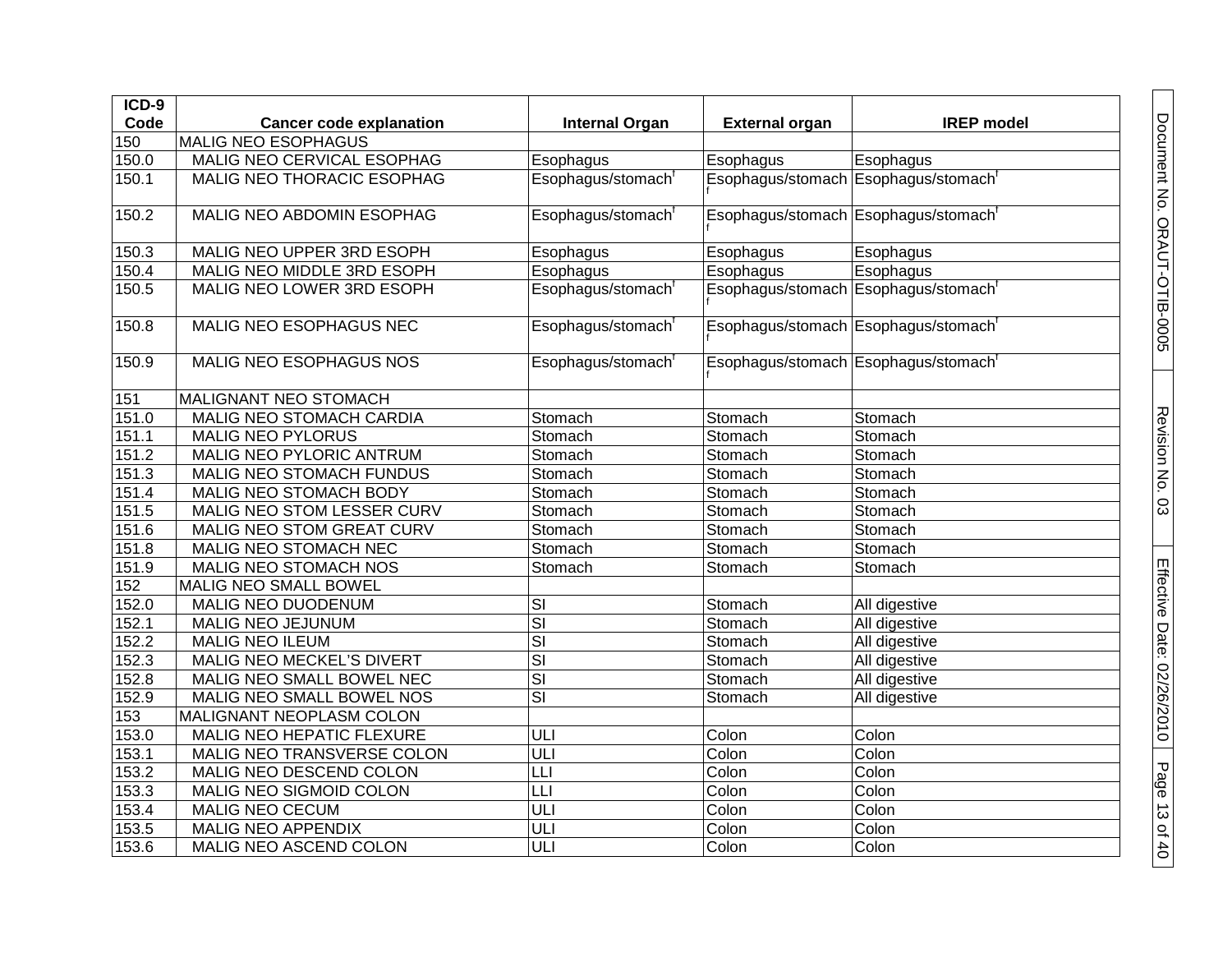| ICD-9              |                                |                                  |                                                  |                   |
|--------------------|--------------------------------|----------------------------------|--------------------------------------------------|-------------------|
| Code               | <b>Cancer code explanation</b> | <b>Internal Organ</b>            | <b>External organ</b>                            | <b>IREP</b> model |
| 153.7              | MALIG NEO SPLENIC FLEXURE      | LLI                              | Colon                                            | Colon             |
| 153.8              | MALIG NEO COLON NEC            | Colon                            | Colon                                            | Colon             |
| 153.9              | MALIG NEO COLON NOS            | Colon                            | Colon                                            | Colon             |
| 154                | <b>MALIG NEO RECTUM/ANUS</b>   |                                  |                                                  |                   |
| 154.0              | MALIG NEO RECTOSIGMOID JCT     | LLI                              | Colon                                            | Rectum            |
| 154.1              | MALIG NEO RECTUM               | LLI                              | Colon                                            | Rectum            |
| 154.2              | MALIG NEO ANAL CANAL           | LLI                              | Colon                                            | Rectum            |
| 154.3              | MALIG NEO ANUS NOS             | LLI                              | Colon                                            | Rectum            |
| 154.8              | MALIG NEO RECTUM/ANUS NEC      | LLI                              | Colon                                            | Rectum            |
| 155                | MALIGNANT NEOPLASM LIVER       |                                  |                                                  |                   |
| 155.0              | MALIG NEO LIVER, PRIMARY       | Liver                            | Liver                                            | Liver             |
| 155.1              | MALIG NEO INTRAHEPAT DUCTS     | Liver/Gallbladder <sup>h</sup>   | Liver                                            | Gallbladder       |
| 155.2              | MALIG NEO LIVER NOS            | Liver                            | Liver                                            | Liver             |
| 156                | MALIG NEO GB/EXTRAHEPATIC      |                                  |                                                  |                   |
| 156.0              | MALIG NEO GALLBLADDER          | Gallbladder                      | Liver                                            | Gallbladder       |
| 156.1              | MALIG NEO EXTRAHEPAT DUCTS     | Gallbladder                      | Liver                                            | Gallbladder       |
| 156.2              | MALIG NEO AMPULLA VATER        | Gallbladder                      | Liver                                            | Gallbladder       |
| 156.8              | MALIG NEO BILIARY NEC          | Gallbladder                      | Liver                                            | Gallbladder       |
| $156.\overline{9}$ | MALIG NEO BILIARY NOS          | Gallbladder                      | Liver                                            | Gallbladder       |
| 157                | MALIGNANT NEO PANCREAS         |                                  |                                                  |                   |
| 157.0              | MALIG NEO PANCREAS HEAD        | Pancreas                         | Stomach                                          | Pancreas          |
| 157.1              | MALIG NEO PANCREAS BODY        | Pancreas                         | Stomach                                          | Pancreas          |
| 157.2              | MALIG NEO PANCREAS TAIL        | Pancreas                         | Stomach                                          | Pancreas          |
| 157.3              | MALIG NEO PANCREATIC DUCT      | Pancreas                         | Stomach                                          | Pancreas          |
| 157.4              | MALIG NEO ISLET LANGERHANS     | Pancreas                         | Stomach                                          | Pancreas          |
| 157.8              | MALIG NEO PANCREAS NEC         | Pancreas                         | Stomach                                          | Pancreas          |
| 157.9              | <b>MALIG NEO PANCREAS NOS</b>  | Pancreas                         | Stomach                                          | Pancreas          |
| 158                | MALIG NEO PERITONEUM           |                                  |                                                  |                   |
| 158.0              | MALIG NEO RETROPERITONEUM      | Highest non-met org/tiss Stomach |                                                  | All digestive     |
| 158.8              | MALIG NEO PERITONEUM NEC       | Highest non-met org/tiss Stomach |                                                  | All digestive     |
| 158.9              | MALIG NEO PERITONEUM NOS       | Highest non-met org/tiss Stomach |                                                  | All digestive     |
| 159                | OTHER MALIG NEO GI/PERITON     |                                  |                                                  |                   |
| 159.0              | MALIG NEO INTESTINE NOS        | Colon                            | Stomach                                          | All digestive     |
| 159.1              | MALIG NEO SPLEEN NEC           | Spleen                           | Stomach                                          | All digestive     |
| 159.8              | MALIG NEO GI/INTRA-ABD NEC     | Highest non-met org/tiss Stomach |                                                  | All digestive     |
| 159.9              | MALIG NEO GI TRACT ILL-DEF     | Highest non-met org/tiss Stomach |                                                  | All digestive     |
| 160                | MALIG NEO NASAL CAV/SINUS      |                                  |                                                  |                   |
| 160.0              | MALIG NEO NASAL CAVITIES       | ET <sub>1</sub>                  | Thyroid/Remainder <sup>a</sup> Other respiratory |                   |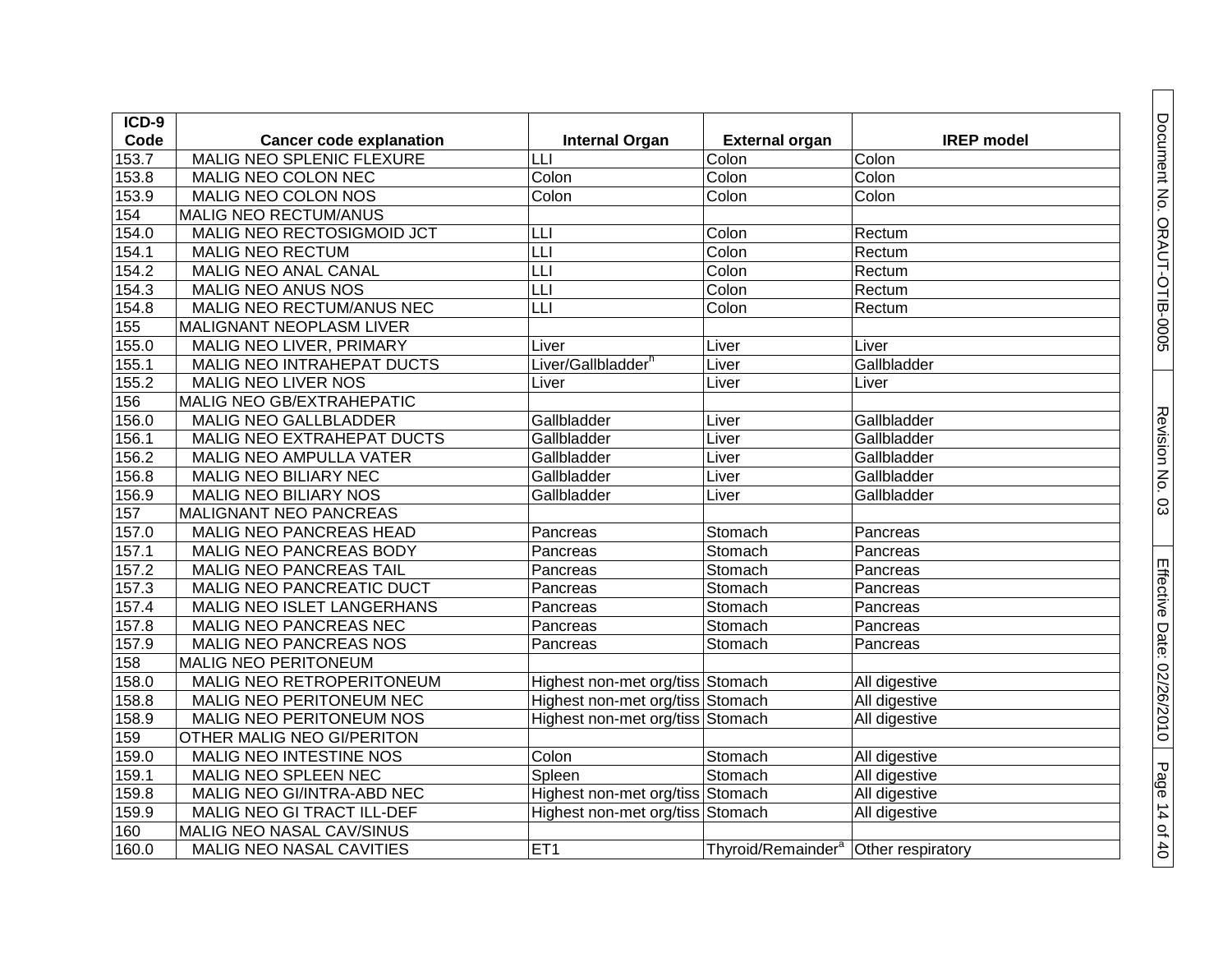| ICD-9 |                                 |                                                         |                       |                   |
|-------|---------------------------------|---------------------------------------------------------|-----------------------|-------------------|
| Code  | <b>Cancer code explanation</b>  | <b>Internal Organ</b>                                   | <b>External organ</b> | <b>IREP</b> model |
| 160.1 | <b>MALIG NEO MIDDLE EAR</b>     | Highest non-met org/tiss Thyroid/Remainder <sup>a</sup> |                       | Other respiratory |
| 160.2 | MALIG NEO MAXILLARY SINUS       | Highest non-met org/tiss Thyroid/Remainder <sup>a</sup> |                       | Other respiratory |
| 160.3 | MALIG NEO ETHMOIDAL SINUS       | Highest non-met org/tiss Thyroid/Remainder <sup>a</sup> |                       | Other respiratory |
| 160.4 | MALIG NEO FRONTAL SINUS         | Highest non-met org/tiss Thyroid/Remainder <sup>a</sup> |                       | Other respiratory |
| 160.5 | <b>MALIG NEO SPHENOID SINUS</b> | Highest non-met org/tiss Thyroid/Remainder <sup>a</sup> |                       | Other respiratory |
| 160.8 | MALIG NEO ACCESS SINUS NEC      | Highest non-met org/tiss Thyroid/Remainder <sup>a</sup> |                       | Other respiratory |
| 160.9 | MALIG NEO ACCESS SINUS NOS      | Highest non-met org/tiss Thyroid/Remainder <sup>a</sup> |                       | Other respiratory |
| 161   | MALIGNANT NEO LARYNX            |                                                         |                       |                   |
| 161.0 | <b>MALIG NEO GLOTTIS</b>        | ET <sub>2</sub>                                         | Esophagus             | Other respiratory |
| 161.1 | MALIG NEO SUPRAGLOTTIS          | ET2                                                     | Esophagus             | Other respiratory |
| 161.2 | <b>MALIG NEO SUBGLOTTIS</b>     | ET2                                                     | Esophagus             | Other respiratory |
| 161.3 | MALIG NEO CARTILAGE LARYNX      | ET2                                                     | Esophagus             | Other respiratory |
| 161.8 | MALIG NEO LARYNX NEC            | ET <sub>2</sub>                                         | Esophagus             | Other respiratory |
| 161.9 | MALIG NEO LARYNX NOS            | ET <sub>2</sub>                                         | Esophagus             | Other respiratory |
| 162   | MALIG NEO TRACHEA/LUNG          |                                                         |                       |                   |
| 162.0 | <b>MALIG NEO TRACHEA</b>        | Lung                                                    | Lung                  | Lung              |
| 162.2 | MALIG NEO MAIN BRONCHUS         | Lung                                                    | Lung                  | Lung              |
| 162.3 | MALIG NEO UPPER LOBE LUNG       | Lung                                                    | Lung                  | Lung              |
| 162.4 | MALIG NEO MIDDLE LOBE LUNG      | Lung                                                    | Lung                  | Lung              |
| 162.5 | MALIG NEO LOWER LOBE LUNG       | Lung                                                    | Lung                  | Lung              |
| 162.8 | MALIG NEO BRONCH/LUNG NEC       | Lung                                                    | Lung                  | Lung              |
| 162.9 | MALIG NEO BRONCH/LUNG NOS       | Lung                                                    | Lung                  | Lung              |
| 163   | MALIGNANT NEOPL PLEURA          |                                                         |                       |                   |
| 163.0 | MALIG NEO PARIETAL PLEURA       | Highest non-met org/tiss Lung                           |                       | Other respiratory |
| 163.1 | MALIG NEO VISCERAL PLEURA       | Highest non-met org/tiss Lung                           |                       | Other respiratory |
| 163.8 | MALIG NEO PLEURA NEC            | Highest non-met org/tiss Lung                           |                       | Other respiratory |
| 163.9 | MALIG NEO PLEURA NOS            | Highest non-met org/tiss Lung                           |                       | Other respiratory |
| 164   | MALIG NEO THYMUS/MEDIASTIN      |                                                         |                       |                   |
| 164.0 | <b>MALIG NEO THYMUS</b>         | Thymus                                                  | Thymus                | Other respiratory |
| 164.1 | <b>MALIG NEO HEART</b>          | <b>Heart Wall</b>                                       | Thymus                | Other respiratory |
| 164.2 | MALIG NEO ANT MEDIASTINUM       | Highest non-met org/tiss Thymus                         |                       | Other respiratory |
| 164.3 | MALIG NEO POST MEDIASTINUM      | Highest non-met org/tiss Thymus                         |                       | Other respiratory |
| 164.8 | MALIG NEO MEDIASTINUM NEC       | Highest non-met org/tiss Thymus                         |                       | Other respiratory |
| 164.9 | MALIG NEO MEDIASTINUM NOS       | Highest non-met org/tiss Thymus                         |                       | Other respiratory |
| 165   | OTH/ILL-DEF MAL NEO RESP        |                                                         |                       |                   |
| 165.0 | MALIG NEO UPPER RESP NOS        | Lung                                                    | Lung                  | Other respiratory |
| 165.8 | MALIG NEO THORAX/RESP NEC       | Lung                                                    | Lung                  | Other respiratory |
| 165.9 | MALIG NEO RESP SYSTEM NOS       | Lung                                                    | Lung                  | Other respiratory |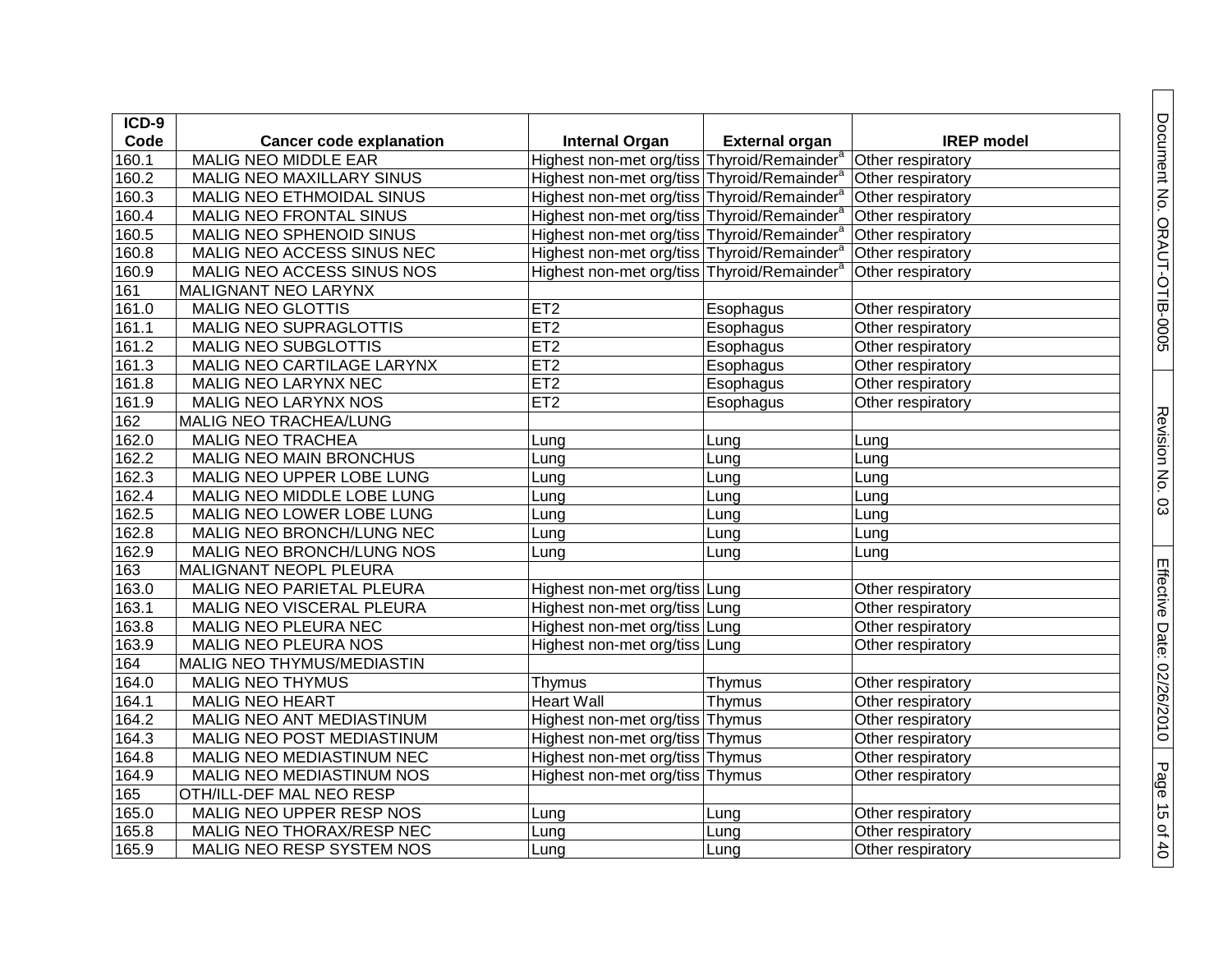| $ICD-9$ |                                  |                                                         |                       |                                  |
|---------|----------------------------------|---------------------------------------------------------|-----------------------|----------------------------------|
| Code    | <b>Cancer code explanation</b>   | <b>Internal Organ</b>                                   | <b>External organ</b> | <b>IREP</b> model                |
| 170     | MALIG NEO BONE/ARTIC CART        |                                                         |                       |                                  |
| 170.0   | MALIG NEO SKULL/FACE BONE        | Bone surface                                            | <b>Bone Surface</b>   | <b>Bone</b>                      |
| 170.1   | <b>MALIG NEO MANDIBLE</b>        | Bone surface                                            | <b>Bone Surface</b>   | Bone                             |
| 170.2   | <b>MALIG NEO VERTEBRAE</b>       | Bone surface                                            | <b>Bone Surface</b>   | <b>Bone</b>                      |
| 170.3   | MALIG NEO RIBS/STERN/CLAV        | Medical review                                          | Bone Surface          | Bone                             |
| 170.4   | MALIG NEO LONG BONES ARM         | Bone surface                                            | <b>Bone Surface</b>   | <b>Bone</b>                      |
| 170.5   | MALIG NEO BONES WRIST/HAND       | Bone surface                                            | <b>Bone Surface</b>   | <b>Bone</b>                      |
| 170.6   | <b>MALIG NEO PELVIC GIRDLE</b>   | Medical review                                          | <b>Bone Surface</b>   | <b>Bone</b>                      |
| 170.7   | MALIG NEO LONG BONES LEG         | Medical review                                          | <b>Bone Surface</b>   | Bone                             |
| 170.8   | MALIG NEO BONES ANKLE/FOOT       | Bone surface                                            | <b>Bone Surface</b>   | <b>Bone</b>                      |
| 170.9   | MALIG NEO BONE NOS               | Medical review                                          | <b>Bone Surface</b>   | Bone                             |
| 171     | MALIG NEO SOFT TISSUE            |                                                         |                       |                                  |
| 171.0   | MALIG NEO SOFT TISSUE HEAD       | Highest non-met org/tiss Thyroid/Remainder <sup>8</sup> |                       | <b>Connective Tissue</b>         |
| 171.2   | <b>MALIG NEO SOFT TISSUE ARM</b> | Highest non-met org/tiss Remainder <sup>®</sup>         |                       | <b>Connective Tissue</b>         |
| 171.3   | MALIG NEO SOFT TISSUE LEG        | Highest non-met org/tiss Remainder <sup>b</sup>         |                       | <b>Connective Tissue</b>         |
| 171.4   | MALIG NEO SOFT TIS THORAX        | Highest non-met org/tiss Remainder <sup>b</sup>         |                       | <b>Connective Tissue</b>         |
| 171.5   | MALIG NEO SOFT TIS ABDOMEN       | Highest non-met org/tiss Remainder <sup>b</sup>         |                       | <b>Connective Tissue</b>         |
| 171.6   | MALIG NEO SOFT TIS PELVIS        | Highest non-met org/tiss Remainder <sup>o</sup>         |                       | <b>Connective Tissue</b>         |
| 171.7   | <b>MALIG NEO TRUNK NOS</b>       | Highest non-met org/tiss Remainder <sup>b</sup>         |                       | <b>Connective Tissue</b>         |
| 171.8   | MALIG NEO SOFT TISSUE NEC        | Highest non-met org/tiss Remainder <sup>b</sup>         |                       | <b>Connective Tissue</b>         |
| 171.9   | MALIG NEO SOFT TISSUE NOS        | Highest non-met org/tiss Remainder <sup>b</sup>         |                       | <b>Connective Tissue</b>         |
| 172     | MALIGNANT MELANOMA SKIN          |                                                         |                       |                                  |
| 172.0   | <b>MALIG MELANOMA LIP</b>        | <b>Skin</b>                                             | <b>Skin</b>           | Malignant melanoma               |
| 172.1   | <b>MALIG MELANOMA EYELID</b>     | <b>Skin</b>                                             | <b>Skin</b>           | Malignant melanoma               |
| 172.2   | <b>MALIG MELANOMA EAR</b>        | <b>Skin</b>                                             | <b>Skin</b>           | Malignant melanoma               |
| 172.3   | MALIG MELANOMA FACE NEC/NOS      | <b>Skin</b>                                             | <b>Skin</b>           | Malignant melanoma               |
| 172.4   | MALIG MELANOMA SCALP/NECK        | <b>Skin</b>                                             | <b>Skin</b>           | Malignant melanoma               |
| 172.5   | MALIG MELANOMA TRUNK             | Skin                                                    | <b>Skin</b>           | Malignant melanoma               |
| 172.6   | <b>MALIG MELANOMA ARM</b>        | Skin                                                    | Skin                  | Malignant melanoma               |
| 172.7   | <b>MALIG MELANOMA LEG</b>        | <b>Skin</b>                                             | <b>Skin</b>           | Malignant melanoma               |
| 172.8   | MALIG MELANOMA SKIN NEC          | <b>Skin</b>                                             | <b>Skin</b>           | Malignant melanoma               |
| 172.9   | MALIG MELANOMA SKIN NOS          | <b>Skin</b>                                             | <b>Skin</b>           | Malignant melanoma               |
| 173     | OTHER MALIG NEOPL SKIN           |                                                         |                       |                                  |
| 173.0   | <b>MALIG NEO SKIN LIP</b>        | <b>Skin</b>                                             | <b>Skin</b>           | Non-melanoma skin-Basal cell OR  |
|         |                                  |                                                         |                       | Non-melanoma skin-Squamous cell' |
| 173.1   | <b>MALIG NEO SKIN EYELID</b>     | Skin                                                    | Skin                  | Non-melanoma skin-Basal cell OR  |
|         |                                  |                                                         |                       | Non-melanoma skin-Squamous cell' |
| 173.2   | <b>MALIG NEO SKIN EAR</b>        | <b>Skin</b>                                             | <b>Skin</b>           | Non-melanoma skin-Basal cell OR  |
|         |                                  |                                                         |                       | Non-melanoma skin-Squamous cell' |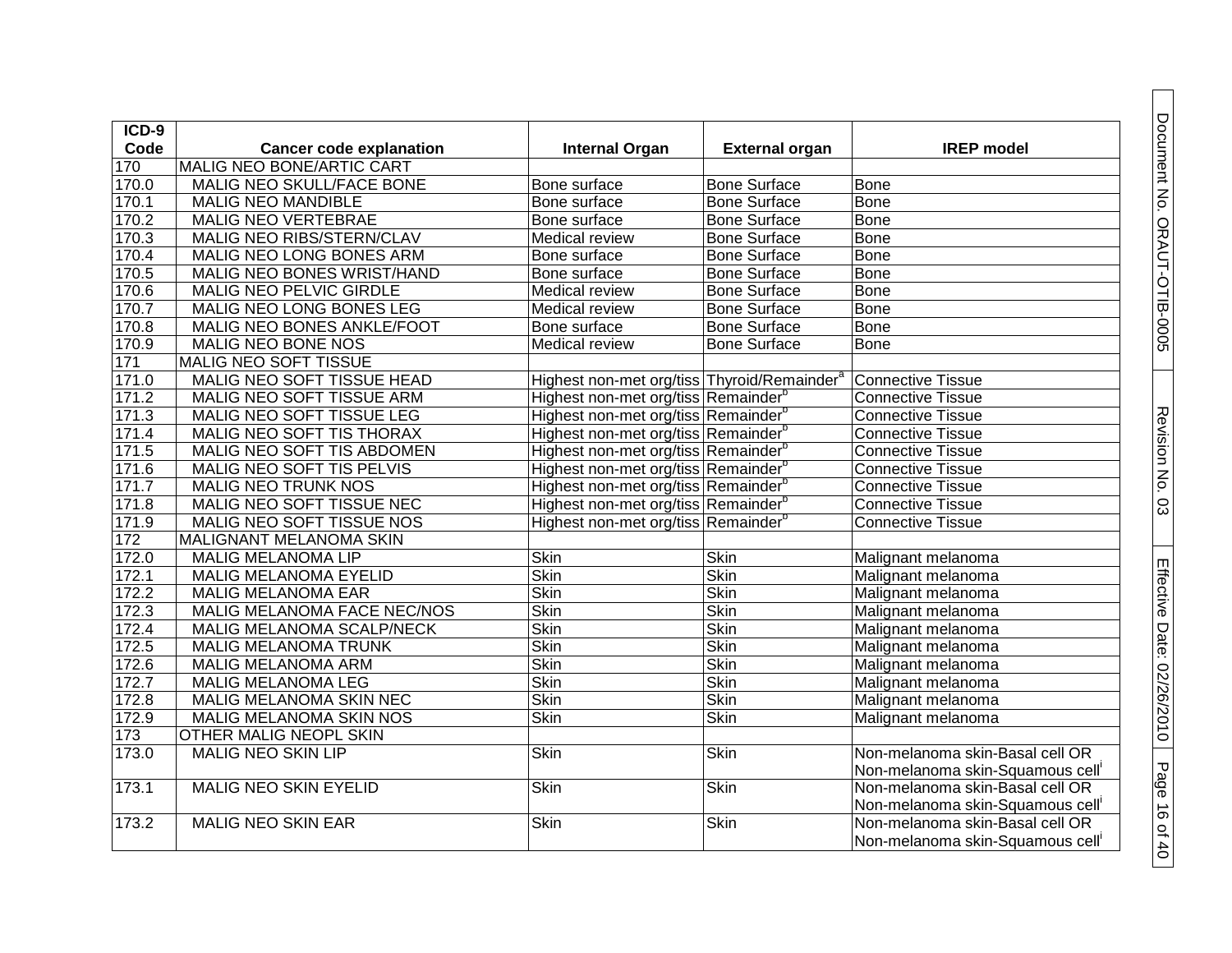| $ICD-9$ |                                  |                                                         |                       |                                                      |
|---------|----------------------------------|---------------------------------------------------------|-----------------------|------------------------------------------------------|
| Code    | <b>Cancer code explanation</b>   | <b>Internal Organ</b>                                   | <b>External organ</b> | <b>IREP</b> model                                    |
| 173.3   | <b>MALIG NEO SKIN FACE NEC</b>   | Skin                                                    | Skin                  | Non-melanoma skin-Basal cell OR                      |
|         |                                  |                                                         |                       | Non-melanoma skin-Squamous cell <sup>i</sup>         |
| 173.4   | MALIG NEO SCALP/SKIN NECK        | <b>Skin</b>                                             | <b>Skin</b>           | Non-melanoma skin-Basal cell OR                      |
|         |                                  |                                                         |                       | Non-melanoma skin-Squamous cell                      |
| 173.5   | <b>MALIG NEO SKIN TRUNK</b>      | <b>Skin</b>                                             | Skin                  | Non-melanoma skin-Basal cell OR                      |
|         |                                  |                                                         |                       | Non-melanoma skin-Squamous cell <sup>i</sup>         |
| 173.6   | <b>MALIG NEO SKIN ARM</b>        | <b>Skin</b>                                             | <b>Skin</b>           | Non-melanoma skin-Basal cell OR                      |
|         |                                  |                                                         |                       | Non-melanoma skin-Squamous cell'                     |
| 173.7   | <b>MALIG NEO SKIN LEG</b>        | <b>Skin</b>                                             | <b>Skin</b>           | Non-melanoma skin-Basal cell OR                      |
|         |                                  |                                                         |                       | Non-melanoma skin-Squamous cell'                     |
| 173.8   | <b>MALIG NEO SKIN NEC</b>        | <b>Skin</b>                                             | Skin                  | Non-melanoma skin-Basal cell OR                      |
|         |                                  |                                                         |                       | Non-melanoma skin-Squamous cell'                     |
| 173.9   | MALIG NEO SKIN NOS               | Skin                                                    | Skin                  | Non-melanoma skin-Basal cell OR                      |
|         |                                  |                                                         |                       | Non-melanoma skin-Squamous cell'                     |
| 174     | MALIG NEO FEMALE BREAST          |                                                         |                       |                                                      |
| 174.0   | <b>MALIG NEO NIPPLE</b>          | <b>Breast</b>                                           | Breast                | <b>Breast</b>                                        |
| 174.1   | <b>MALIG NEO BREAST-CENTRAL</b>  | <b>Breast</b>                                           | <b>Breast</b>         | <b>Breast</b>                                        |
| 174.2   | <b>MALIG NEO BREAST UP-INNER</b> | <b>Breast</b>                                           | <b>Breast</b>         | <b>Breast</b>                                        |
| 174.3   | MALIG NEO BREAST LOW-INNER       | <b>Breast</b>                                           | <b>Breast</b>         | <b>Breast</b>                                        |
| 174.4   | <b>MALIG NEO BREAST UP-OUTER</b> | <b>Breast</b>                                           | <b>Breast</b>         | <b>Breast</b>                                        |
| 174.5   | MALIG NEO BREAST LOW-OUTER       | <b>Breast</b>                                           | <b>Breast</b>         | <b>Breast</b>                                        |
| 174.6   | MALIG NEO BREAST-AXILLARY        | <b>Breast</b>                                           | <b>Breast</b>         | <b>Breast</b>                                        |
| 174.8   | <b>MALIG NEO BREAST NEC</b>      | <b>Breast</b>                                           | <b>Breast</b>         | <b>Breast</b>                                        |
| 174.9   | MALIG NEO BREAST NOS             | <b>Breast</b>                                           | <b>Breast</b>         | <b>Breast</b>                                        |
| 175     | <b>MALIG NEO MALE BREAST</b>     |                                                         |                       |                                                      |
| 175.0   | <b>MALIG NEO MALE NIPPLE</b>     | <b>Breast</b>                                           | <b>Breast</b>         | <b>Breast</b>                                        |
| 175.9   | MALIG NEO MALE BREAST NEC        | <b>Breast</b>                                           | <b>Breast</b>         | <b>Breast</b>                                        |
| 176     | <b>KAPOSI'S SARCOMA</b>          |                                                         |                       |                                                      |
| 176.0   | <b>SKIN-KAPOSI'S SARCOMA</b>     | <b>Skin</b>                                             | <b>Skin</b>           | <b>Connective tissue AND</b>                         |
|         |                                  |                                                         |                       | Non-melanoma skin-Squamous cell                      |
| 176.1   | SOFT TISSUE-KAPOSI'S SARCOMA     | Highest non-met org/tiss Remainder <sup>b</sup>         |                       | Connective tissue AND                                |
|         |                                  |                                                         |                       | Non-melanoma skin-Squamous cell                      |
| 176.2   | PALATE-KAPOSI'S SARCOMA          | Highest non-met org/tiss Thyroid/Remainder <sup>a</sup> |                       | Connective tissue AND                                |
|         |                                  |                                                         |                       | Non-melanoma skin-Squamous cell                      |
| 176.3   | <b>GI SITES-KAPOSI'S SARCOMA</b> | Colon                                                   | Stomach/Colon         | <b>Connective tissue AND</b>                         |
|         |                                  |                                                         |                       | (location dependant) Non-melanoma skin-Squamous cell |
| 176.4   | LUNG-KAPOSI'S SARCOMA            | Lung                                                    | Lung                  | <b>Connective tissue AND</b>                         |
|         |                                  |                                                         |                       | Non-melanoma skin-Squamous cell                      |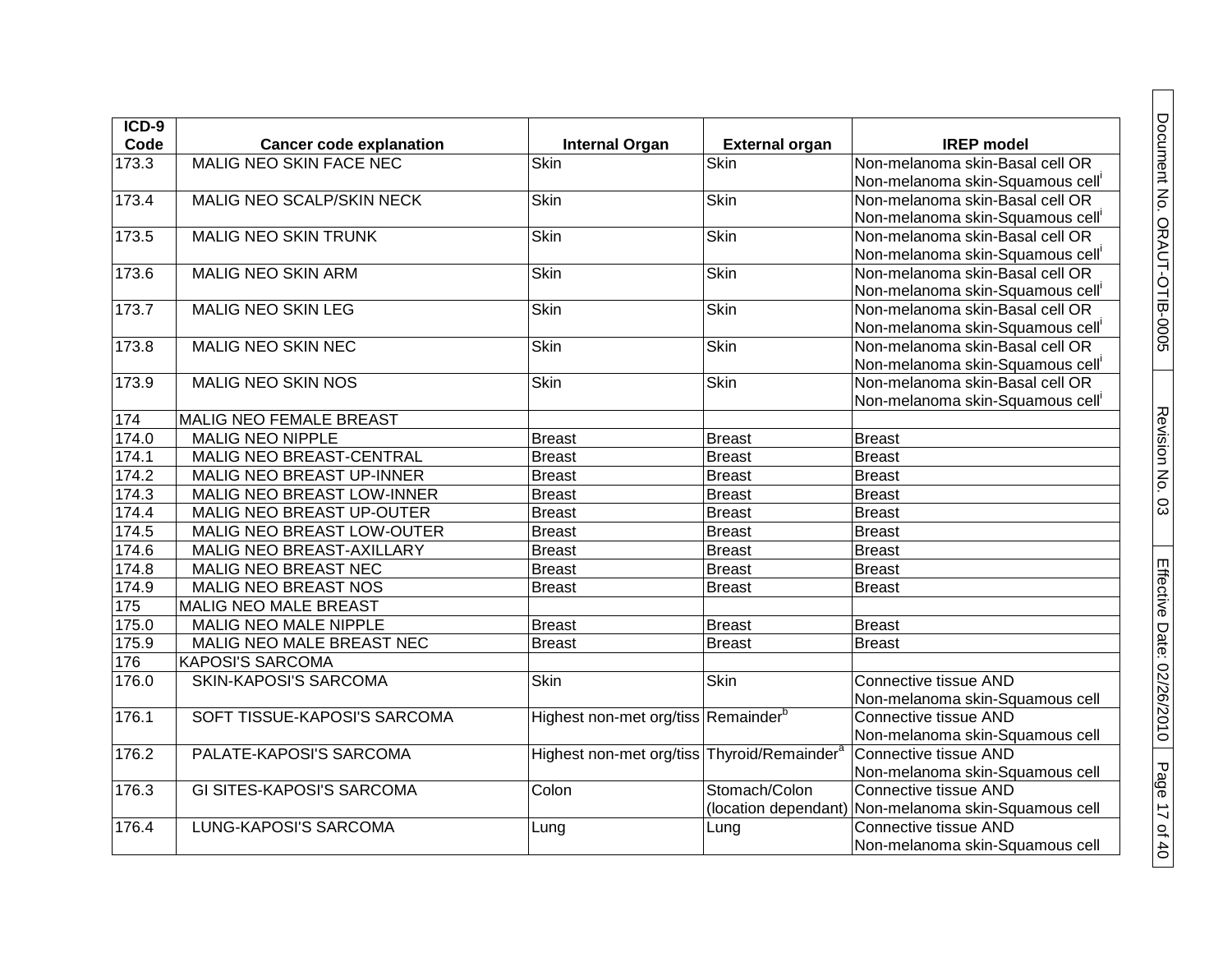| $ICD-9$         |                                |                                                 |                       |                                 |
|-----------------|--------------------------------|-------------------------------------------------|-----------------------|---------------------------------|
| Code            | <b>Cancer code explanation</b> | <b>Internal Organ</b>                           | <b>External organ</b> | <b>IREP</b> model               |
| 176.5           | LYMPH NODES-KAPOSI'S SARCOMA   | Highest non-met org/tiss Remainder <sup>b</sup> |                       | Connective tissue AND           |
|                 |                                |                                                 |                       | Non-melanoma skin-Squamous cell |
| 176.8           | SPF STS-KAPOSI'S SARCOMA       | Highest non-met org/tiss Remainder <sup>b</sup> |                       | Connective tissue AND           |
|                 |                                |                                                 |                       | Non-melanoma skin-Squamous cell |
| 176.9           | <b>KAPOSI'S SARCOMA NOS</b>    | Highest non-met org/tiss Remainder <sup>b</sup> |                       | Connective tissue AND           |
|                 |                                |                                                 |                       | Non-melanoma skin-Squamous cell |
| 179             | <b>MALIG NEO UTERUS NOS</b>    | <b>Uterus</b>                                   | <b>Uterus</b>         | Female genitalia less ovary     |
| 180             | MALIG NEO CERVIX UTERI         |                                                 |                       |                                 |
| 180.0           | MALIG NEO ENDOCERVIX           | <b>Uterus</b>                                   | <b>Uterus</b>         | Female genitalia less ovary     |
| 180.1           | MALIG NEO EXOCERVIX            | Uterus                                          | Uterus                | Female genitalia less ovary     |
| 180.8           | MALIG NEO CERVIX NEC           | <b>Uterus</b>                                   | <b>Uterus</b>         | Female genitalia less ovary     |
| 180.9           | MALIG NEO CERVIX UTERI NOS     | <b>Uterus</b>                                   | Uterus                | Female genitalia less ovary     |
| 181             | MALIG NEO PLACENTA             | Uterus                                          | <b>Uterus</b>         | Female genitalia less ovary     |
| 182             | MALIG NEO UTERUS BODY          |                                                 |                       |                                 |
| 182.0           | MALIG NEO CORPUS UTERI         | Uterus                                          | <b>Uterus</b>         | Female genitalia less ovary     |
| 182.1           | MALIG NEO UTERINE ISTHMUS      | <b>Uterus</b>                                   | <b>Uterus</b>         | Female genitalia less ovary     |
| 182.8           | MALIG NEO BODY UTERUS NEC      | <b>Uterus</b>                                   | <b>Uterus</b>         | Female genitalia less ovary     |
| 183             | MALIG NEO UTERINE ADNEXA       |                                                 |                       |                                 |
| 183.0           | <b>MALIG NEO OVARY</b>         | Ovaries                                         | Ovaries               | Ovary                           |
| 183.2           | MALIG NEO FALLOPIAN TUBE       | Ovaries                                         | Ovaries               | Ovary                           |
| 183.3           | MALIG NEO BROAD LIGAMENT       | Ovaries                                         | Ovaries               | Ovary                           |
| 183.4           | MALIG NEO PARAMETRIUM          | <b>Uterus</b>                                   | Ovaries               | Ovary                           |
| 183.5           | MALIG NEO ROUND LIGAMENT       | <b>Uterus</b>                                   | Ovaries               | Ovary                           |
| 183.8           | MALIG NEO ADNEXA NEC           | Ovaries                                         | Ovaries               | Ovary                           |
| 183.9           | MALIG NEO ADNEXA NOS           | Ovaries                                         | Ovaries               | Ovary                           |
| 184             | MALIG NEO FEM GEN NEC/NOS      |                                                 |                       |                                 |
| 184.0           | <b>MALIG NEO VAGINA</b>        | Muscle                                          | <b>Uterus</b>         | Female genitalia less ovary     |
| 184.1           | MALIG NEO LABIA MAJORA         | <b>Skin</b>                                     | <b>Uterus</b>         | Female genitalia less ovary     |
| 184.2           | MALIG NEO LABIA MINORA         | <b>Skin</b>                                     | <b>Uterus</b>         | Female genitalia less ovary     |
| 184.3           | <b>MALIG NEO CLITORIS</b>      | <b>Skin</b>                                     | <b>Uterus</b>         | Female genitalia less ovary     |
| 184.4           | MALIG NEO VULVA NOS            | <b>Skin</b>                                     | <b>Uterus</b>         | Female genitalia less ovary     |
| 184.8           | MALIG NEO FEMALE GENIT NEC     | <b>Uterus</b>                                   | <b>Uterus</b>         | Female genitalia less ovary     |
| 184.9           | MALIG NEO FEMALE GENIT NOS     | Uterus                                          | <b>Uterus</b>         | Female genitalia less ovary     |
| $\frac{1}{185}$ | MALIG NEO PROSTATE             | Highest non-met org/tiss Bladder                |                       | All male genitalia              |
| 186             | <b>MALIG NEO TESTIS</b>        |                                                 |                       |                                 |
| 186.0           | MALIG NEO UNDESCEND TESTIS     | <b>Testes</b>                                   | <b>Testes</b>         | All male genitalia              |
| 186.9           | MALIG NEO TESTIS NEC           | <b>Testes</b>                                   | <b>Testes</b>         | All male genitalia              |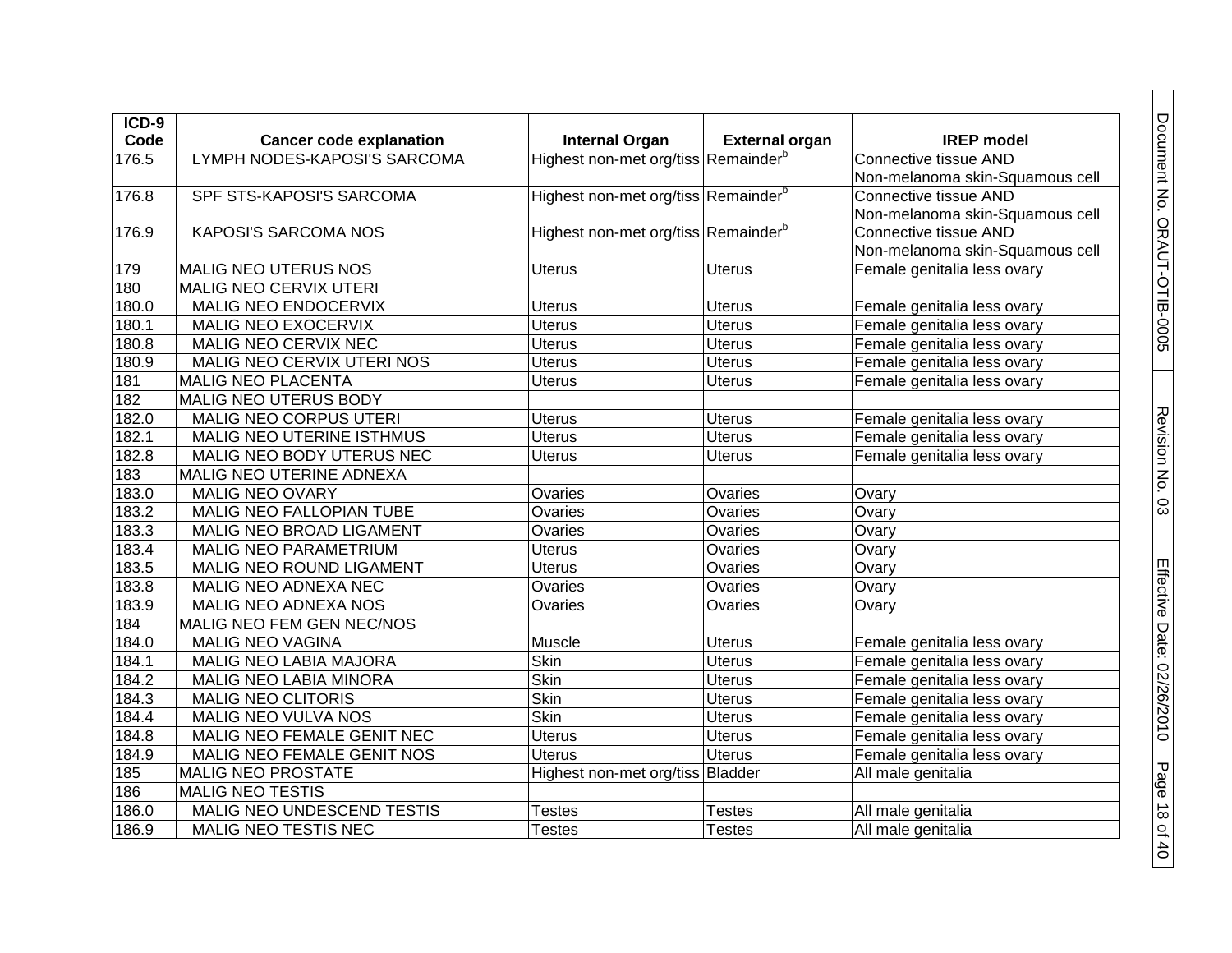| ICD-9 |                                |                                |                       |                             |
|-------|--------------------------------|--------------------------------|-----------------------|-----------------------------|
| Code  | <b>Cancer code explanation</b> | <b>Internal Organ</b>          | <b>External organ</b> | <b>IREP</b> model           |
| 187   | MALIG NEO MALE GENITAL NEC     |                                |                       |                             |
| 187.1 | <b>MALIG NEO PREPUCE</b>       | Skin                           | <b>Testes</b>         | All male genitalia          |
| 187.2 | <b>MALIG NEO GLANS PENIS</b>   | <b>Skin</b>                    | <b>Testes</b>         | All male genitalia          |
| 187.3 | MALIG NEO PENIS BODY           | <b>Testes</b>                  | <b>Testes</b>         | All male genitalia          |
| 187.4 | MALIG NEO PENIS NOS            | <b>Testes</b>                  | <b>Testes</b>         | All male genitalia          |
| 187.5 | <b>MALIG NEO EPIDIDYMIS</b>    | <b>Testes</b>                  | <b>Testes</b>         | All male genitalia          |
| 187.6 | MALIG NEO SPERMATIC CORD       | <b>Testes</b>                  | <b>Testes</b>         | All male genitalia          |
| 187.7 | <b>MALIG NEO SCROTUM</b>       | <b>Testes</b>                  | <b>Testes</b>         | All male genitalia          |
| 187.8 | MALIG NEO MALE GENITAL NEC     | <b>Testes</b>                  | <b>Testes</b>         | All male genitalia          |
| 187.9 | MALIG NEO MALE GENITAL NOS     | <b>Testes</b>                  | <b>Testes</b>         | All male genitalia          |
| 188   | <b>MALIG NEO BLADDER</b>       |                                |                       |                             |
| 188.0 | MALIG NEO BLADDER-TRIGONE      | <b>Bladder</b>                 | <b>Bladder</b>        | <b>Bladder</b>              |
| 188.1 | MALIG NEO BLADDER-DOME         | <b>Bladder</b>                 | <b>Bladder</b>        | <b>Bladder</b>              |
| 188.2 | MALIG NEO BLADDER-LATERAL      | <b>Bladder</b>                 | <b>Bladder</b>        | <b>Bladder</b>              |
| 188.3 | MALIG NEO BLADDER-ANTERIOR     | <b>Bladder</b>                 | <b>Bladder</b>        | <b>Bladder</b>              |
| 188.4 | MALIG NEO BLADDER-POST         | <b>Bladder</b>                 | <b>Bladder</b>        | <b>Bladder</b>              |
| 188.5 | MALIG NEO BLADDER NECK         | <b>Bladder</b>                 | <b>Bladder</b>        | <b>Bladder</b>              |
| 188.6 | MALIG NEO URETERIC ORIFICE     | <b>Bladder</b>                 | <b>Bladder</b>        | Bladder                     |
| 188.7 | <b>MALIG NEO URACHUS</b>       | <b>Bladder</b>                 | Bladder               | <b>Bladder</b>              |
| 188.8 | MALIG NEO BLADDER NEC          | <b>Bladder</b>                 | <b>Bladder</b>        | <b>Bladder</b>              |
| 188.9 | MALIG NEO BLADDER NOS          | <b>Bladder</b>                 | Bladder               | <b>Bladder</b>              |
| 189   | MALIG NEO URINARY NEC/NOS      |                                |                       |                             |
| 189.0 | <b>MALIG NEO KIDNEY</b>        | Kidney                         | Liver                 | Urinary organs less bladder |
| 189.1 | MALIG NEO RENAL PELVIS         | Kidney                         | Liver                 | Urinary organs less bladder |
| 189.2 | <b>MALIG NEO URETER</b>        | Highest non-met org/tiss Liver |                       | Urinary organs less bladder |
| 189.3 | <b>MALIG NEO URETHRA</b>       | Highest non-met org/tiss Liver |                       | Urinary organs less bladder |
| 189.4 | <b>MALIG NEO PARAURETHRAL</b>  | Highest non-met org/tiss Liver |                       | Urinary organs less bladder |
| 189.8 | MALIG NEO URINARY NEC          | <b>Bladder</b>                 | Liver                 | Urinary organs less bladder |
| 189.9 | MALIG NEO URINARY NOS          | Medical review                 | Liver                 | Urinary organs less bladder |
| 190   | MALIG NEOPLASM EYE             |                                |                       |                             |
| 190.0 | <b>MALIG NEO EYEBALL</b>       | <b>Brain</b>                   | Eye Lens              | Eye                         |
| 190.1 | <b>MALIG NEO ORBIT</b>         | <b>Brain</b>                   | Eye Lens              | Eye                         |
| 190.2 | MALIG NEO LACRIMAL GLAND       | <b>Skin</b>                    | Eye Lens              | Eye                         |
| 190.3 | MALIG NEO CONJUNCTIVA          | <b>Skin</b>                    | Eye Lens              | Eye                         |
| 190.4 | MALIG NEO CORNEA               | Skin                           | Eye Lens              | Eye                         |
| 190.5 | <b>MALIG NEO RETINA</b>        | <b>Brain</b>                   | Eye Lens              | Eye                         |
| 190.6 | <b>MALIG NEO CHOROID</b>       | <b>Brain</b>                   | Eye Lens              | Eye                         |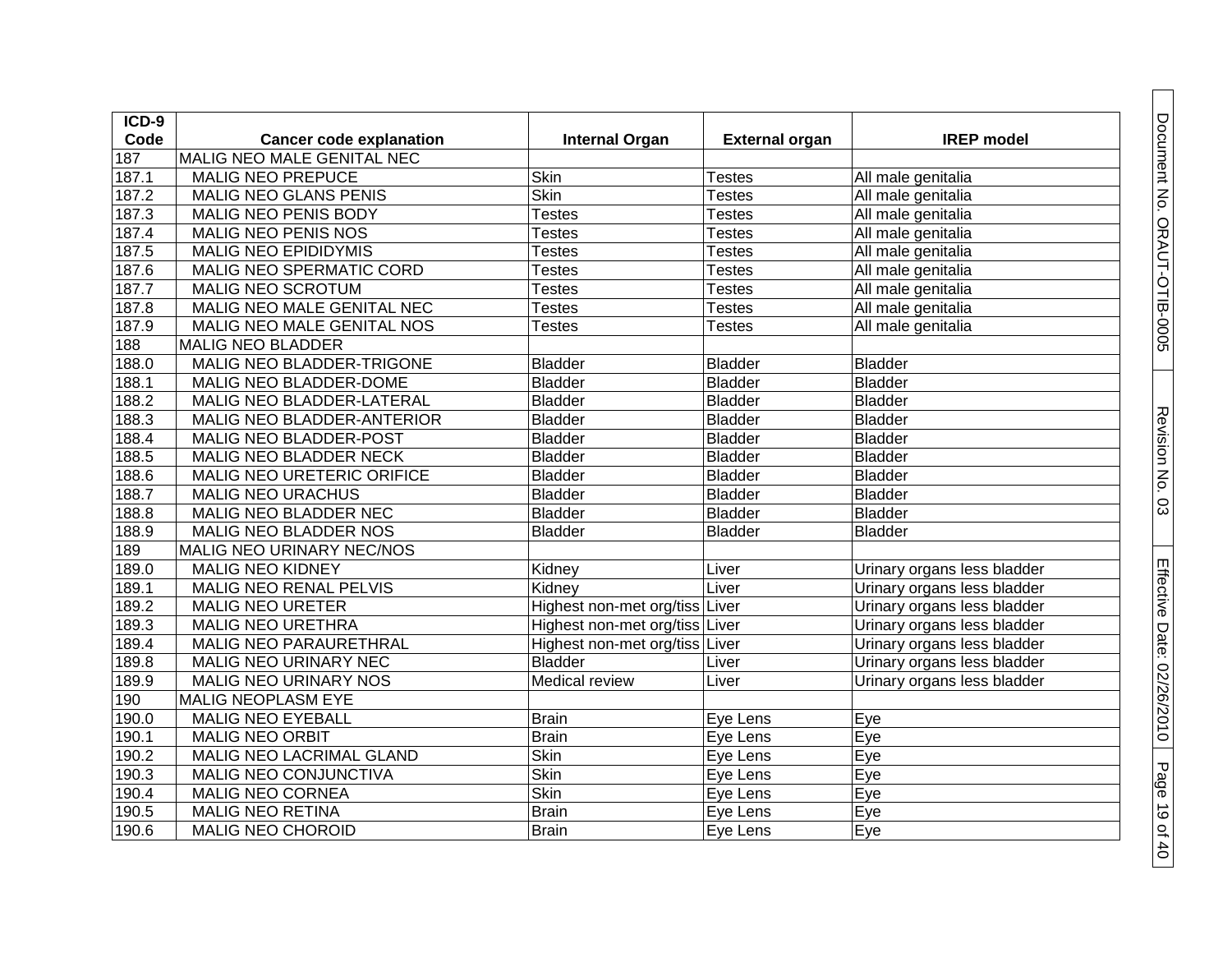| ICD-9 |                                |                                                         |                                                 |                             |
|-------|--------------------------------|---------------------------------------------------------|-------------------------------------------------|-----------------------------|
| Code  | <b>Cancer code explanation</b> | <b>Internal Organ</b>                                   | <b>External organ</b>                           | <b>IREP</b> model           |
| 190.7 | MALIG NEO LACRIMAL DUCT        | Skin                                                    | Eye Lens                                        | Eye                         |
| 190.8 | MALIG NEO EYE NEC              | Skin                                                    | Eye Lens                                        | Eye                         |
| 190.9 | MALIG NEO EYE NOS              | Skin                                                    | Eye Lens                                        | Eye                         |
| 191   | <b>MALIG NEOASM BRAIN</b>      |                                                         |                                                 |                             |
| 191.0 | <b>MALIG NEO CEREBRUM</b>      | <b>Brain</b>                                            | Thyroid/Remainder <sup>a</sup> Nervous system   |                             |
| 191.1 | MALIG NEO FRONTAL LOBE         | <b>Brain</b>                                            | Thyroid/Remainder <sup>a</sup>                  | Nervous system              |
| 191.2 | MALIG NEO TEMPORAL LOBE        | Brain                                                   | Thyroid/Remainder <sup>a</sup> Nervous system   |                             |
| 191.3 | MALIG NEO PARIETAL LOBE        | <b>Brain</b>                                            | Thyroid/Remainder <sup>a</sup> Nervous system   |                             |
| 191.4 | MALIG NEO OCCIPITAL LOBE       | <b>Brain</b>                                            | Thyroid/Remainder <sup>a</sup> Nervous system   |                             |
| 191.5 | MALIG NEO CEREB VENTRICLE      | <b>Brain</b>                                            | Thyroid/Remainder <sup>a</sup> Nervous system   |                             |
| 191.6 | MALIG NEO CEREBELLUM NOS       | <b>Brain</b>                                            | Thyroid/Remainder <sup>a</sup> Nervous system   |                             |
| 191.7 | MALIG NEO BRAIN STEM           | <b>Brain</b>                                            | Thyroid/Remainder <sup>a</sup> Nervous system   |                             |
| 191.8 | MALIG NEO BRAIN NEC            | <b>Brain</b>                                            | Thyroid/Remainder <sup>a</sup> Nervous system   |                             |
| 191.9 | MALIG NEO BRAIN NOS            | <b>Brain</b>                                            | Thyroid/Remainder <sup>a</sup>   Nervous system |                             |
| 192   | MALIG NEO NERVE NEC/NOS        |                                                         |                                                 |                             |
| 192.0 | MALIG NEO CRANIAL NERVES       | <b>Brain</b>                                            | Thyroid/Remainder <sup>a</sup>                  | Nervous system              |
| 192.1 | MALIG NEO CEREBRAL MENING      | <b>Brain</b>                                            | Thyroid/Remainder <sup>a</sup> Nervous system   |                             |
| 192.2 | MALIG NEO SPINAL CORD          | <b>Brain</b>                                            | Thyroid/Remainder <sup>a</sup>                  | Nervous system              |
| 192.3 | MALIG NEO SPINAL MENINGES      | <b>Brain</b>                                            | Thyroid/Remainder <sup>a</sup> Nervous system   |                             |
| 192.8 | MALIG NEO NERVOUS SYST NEC     | <b>Brain</b>                                            | Thyroid/Remainder <sup>a</sup>                  | Nervous system              |
| 192.9 | MALIG NEO NERVOUS SYST NOS     | <b>Brain</b>                                            | Thyroid/Remainder <sup>a</sup>                  | Nervous system              |
| 193   | <b>MALIG NEO THYROID</b>       | Thyroid                                                 | Thyroid                                         | Thyroid                     |
| 194   | MALIG NEO OTHER ENDOCRINE      |                                                         |                                                 |                             |
| 194.0 | <b>MALIG NEO ADRENAL</b>       | Adrenals                                                | Thyroid/Remainder <sup>a</sup>                  | Other endocrine glands      |
| 194.1 | <b>MALIG NEO PARATHYROID</b>   | Thyroid                                                 | Thyroid/Remainder <sup>a</sup>                  | Other endocrine glands      |
| 194.3 | <b>MALIG NEO PITUITARY</b>     | <b>Brain</b>                                            | Thyroid/Remainder <sup>a</sup>                  | Other endocrine glands      |
| 194.4 | MALIG NEO PINEAL GLAND         | <b>Brain</b>                                            | Thyroid/Remainder <sup>a</sup>                  | Other endocrine glands      |
| 194.5 | MALIG NEO CAROTID BODY         | <b>Brain</b>                                            | Thyroid/Remainder <sup>a</sup>                  | Other endocrine glands      |
| 194.6 | MALIG NEO PARAGANGLIA NEC      | <b>Brain</b>                                            | Thyroid/Remainder <sup>a</sup>                  | Other endocrine glands      |
| 194.8 | MALIG NEO ENDOCRINE NEC        | Medical review                                          | Remainder <sup>b</sup>                          | Other endocrine glands      |
| 194.9 | MALIG NEO ENDOCRINE NOS        | Medical review                                          | Remainder <sup>b</sup>                          | Other endocrine glands      |
| 195   | MALIG NEO OTH/ILL-DEF SITE     |                                                         |                                                 |                             |
| 195.0 | MALIG NEO HEAD/FACE/NECK       | Highest non-met org/tiss Thyroid/Remainder <sup>a</sup> |                                                 | Other and ill-defined sites |
| 195.1 | <b>MALIG NEO THORAX</b>        | Highest non-met org/tiss Remainder <sup>b</sup>         |                                                 | Other and ill-defined sites |
| 195.2 | MALIG NEO ABDOMEN              | Highest non-met org/tiss Remainder <sup>b</sup>         |                                                 | Other and ill-defined sites |
| 195.3 | <b>MALIG NEO PELVIS</b>        | Highest non-met org/tiss Remainder <sup>b</sup>         |                                                 | Other and ill-defined sites |
| 195.4 | <b>MALIG NEO ARM</b>           | Highest non-met org/tiss Remainder <sup>b</sup>         |                                                 | Other and ill-defined sites |
| 195.5 | MALIG NEO LEG                  | Highest non-met org/tiss Remainder <sup>b</sup>         |                                                 | Other and ill-defined sites |

Document No. ORAUT-OTIB-0005

Revision No. 03

Revision No. 03

Effective Date: 02/26/2010

Page 20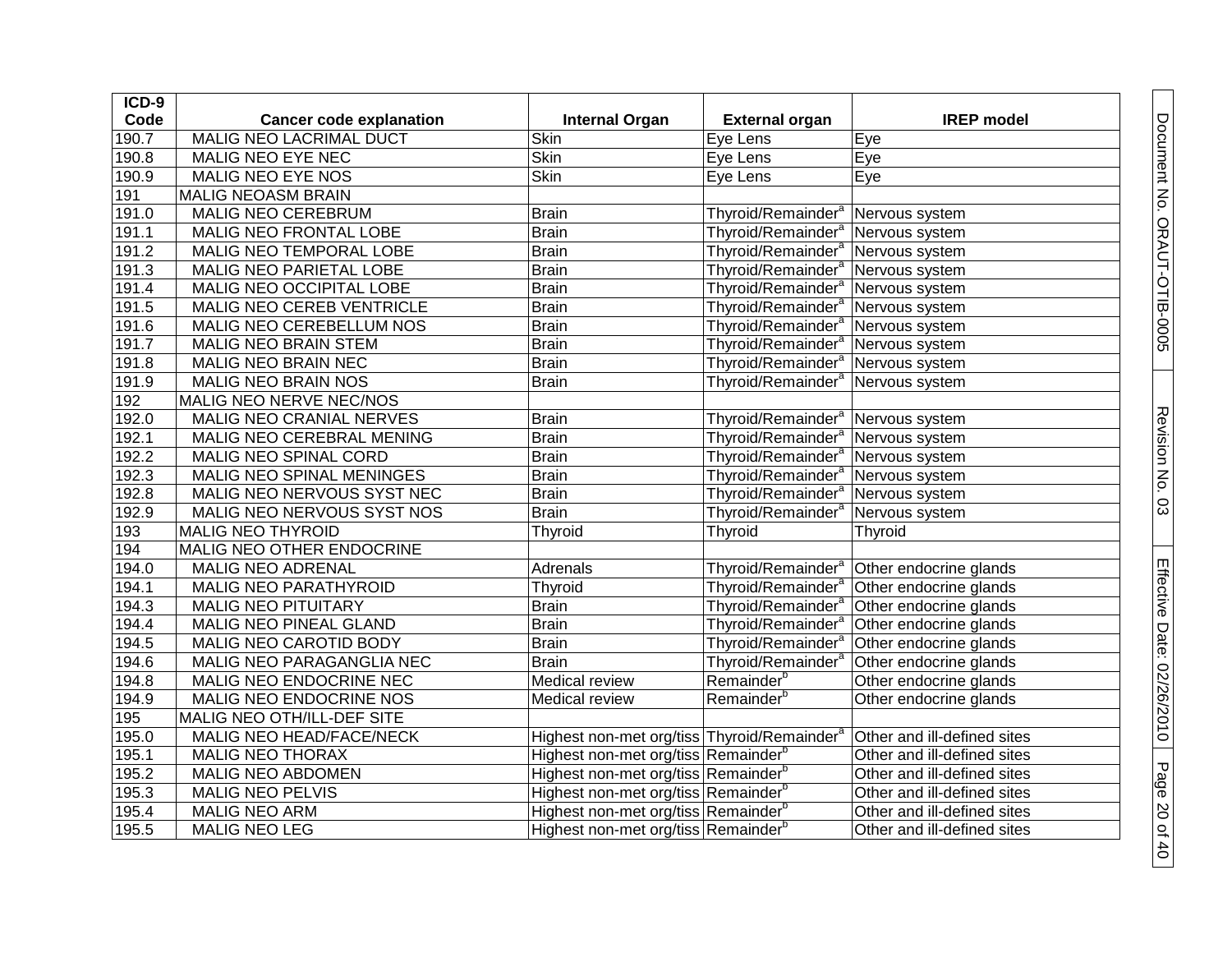| ICD-9  |                                |                                                 |                       |                               |
|--------|--------------------------------|-------------------------------------------------|-----------------------|-------------------------------|
| Code   | <b>Cancer code explanation</b> | <b>Internal Organ</b>                           | <b>External organ</b> | <b>IREP</b> model             |
| 195.8  | <b>MALIG NEO SITE NEC</b>      | Highest non-met org/tiss Remainder <sup>b</sup> |                       | Other and ill-defined sites   |
| 196    | MALIG NEO LYMPH NODES          |                                                 |                       |                               |
| 196.0  | MALIG NEO LYMPH-HEAD/NECK      | NA <sup>c</sup>                                 | NA <sup>c</sup>       | NA <sup>c</sup>               |
| 196.1  | MALIG NEO LYMPH-INTRATHOR      | NA <sup>c</sup>                                 | NA <sup>c</sup>       | NA <sup>c</sup>               |
| 196.2  | MALIG NEO LYMPH-INTRA-ABD      | NA <sup>c</sup>                                 | NA <sup>c</sup>       | NA <sup>c</sup>               |
| 196.3  | MALIG NEO LYMPH-AXILLA/ARM     | NA <sup>c</sup>                                 | NA <sup>c</sup>       | NA <sup>c</sup>               |
| 196.5  | MALIG NEO LYMPH-INGUIN/LEG     | NA <sup>c</sup>                                 | NA <sup>c</sup>       | NA <sup>c</sup>               |
| 196.6  | MALIG NEO LYMPH-INTRAPELV      | NA <sup>c</sup>                                 | NA <sup>c</sup>       | NA <sup>c</sup>               |
| 196.8  | MALIG NEO LYMPH-MULT           | NA <sup>c</sup>                                 | NA <sup>c</sup>       | NA <sup>c</sup>               |
| 196.9  | MALIG NEO LYMPH NOS            | NA <sup>c</sup>                                 | NA <sup>c</sup>       | NA <sup>c</sup>               |
| 197    | SEC MALIG NEO GI/RESP          |                                                 |                       |                               |
| 197.0  | SEC MALIG NEO LUNG             | NA <sup>c</sup>                                 | NA <sup>c</sup>       | NA <sup>c</sup>               |
| 197.1  | SEC MALIG NEO MEDIASTINUM      | NA <sup>c</sup>                                 | NA <sup>c</sup>       | NA <sup>c</sup>               |
| 197.2  | SEC MALIG NEO PLEURA           | NA <sup>c</sup>                                 | NA <sup>c</sup>       | NA <sup>c</sup>               |
| 197.3  | SEC MALIG NEO RESP NEC         | NA <sup>c</sup>                                 | NA <sup>c</sup>       | NA <sup>c</sup>               |
| 197.4  | SEC MALIG NEO SM BOWEL         | NA <sup>c</sup>                                 | NA <sup>c</sup>       | NA <sup>c</sup>               |
| 197.5  | SEC MALIG NEO LG BOWEL         | NA <sup>c</sup>                                 | NA <sup>c</sup>       | NA <sup>c</sup>               |
| 197.6  | SEC MALIG NEO PERITONEUM       | NA <sup>c</sup>                                 | NA <sup>c</sup>       | NA <sup>c</sup>               |
| 197.7  | SEC MALIG NEO LIVER            | NA <sup>c</sup>                                 | NA <sup>c</sup>       | NA <sup>c</sup>               |
| 197.8  | SEC MALIG NEO GI NEC           | NA <sup>c</sup>                                 | NA <sup>c</sup>       | NA <sup>c</sup>               |
| 198    | SEC MALIG NEO OTHER SITES      |                                                 |                       |                               |
| 198.0  | <b>SEC MALIG NEO KIDNEY</b>    | NA <sup>c</sup>                                 | NA <sup>c</sup>       | NA <sup>c</sup>               |
| 198.1  | SEC MALIG NEO URIN NEC         | NA <sup>c</sup>                                 | NA <sup>c</sup>       | NA <sup>c</sup>               |
| 198.2  | <b>SEC MALIG NEO SKIN</b>      | NA <sup>c</sup>                                 | NA <sup>c</sup>       | NA <sup>c</sup>               |
| 198.3  | SEC MALIG NEO BRAIN/SPINE      | NA <sup>c</sup>                                 | NA <sup>c</sup>       | NA <sup>c</sup>               |
| 198.4  | SEC MALIG NEO NERVE NEC        | NA <sup>c</sup>                                 | NA <sup>c</sup>       | NA <sup>c</sup>               |
| 198.5  | SEC MALIG NEO BONE             | NA <sup>c</sup>                                 | NA <sup>c</sup>       | NA <sup>c</sup>               |
| 198.6  | SEC MALIG NEO OVARY            | NA <sup>c</sup>                                 | NA <sup>c</sup>       | NA <sup>c</sup>               |
| 198.7  | <b>SEC MALIG NEO ADRENAL</b>   | NA <sup>c</sup>                                 | NA <sup>c</sup>       | NA <sup>c</sup>               |
| 198.8  | OTHER SECONDARY MALIG NEO      |                                                 |                       |                               |
| 198.81 | <b>SEC MALIG NEO BREAST</b>    | NA <sup>c</sup>                                 | NA <sup>c</sup>       | NA <sup>c</sup>               |
| 198.82 | SEC MALIG NEO GENITAL          | NA <sup>c</sup>                                 | NA <sup>c</sup>       | NA <sup>c</sup>               |
| 198.89 | SEC MALIG NEO NEC              | NA <sup>c</sup>                                 | NA <sup>c</sup>       | NA <sup>c</sup>               |
| 199    | MALIG NEOPLASM NOS             |                                                 |                       |                               |
| 199.0  | MALIG NEO DISSEMINATED         | Highest non-met org/tiss Remainder <sup>b</sup> |                       | Other and ill-defined sites   |
| 199.1  | MALIG NEO NOS                  | Highest non-met org/tiss Remainder <sup>b</sup> |                       | Other and ill-defined sites   |
| 200    | LYMPHOSARC/RETICULOSARC        | LN(TH)                                          | Thyroid               | Lymphoma and multiple myeloma |
| 200.0  | <b>RETICULOSARCOMA</b>         | LN(TH)                                          | Thyroid               | Lymphoma and multiple myeloma |

Document No. ORAUT-OTIB-0005

Revision No. 0 Revision No. 03

Effective Date:

02/26/2010

Page 21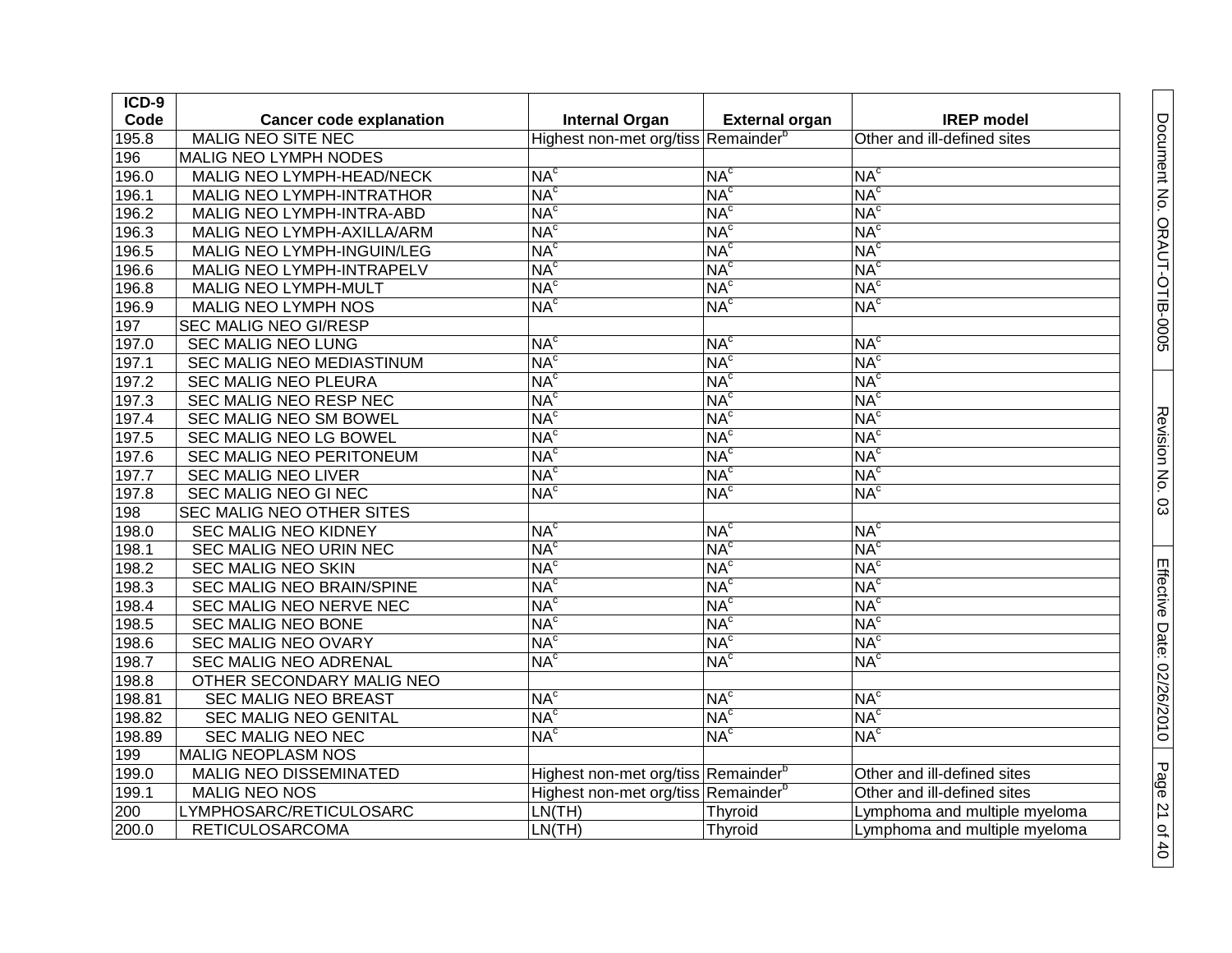| ICD-9  |                                 |                                  |                          |                               |
|--------|---------------------------------|----------------------------------|--------------------------|-------------------------------|
| Code   | <b>Cancer code explanation</b>  | <b>Internal Organ</b>            | <b>External organ</b>    | <b>IREP</b> model             |
| 200.00 | RETCLSRC UNSPEC EXT ORG         | LN(TH)                           | Thyroid                  | Lymphoma and multiple myeloma |
| 200.01 | RETICULOSARCOMA HEAD            | LN(ET)                           | Thyroid                  | Lymphoma and multiple myeloma |
| 200.02 | RETICULOSARCOMA THORAX          | LN(TH)                           | Lung                     | Lymphoma and multiple myeloma |
| 200.03 | RETICULOSARCOMA ABDOM           | Highest non-met org/tiss Stomach |                          | Lymphoma and multiple myeloma |
| 200.04 | RETICULOSARCOMA AXILLA          | LN(TH)                           | Lung                     | Lymphoma and multiple myeloma |
| 200.05 | RETICULOSARCOMA INGUIN          | Highest non-met org/tiss Bladder |                          | Lymphoma and multiple myeloma |
| 200.06 | RETICULOSARCOMA PELVIC          | Highest non-met org/tiss Bladder |                          | Lymphoma and multiple myeloma |
| 200.07 | RETICULOSARCOMA SPLEEN          | Spleen                           | Stomach                  | Lymphoma and multiple myeloma |
| 200.08 | RETICULOSARCOMA MULT            | LN(TH)                           | Thyroid                  | Lymphoma and multiple myeloma |
| 200.1  | LYMPHOSARCOMA                   | LN(TH)                           | Thyroid                  | Lymphoma and multiple myeloma |
| 200.10 | LYMPHSRC UNSPEC EXT ORG         | LN(TH)                           | Thyroid                  | Lymphoma and multiple myeloma |
| 200.11 | LYMPHOSARCOMA HEAD              | LN(ET)                           | Thyroid                  | Lymphoma and multiple myeloma |
| 200.12 | LYMPHOSARCOMA THORAX            | LN(TH)                           | Lung                     | Lymphoma and multiple myeloma |
| 200.13 | LYMPHOSARCOMA ABDOM             | Highest non-met org/tiss Stomach |                          | Lymphoma and multiple myeloma |
| 200.14 | LYMPHOSARCOMA AXILLA            | LN(TH)                           | Lung                     | Lymphoma and multiple myeloma |
| 200.15 | LYMPHOSARCOMA INGUIN            | Highest non-met org/tiss Bladder |                          | Lymphoma and multiple myeloma |
| 200.16 | LYMPHOSARCOMA PELVIC            | Highest non-met org/tiss Bladder |                          | Lymphoma and multiple myeloma |
| 200.17 | LYMPHOSARCOMA SPLEEN            | Spleen                           | Stomach                  | Lymphoma and multiple myeloma |
| 200.18 | LYMPHOSARCOMA MULT              | LN(TH)                           | Thyroid                  | Lymphoma and multiple myeloma |
| 200.2  | <b>BURKITT'S TUMOR/LYMPHOMA</b> | LN(TH)                           | Lung                     | Lymphoma and multiple myeloma |
| 200.20 | BURKITT'S TUMOR UNSPEC EXT ORG  | LN(TH)                           | Lung                     | Lymphoma and multiple myeloma |
| 200.21 | <b>BURKITT'S TUMOR HEAD</b>     | LN(TH)                           | Lung                     | Lymphoma and multiple myeloma |
| 200.22 | <b>BURKITT'S TUMOR THORAX</b>   | LN(TH)                           | Lung                     | Lymphoma and multiple myeloma |
| 200.23 | <b>BURKITT'S TUMOR ABDOM</b>    | LN(TH)                           | Lung                     | Lymphoma and multiple myeloma |
| 200.24 | <b>BURKITT'S TUMOR AXILLA</b>   | LN(TH)                           | Lung                     | Lymphoma and multiple myeloma |
| 200.25 | <b>BURKITT'S TUMOR INGUIN</b>   | LN(TH)                           | Lung                     | Lymphoma and multiple myeloma |
| 200.26 | <b>BURKITT'S TUMOR PELVIC</b>   | LN(TH)                           | Lung                     | Lymphoma and multiple myeloma |
| 200.27 | <b>BURKITT'S TUMOR SPLEEN</b>   | LN(TH)                           | Lung                     | Lymphoma and multiple myeloma |
| 200.28 | <b>BURKITT'S TUMOR MULT</b>     | LN(TH)                           | Lung                     | Lymphoma and multiple myeloma |
| 200.30 | MARG ZONE LYMPHOMAS UNSPEC      | LN(TH)                           | Thymus/Lung <sup>g</sup> | Lymphoma and multiple myeloma |
| 200.31 | MARG ZONE LYMPHOMAS HEAD        | LN(TH)                           | Thymus/Lung <sup>9</sup> | Lymphoma and multiple myeloma |
| 200.32 | MARG ZONE LYMPHOMAS THORAX      | LN(TH)                           | Thymus/Lung <sup>9</sup> | Lymphoma and multiple myeloma |
| 200.33 | MARG ZONE LYMPHOMAS ABDOM       | LN(TH)                           | Thymus/Lung <sup>9</sup> | Lymphoma and multiple myeloma |
| 200.34 | MARG ZONE LYMPHOMAS AXILLA      | LN(TH)                           | Thymus/Lung <sup>9</sup> | Lymphoma and multiple myeloma |
| 200.35 | MARG ZONE LYMPHOMAS INGUIN      | LN(TH)                           | Thymus/Lung <sup>9</sup> | Lymphoma and multiple myeloma |
| 200.36 | MARG ZONE LYMPHOMAS PELVIC      | LN(TH)                           | Thymus/Lung <sup>9</sup> | Lymphoma and multiple myeloma |
| 200.37 | MARG ZONE LYMPHOMAS SPLEEN      | LN(TH)                           | Thymus/Lung <sup>9</sup> | Lymphoma and multiple myeloma |
| 200.38 | MARG ZONE LYMPHOMAS MULT        | LN(TH)                           | Thymus/Lung <sup>9</sup> | Lymphoma and multiple myeloma |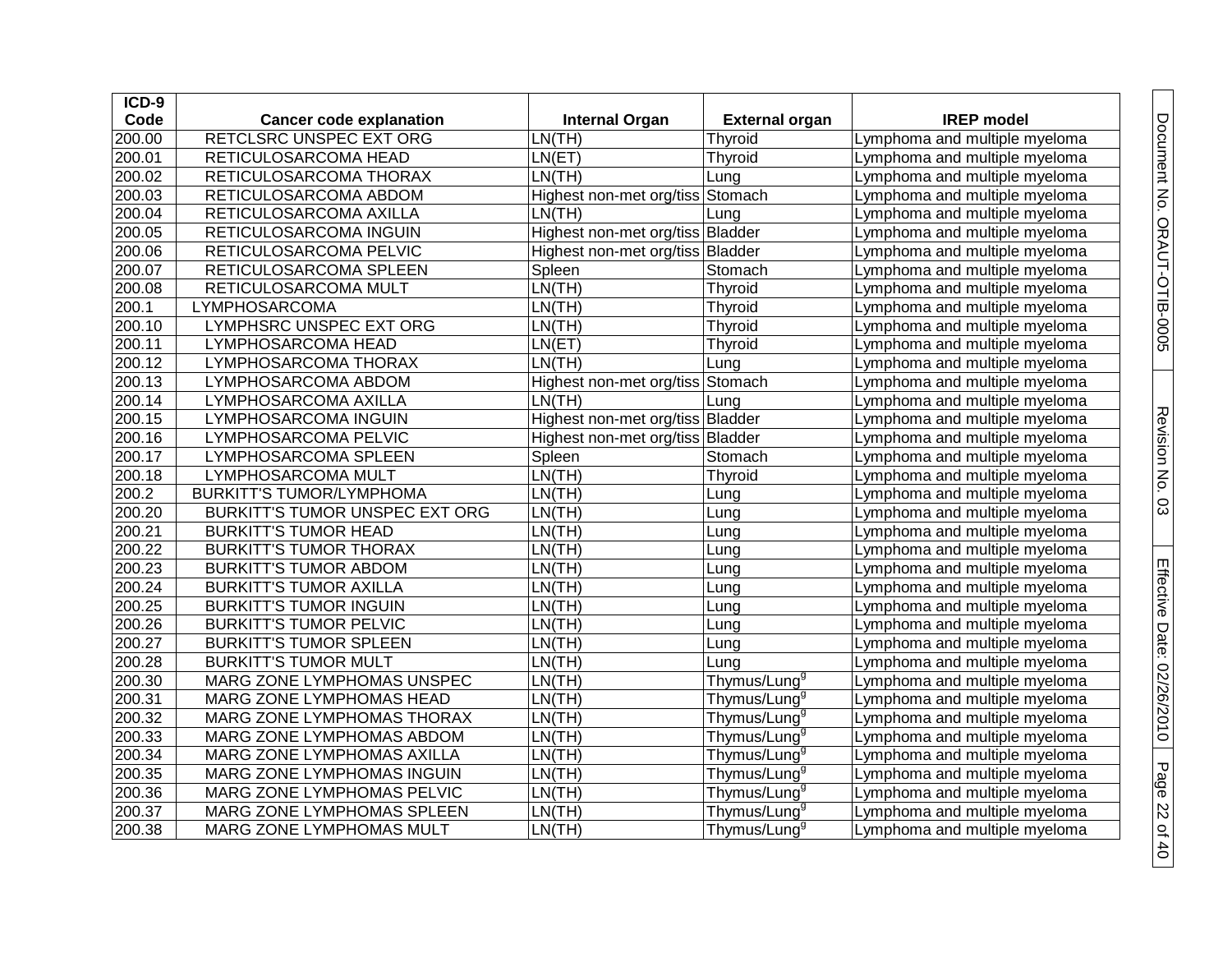| ICD-9  |                                  |                                  |                          |                               |
|--------|----------------------------------|----------------------------------|--------------------------|-------------------------------|
| Code   | <b>Cancer code explanation</b>   | <b>Internal Organ</b>            | <b>External organ</b>    | <b>IREP</b> model             |
| 200.40 | MANTLE CELL LYMPHOMAS UNSPEC     | LN(TH)                           | Thymus/Lung <sup>9</sup> | Lymphoma and multiple myeloma |
| 200.41 | MANTLE CELL LYMPHOMAS HEAD       | LN(TH)                           | Thymus/Lung <sup>9</sup> | Lymphoma and multiple myeloma |
| 200.42 | MANTLE CELL LYMPHOMAS THORAX     | LN(TH)                           | Thymus/Lung <sup>9</sup> | Lymphoma and multiple myeloma |
| 200.43 | MANTLE CELL LYMPHOMAS ABDOM      | LN(TH)                           | Thymus/Lung <sup>9</sup> | Lymphoma and multiple myeloma |
| 200.44 | MANTLE CELL LYMPHOMAS AXILLA     | LN(TH)                           | Thymus/Lung <sup>9</sup> | Lymphoma and multiple myeloma |
| 200.45 | MANTLE CELL LYMPHOMAS INGUIN     | LN(TH)                           | Thymus/Lung <sup>9</sup> | Lymphoma and multiple myeloma |
| 200.46 | MANTLE CELL LYMPHOMAS PELVIC     | LN(TH)                           | Thymus/Lung <sup>9</sup> | Lymphoma and multiple myeloma |
| 200.47 | MANTLE CELL LYMPHOMAS SPLEEN     | LN(TH)                           | Thymus/Lung <sup>9</sup> | Lymphoma and multiple myeloma |
| 200.48 | MANTLE CELL LYMPHOMAS MULT       | LN(TH)                           | Thymus/Lung <sup>9</sup> | Lymphoma and multiple myeloma |
| 200.50 | PRIMARY CNS LYMPHOMAS UNSPEC     | LN(TH)                           | Thymus/Lung <sup>9</sup> | Lymphoma and multiple myeloma |
| 200.51 | PRIMARY CNS LYMPHOMAS HEAD       | LN(TH)                           | Thymus/Lung <sup>9</sup> | Lymphoma and multiple myeloma |
| 200.52 | PRIMARY CNS LYMPHOMAS THORAX     | LN(TH)                           | Thymus/Lung <sup>9</sup> | Lymphoma and multiple myeloma |
| 200.53 | PRIMARY CNS LYMPHOMAS ABDOM      | LN(TH)                           | Thymus/Lung <sup>9</sup> | Lymphoma and multiple myeloma |
| 200.54 | PRIMARY CNS LYMPHOMAS AXILLA     | LN(TH)                           | Thymus/Lung <sup>9</sup> | Lymphoma and multiple myeloma |
| 200.55 | PRIMARY CNS LYMPHOMAS INGUIN     | LN(TH)                           | Thymus/Lung <sup>9</sup> | Lymphoma and multiple myeloma |
| 200.56 | PRIMARY CNS LYMPHOMAS PELVIC     | LN(TH)                           | Thymus/Lung <sup>9</sup> | Lymphoma and multiple myeloma |
| 200.57 | PRIMARY CNS LYMPHOMAS SPLEEN     | LN(TH)                           | Thymus/Lung <sup>9</sup> | Lymphoma and multiple myeloma |
| 200.58 | PRIMARY CNS LYMPHOMAS MULT       | LN(TH)                           | Thymus/Lung <sup>9</sup> | Lymphoma and multiple myeloma |
| 200.60 | ANAPLAS LG CELL LYMPHOMAS UNSPEC | LN(TH)                           | Thyroid                  | Lymphoma and multiple myeloma |
| 200.61 | ANAPLAS LG CELL LYMPHOMAS HEAD   | LN(ET)                           | Thyroid                  | Lymphoma and multiple myeloma |
| 200.62 | ANAPLAS LG CELL LYMPHOMAS THORAX | LN(TH)                           | Lung                     | Lymphoma and multiple myeloma |
| 200.63 | ANAPLAS LG CELL LYMPHOMAS ABDOM  | Highest non-met org/tiss Stomach |                          | Lymphoma and multiple myeloma |
| 200.64 | ANAPLAS LG CELL LYMPHOMAS AXILLA | LN(TH)                           | Lung                     | Lymphoma and multiple myeloma |
| 200.65 | ANAPLAS LG CELL LYMPHOMAS INGUIN | Highest non-met org/tiss Bladder |                          | Lymphoma and multiple myeloma |
| 200.66 | ANAPLAS LG CELL LYMPHOMAS PELVIC | Highest non-met org/tiss Bladder |                          | Lymphoma and multiple myeloma |
| 200.67 | ANAPLAS LG CELL LYMPHOMAS SPLEEN | Spleen                           | Stomach                  | Lymphoma and multiple myeloma |
| 200.68 | ANAPLAS LG CELL LYMPHOMAS MULT   | LN(TH)                           | Thyroid                  | Lymphoma and multiple myeloma |
| 200.70 | LG CELL LYMPHOMAS UNSPEC         | LN(TH)                           | Thyroid                  | Lymphoma and multiple myeloma |
| 200.71 | LG CELL LYMPHOMAS HEAD           | LN(ET)                           | Thyroid                  | Lymphoma and multiple myeloma |
| 200.72 | LG CELL LYMPHOMAS THORAX         | LN(TH)                           | Lung                     | Lymphoma and multiple myeloma |
| 200.73 | LG CELL LYMPHOMAS ABDOM          | Highest non-met org/tiss Stomach |                          | Lymphoma and multiple myeloma |
| 200.74 | LG CELL LYMPHOMAS AXILLA         | LN(TH)                           | Lung                     | Lymphoma and multiple myeloma |
| 200.75 | LG CELL LYMPHOMAS INGUIN         | Highest non-met org/tiss Bladder |                          | Lymphoma and multiple myeloma |
| 200.76 | LG CELL LYMPHOMAS PELVIC         | Highest non-met org/tiss Bladder |                          | Lymphoma and multiple myeloma |
| 200.77 | LG CELL LYMPHOMAS SPLEEN         | Spleen                           | Stomach                  | Lymphoma and multiple myeloma |
| 200.78 | LG CELL LYMPHOMAS MULT           | LN(TH)                           | Thyroid                  | Lymphoma and multiple myeloma |
| 200.8  | MIXED LYMPHOSARCOMA              | LN(TH)                           | Thyroid                  | Lymphoma and multiple myeloma |
| 200.80 | OTHER VARN UNSPEC EXT ORG        | LN(TH)                           | Thyroid                  | Lymphoma and multiple myeloma |

Document No. ORAUT-OTIB-0005

Revision No. 0 Revision No. 03

Effective Date:

02/26/2010

Page 23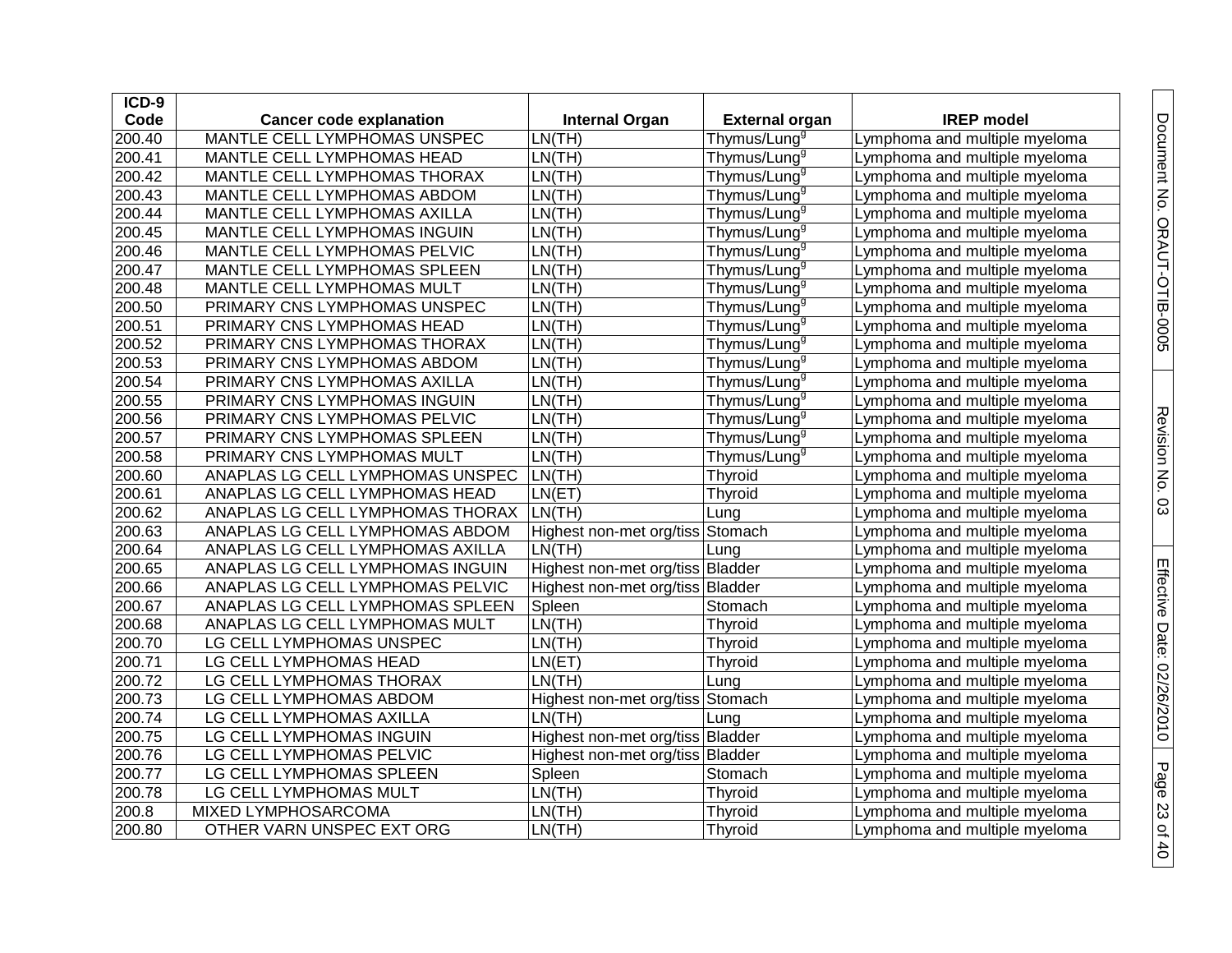| $ICD-9$ |                                     |                                  |                       |                               |
|---------|-------------------------------------|----------------------------------|-----------------------|-------------------------------|
| Code    | <b>Cancer code explanation</b>      | <b>Internal Organ</b>            | <b>External organ</b> | <b>IREP</b> model             |
| 200.81  | <b>MIXED LYMPHOSARC HEAD</b>        | LN(ET)                           | Thyroid               | Lymphoma and multiple myeloma |
| 200.82  | MIXED LYMPHOSARC THORAX             | LN(TH)                           | Lung                  | Lymphoma and multiple myeloma |
| 200.83  | MIXED LYMPHOSARC ABDOM              | Highest non-met org/tiss Stomach |                       | Lymphoma and multiple myeloma |
| 200.84  | MIXED LYMPHOSARC AXILLA             | LN(TH)                           | Lung                  | Lymphoma and multiple myeloma |
| 200.85  | <b>MIXED LYMPHOSARC INGUIN</b>      | Highest non-met org/tiss Bladder |                       | Lymphoma and multiple myeloma |
| 200.86  | MIXED LYMPHOSARC PELVIC             | Highest non-met org/tiss Bladder |                       | Lymphoma and multiple myeloma |
| 200.87  | MIXED LYMPHOSARC SPLEEN             | Spleen                           | Stomach               | Lymphoma and multiple myeloma |
| 200.88  | MIXED LYMPHOSARC MULT               | LN(TH)                           | <b>Thyroid</b>        | Lymphoma and multiple myeloma |
| 201     | <b>HODGKIN'S DISEASE</b>            | LN(TH)                           | Thyroid               | Lymphoma and multiple myeloma |
| 201.0   | HODGKIN'S PARAGRANULOMA             | LN(TH)                           | Thyroid               | Lymphoma and multiple myeloma |
| 201.00  | HODGKINS PARAGRANULOMA UNSPECLN(TH) |                                  | Thyroid               | Lymphoma and multiple myeloma |
|         | <b>EXT ORG</b>                      |                                  |                       |                               |
| 201.01  | HODGKINS PARAGRAN HEAD              | LN(ET)                           | Thyroid               | Lymphoma and multiple myeloma |
| 201.02  | HODGKINS PARAGRAN THORAX            | LN(TH)                           | Lung                  | Lymphoma and multiple myeloma |
| 201.03  | HODGKINS PARAGRAN ABDOM             | Highest non-met org/tiss Stomach |                       | Lymphoma and multiple myeloma |
| 201.04  | HODGKINS PARAGRAN AXILLA            | LN(TH)                           | Lung                  | Lymphoma and multiple myeloma |
| 201.05  | HODGKINS PARAGRAN INGUIN            | Highest non-met org/tiss Bladder |                       | Lymphoma and multiple myeloma |
| 201.06  | HODGKINS PARAGRAN PELVIC            | Highest non-met org/tiss Bladder |                       | Lymphoma and multiple myeloma |
| 201.07  | HODGKINS PARAGRAN SPLEEN            | Spleen                           | Stomach               | Lymphoma and multiple myeloma |
| 201.08  | <b>HODGKINS PARAGRAN MULT</b>       | LN(TH)                           | Thyroid               | Lymphoma and multiple myeloma |
| 201.1   | HODGKIN'S GRANULOMA                 | LN(TH)                           | Thyroid               | Lymphoma and multiple myeloma |
| 201.10  | HODGKINS GRANULOM UNSPEC EXT        | LN(TH)                           | Thyroid               | Lymphoma and multiple myeloma |
|         | ORG                                 |                                  |                       |                               |
| 201.11  | <b>HODGKINS GRANULOM HEAD</b>       | LN(ET)                           | Thyroid               | Lymphoma and multiple myeloma |
| 201.12  | HODGKINS GRANULOM THORAX            | LN(TH)                           | Lung                  | Lymphoma and multiple myeloma |
| 201.13  | HODGKINS GRANULOM ABDOM             | Highest non-met org/tiss Stomach |                       | Lymphoma and multiple myeloma |
| 201.14  | HODGKINS GRANULOM AXILLA            | LN(TH)                           | Lung                  | Lymphoma and multiple myeloma |
| 201.15  | HODGKINS GRANULOM INGUIN            | Highest non-met org/tiss Bladder |                       | Lymphoma and multiple myeloma |
| 201.16  | <b>HODGKINS GRANULOM PELVIC</b>     | Highest non-met org/tiss Bladder |                       | Lymphoma and multiple myeloma |
| 201.17  | <b>HODGKINS GRANULOM SPLEEN</b>     | Spleen                           | Stomach               | Lymphoma and multiple myeloma |
| 201.18  | HODGKINS GRANULOM MULT              | LN(TH)                           | Thyroid               | Lymphoma and multiple myeloma |
| 201.2   | <b>HODGKIN'S SARCOMA</b>            | LN(TH)                           | Thyroid               | Lymphoma and multiple myeloma |
| 201.20  | HODGKINS SRC UNSPEC EXT ORG         | LN(TH)                           | Thyroid               | Lymphoma and multiple myeloma |
| 201.21  | <b>HODGKINS SARCOMA HEAD</b>        | LN(ET)                           | <b>Thyroid</b>        | Lymphoma and multiple myeloma |
| 201.22  | HODGKINS SARCOMA THORAX             | LN(TH)                           | Lung                  | Lymphoma and multiple myeloma |
| 201.23  | HODGKINS SARCOMA ABDOM              | Highest non-met org/tiss Stomach |                       | Lymphoma and multiple myeloma |
| 201.24  | HODGKINS SARCOMA AXILLA             | LN(TH)                           | Lung                  | Lymphoma and multiple myeloma |
| 201.25  | HODGKINS SARCOMA INGUIN             | Highest non-met org/tiss Bladder |                       | Lymphoma and multiple myeloma |

Document No. ORAUT-OTIB-0005 Document No. ORAUT-OTIB-0005

Page 24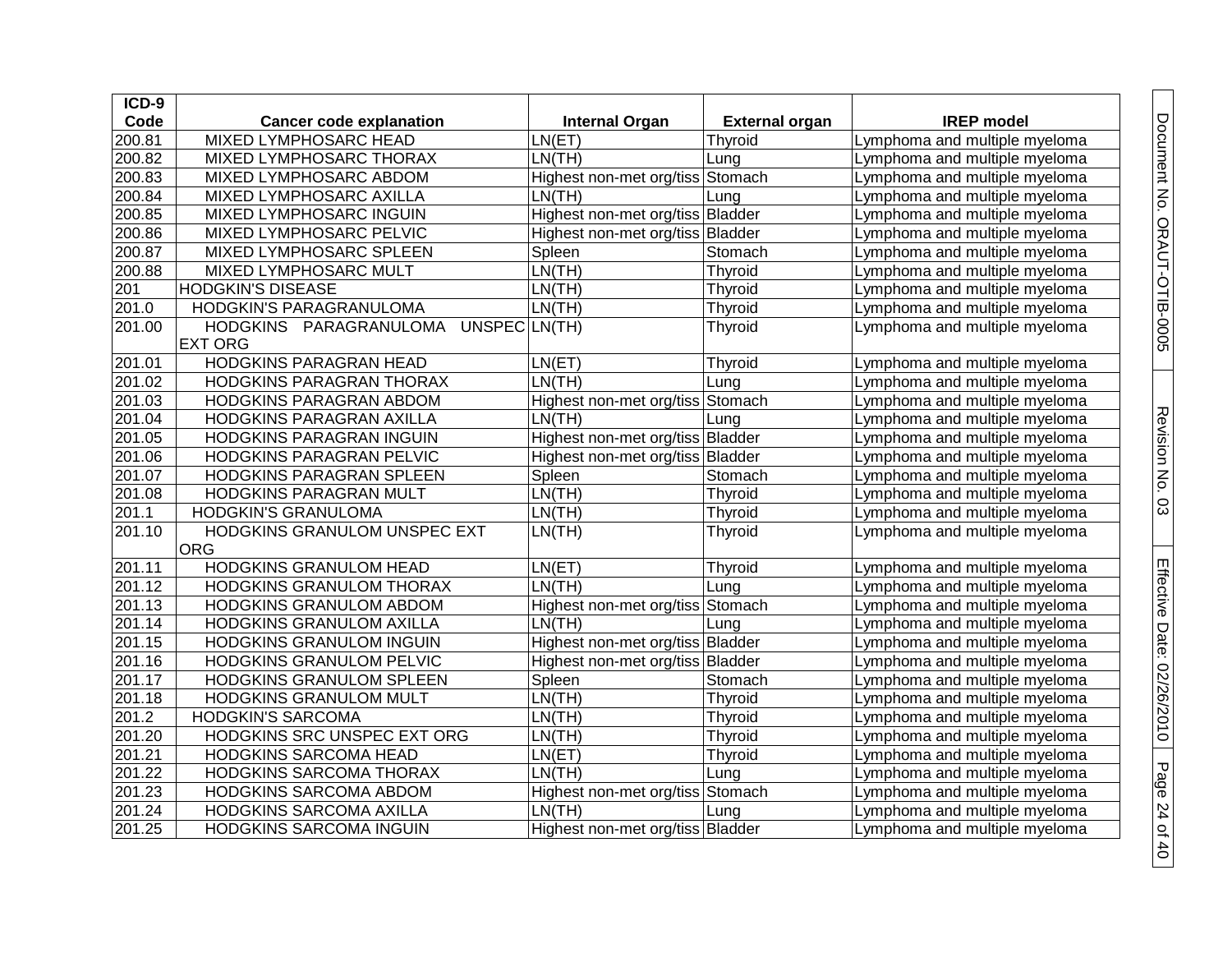| ICD-9  |                                |                                  |                       |                               |
|--------|--------------------------------|----------------------------------|-----------------------|-------------------------------|
| Code   | <b>Cancer code explanation</b> | <b>Internal Organ</b>            | <b>External organ</b> | <b>IREP</b> model             |
| 201.26 | HODGKINS SARCOMA PELVIC        | Highest non-met org/tiss Bladder |                       | Lymphoma and multiple myeloma |
| 201.27 | HODGKINS SARCOMA SPLEEN        | Spleen                           | Stomach               | Lymphoma and multiple myeloma |
| 201.28 | HODGKINS SARCOMA MULT          | LN(TH)                           | Thyroid               | Lymphoma and multiple myeloma |
| 201.4  | HODGKINS LYMPH-HISTIOCYT       | LN(TH)                           | Thyroid               | Lymphoma and multiple myeloma |
| 201.40 | LYM-HST UNSPEC EXT ORGN        | LN(TH)                           | Thyroid               | Lymphoma and multiple myeloma |
| 201.41 | HODGKINS LYMPH-HISTIO HEAD     | LN(ET)                           | Thyroid               | Lymphoma and multiple myeloma |
| 201.42 | HODGKINS LYMPH-HISTIO THORAX   | LN(TH)                           | Lung                  | Lymphoma and multiple myeloma |
| 201.43 | HODGKINS LYMPH-HISTIO ABDOM    | Highest non-met org/tiss Stomach |                       | Lymphoma and multiple myeloma |
| 201.44 | HODGKINS LYMPH-HISTIO AXILLA   | LN(TH)                           | Lung                  | Lymphoma and multiple myeloma |
| 201.45 | HODGKINS LYMPH-HISTIO INGUIN   | Highest non-met org/tiss Bladder |                       | Lymphoma and multiple myeloma |
| 201.46 | HODGKINS LYMPH-HISTIO PELVIC   | Highest non-met org/tiss Bladder |                       | Lymphoma and multiple myeloma |
| 201.47 | HODGKINS LYMPH-HISTIO SPLEEN   | Spleen                           | Stomach               | Lymphoma and multiple myeloma |
| 201.48 | HODGKINS LYMPH-HISTIO MULT     | LN(TH)                           | Thyroid               | Lymphoma and multiple myeloma |
| 201.5  | HODGKINS NODULAR SCLEROS       | LN(TH)                           | Thyroid               | Lymphoma and multiple myeloma |
| 201.50 | NODULAR SCLEROS UNSPEC EXT ORG | LN(TH)                           | Thyroid               | Lymphoma and multiple myeloma |
| 201.51 | HODGKINS NODUL SCLERO HEAD     | LN(ET)                           | Thyroid               | Lymphoma and multiple myeloma |
| 201.52 | HODGKINS NODUL SCLERO THORAX   | LN(TH)                           | Lung                  | Lymphoma and multiple myeloma |
| 201.53 | HODGKINS NODUL SCLERO ABDOM    | Highest non-met org/tiss Stomach |                       | Lymphoma and multiple myeloma |
| 201.54 | HODGKINS NODUL SCLERO AXILLA   | LN(TH)                           | Lung                  | Lymphoma and multiple myeloma |
| 201.55 | HODGKINS NODUL SCLERO INGUIN   | Highest non-met org/tiss Bladder |                       | Lymphoma and multiple myeloma |
| 201.56 | HODGKINS NODUL SCLERO PELVIC   | Highest non-met org/tiss Bladder |                       | Lymphoma and multiple myeloma |
| 201.57 | HODGKINS NODUL SCLERO SPLEEN   | Spleen                           | Stomach               | Lymphoma and multiple myeloma |
| 201.58 | HODGKINS NODUL SCLERO MULT     | LN(TH)                           | Thyroid               | Lymphoma and multiple myeloma |
| 201.6  | HODGKINS MIX CELLULARITY       | LN(TH)                           | Thyroid               | Lymphoma and multiple myeloma |
| 201.60 | MXD CELR UNSPEC EXT ORG        | LN(TH)                           | Thyroid               | Lymphoma and multiple myeloma |
| 201.61 | <b>HODGKINS MIX CELL HEAD</b>  | LN(ET)                           | Thyroid               | Lymphoma and multiple myeloma |
| 201.62 | HODGKINS MIX CELL THORAX       | LN(TH)                           | Lung                  | Lymphoma and multiple myeloma |
| 201.63 | HODGKINS MIX CELL ABDOM        | Highest non-met org/tiss Stomach |                       | Lymphoma and multiple myeloma |
| 201.64 | HODGKINS MIX CELL AXILLA       | LN(TH)                           | Lung                  | Lymphoma and multiple myeloma |
| 201.65 | HODGKINS MIX CELL INGUIN       | Highest non-met org/tiss Bladder |                       | Lymphoma and multiple myeloma |
| 201.66 | HODGKINS MIX CELL PELVIC       | Highest non-met org/tiss Bladder |                       | Lymphoma and multiple myeloma |
| 201.67 | HODGKINS MIX CELL SPLEEN       | Spleen                           | Stomach               | Lymphoma and multiple myeloma |
| 201.68 | HODGKINS MIX CELL MULT         | LN(TH)                           | Thyroid               | Lymphoma and multiple myeloma |
| 201.7  | HODG LYMPHOCYTIC DEPLET        | Highest non-met org/tiss Thyroid |                       | Lymphoma and multiple myeloma |
| 201.70 | LYM DPLT UNSPEC EXT ORG        | LN(TH)                           | Thyroid               | Lymphoma and multiple myeloma |
| 201.71 | HODGKINS LYMPH DEPLET HEAD     | LN(ET)                           | Thyroid               | Lymphoma and multiple myeloma |
| 201.72 | HODGKINS LYMPH DEPLET THORAX   | LN(TH)                           | Lung                  | Lymphoma and multiple myeloma |
| 201.73 | HODGKINS LYMPH DEPLET ABDOM    | Highest non-met org/tiss Stomach |                       | Lymphoma and multiple myeloma |

Document No. ORAUT-OTIB-0005

Revision No. 0 Revision No. 03

Effective Date:

02/26/2010

Page 25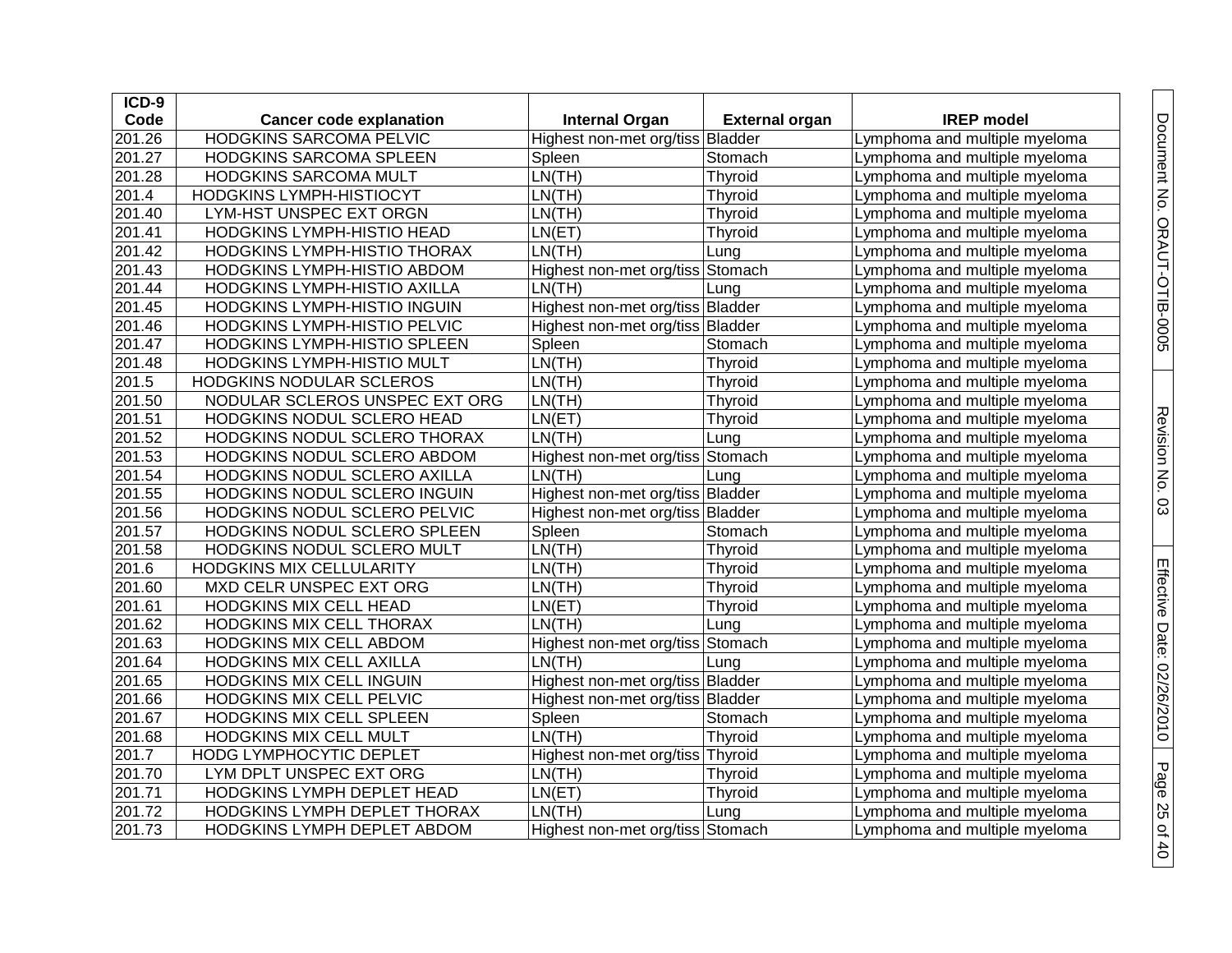| ICD-9  |                                     |                                  |                          |                               |
|--------|-------------------------------------|----------------------------------|--------------------------|-------------------------------|
| Code   | <b>Cancer code explanation</b>      | <b>Internal Organ</b>            | <b>External organ</b>    | <b>IREP</b> model             |
| 201.74 | HODGKINS LYMPH DEPLET AXILLA        | LN(TH)                           | Lung                     | Lymphoma and multiple myeloma |
| 201.75 | HODGKINS LYMPH DEPLET INGUIN        | Highest non-met org/tiss Bladder |                          | Lymphoma and multiple myeloma |
| 201.76 | HODGKINS LYMPH DEPLET PELVIC        | Highest non-met org/tiss Bladder |                          | Lymphoma and multiple myeloma |
| 201.77 | HODGKINS LYMPH DEPLET SPLEEN        | Spleen                           | Stomach                  | Lymphoma and multiple myeloma |
| 201.78 | HODGKINS LYMPH DEPLET MULT          | LN(TH)                           | Thyroid                  | Lymphoma and multiple myeloma |
| 201.9  | <b>HODGKINS DISEASE NOS</b>         | LN(TH)                           | Thyroid                  | Lymphoma and multiple myeloma |
| 201.90 | HDGK DISEASE UNSPEC EXT ORG         | LN(TH)                           | <b>Thyroid</b>           | Lymphoma and multiple myeloma |
| 201.91 | HODGKINS DISEASE NOS HEAD           | LN(ET)                           | Thyroid                  | Lymphoma and multiple myeloma |
| 201.92 | HODGKINS DISEASE NOS THORAX         | LN(TH)                           | Lung                     | Lymphoma and multiple myeloma |
| 201.93 | HODGKINS DISEASE NOS ABDOM          | Highest non-met org/tiss Stomach |                          | Lymphoma and multiple myeloma |
| 201.94 | HODGKINS DISEASE NOS AXILLA         | LN(TH)                           | Lung                     | Lymphoma and multiple myeloma |
| 201.95 | HODGKINS DISEASE NOS INGUIN         | Highest non-met org/tiss Bladder |                          | Lymphoma and multiple myeloma |
| 201.96 | HODGKINS DISEASE NOS PELVIC         | Highest non-met org/tiss Bladder |                          | Lymphoma and multiple myeloma |
| 201.97 | HODGKINS DISEASE NOS SPLEEN         | Spleen                           | Stomach                  | Lymphoma and multiple myeloma |
| 201.98 | HODGKINS DISEASE NOS MULT           | LN(TH)                           | Thyroid                  | Lymphoma and multiple myeloma |
| 202    | <b>OTHER MALIG NEO LYMPH/HISTIO</b> | LN(TH)                           | Thymus/Lung <sup>9</sup> | Lymphoma and multiple myeloma |
| 202.0  | NODULAR LYMPHOMA                    | LN(TH)                           | Thymus/Lung <sup>9</sup> | Lymphoma and multiple myeloma |
| 202.00 | NDLR LYM UNSPEC EXT ORG             | LN(TH)                           | Thymus/Lung <sup>9</sup> | Lymphoma and multiple myeloma |
| 202.01 | NODULAR LYMPHOMA HEAD               | LN(TH)                           | Thymus/Lung <sup>g</sup> | Lymphoma and multiple myeloma |
| 202.02 | NODULAR LYMPHOMA THORAX             | LN(TH)                           | Thymus/Lung <sup>g</sup> | Lymphoma and multiple myeloma |
| 202.03 | NODULAR LYMPHOMA ABDOM              | LN(TH)                           | Thymus/Lung <sup>9</sup> | Lymphoma and multiple myeloma |
| 202.04 | NODULAR LYMPHOMA AXILLA             | LN(TH)                           | Thymus/Lung <sup>9</sup> | Lymphoma and multiple myeloma |
| 202.05 | NODULAR LYMPHOMA INGUIN             | LN(TH)                           | Thymus/Lung <sup>9</sup> | Lymphoma and multiple myeloma |
| 202.06 | NODULAR LYMPHOMA PELVIC             | LN(TH)                           | Thymus/Lung <sup>9</sup> | Lymphoma and multiple myeloma |
| 202.07 | NODULAR LYMPHOMA SPLEEN             | LN(TH)                           | Thymus/Lung <sup>9</sup> | Lymphoma and multiple myeloma |
| 202.08 | NODULAR LYMPHOMA MULT               | LN(TH)                           | Thymus/Lung <sup>9</sup> | Lymphoma and multiple myeloma |
| 202.1  | <b>MYCOSIS FUNGOIDES</b>            | Skin                             | Skin                     | Lymphoma and multiple myeloma |
| 202.10 | MYCS FNG UNSPEC EXT ORG             | <b>Skin</b>                      | <b>Skin</b>              | Lymphoma and multiple myeloma |
| 202.11 | MYCOSIS FUNGOIDES HEAD              | Skin                             | Skin                     | Lymphoma and multiple myeloma |
| 202.12 | MYCOSIS FUNGOIDES THORAX            | Skin                             | Skin                     | Lymphoma and multiple myeloma |
| 202.13 | MYCOSIS FUNGOIDES ABDOM             | Skin                             | <b>Skin</b>              | Lymphoma and multiple myeloma |
| 202.14 | <b>MYCOSIS FUNGOIDES AXILLA</b>     | Skin                             | Skin                     | Lymphoma and multiple myeloma |
| 202.15 | <b>MYCOSIS FUNGOIDES INGUIN</b>     | Skin                             | Skin                     | Lymphoma and multiple myeloma |
| 202.16 | MYCOSIS FUNGOIDES PELVIC            | Skin                             | Skin                     | Lymphoma and multiple myeloma |
| 202.17 | MYCOSIS FUNGOIDES SPLEEN            | <b>Skin</b>                      | <b>Skin</b>              | Lymphoma and multiple myeloma |
| 202.18 | <b>MYCOSIS FUNGOIDES MULT</b>       | Skin                             | Skin                     | Lymphoma and multiple myeloma |
| 202.2  | SEZARY'S DISEASE                    | Skin                             | Skin                     | Lymphoma and multiple myeloma |
| 202.20 | SZRY DISEASE UNSPEC EXT ORG         | Skin                             | Skin                     | Lymphoma and multiple myeloma |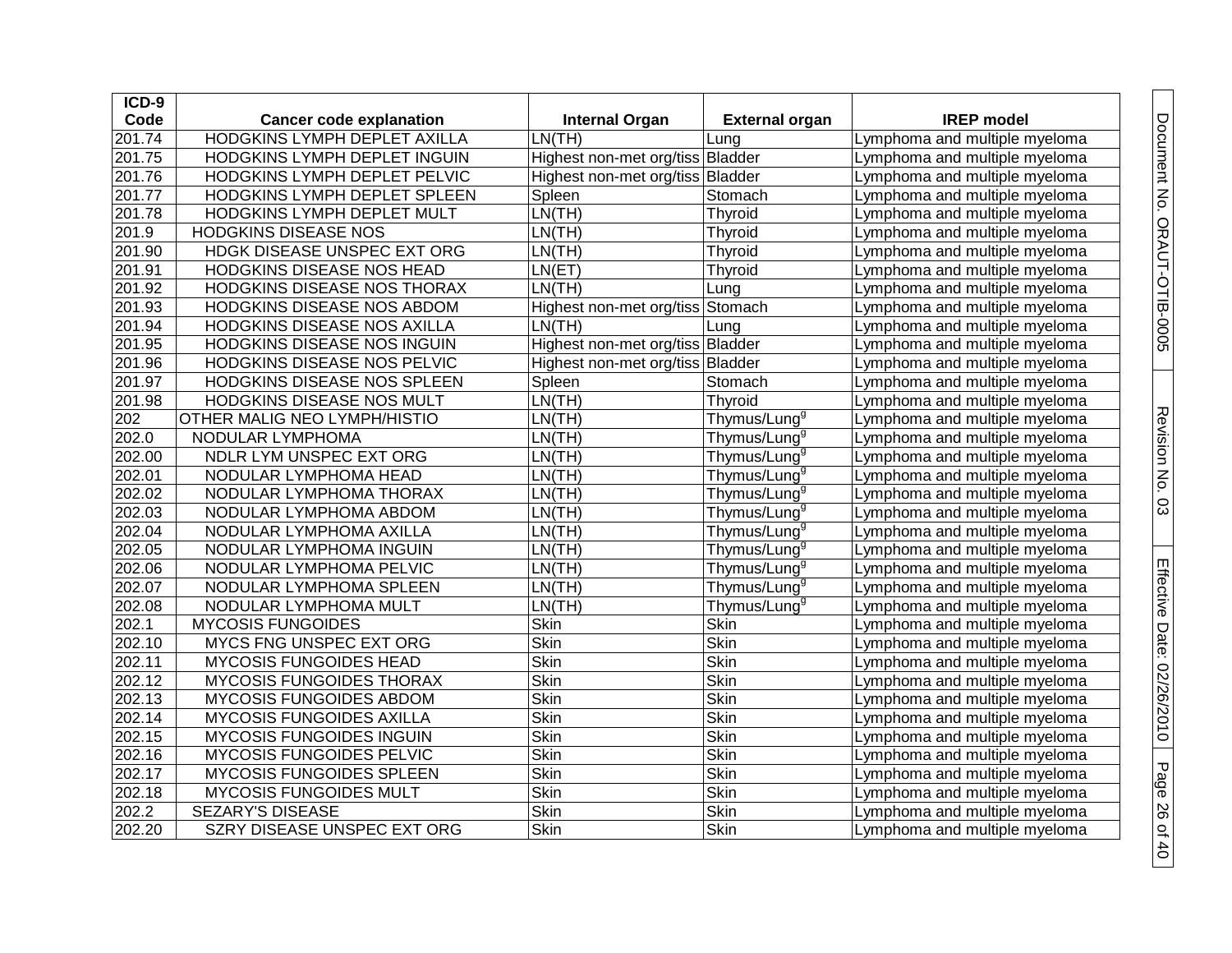| ICD-9  |                                |                                  |                        |                               |
|--------|--------------------------------|----------------------------------|------------------------|-------------------------------|
| Code   | <b>Cancer code explanation</b> | <b>Internal Organ</b>            | <b>External organ</b>  | <b>IREP</b> model             |
| 202.21 | <b>SEZARY'S DISEASE HEAD</b>   | Skin                             | Skin                   | Lymphoma and multiple myeloma |
| 202.22 | SEZARY'S DISEASE THORAX        | Skin                             | <b>Skin</b>            | Lymphoma and multiple myeloma |
| 202.23 | SEZARY'S DISEASE ABDOM         | Skin                             | Skin                   | Lymphoma and multiple myeloma |
| 202.24 | SEZARY'S DISEASE AXILLA        | <b>Skin</b>                      | Skin                   | Lymphoma and multiple myeloma |
| 202.25 | SEZARY'S DISEASE INGUIN        | Skin                             | Skin                   | Lymphoma and multiple myeloma |
| 202.26 | SEZARY'S DISEASE PELVIC        | <b>Skin</b>                      | <b>Skin</b>            | Lymphoma and multiple myeloma |
| 202.27 | SEZARY'S DISEASE SPLEEN        | Skin                             | <b>Skin</b>            | Lymphoma and multiple myeloma |
| 202.28 | SEZARY'S DISEASE MULT          | Skin                             | <b>Skin</b>            | Lymphoma and multiple myeloma |
| 202.3  | <b>MALIG HISTIOCYTOSIS</b>     | LN(TH)                           | Thyroid                | Lymphoma and multiple myeloma |
| 202.30 | MLG HIST UNSPEC EXT ORG        | LN(TH)                           | Thyroid                | Lymphoma and multiple myeloma |
| 202.31 | MALIG HISTIOCYTOSIS HEAD       | LN(ET)                           | Thyroid                | Lymphoma and multiple myeloma |
| 202.32 | MALIG HISTIOCYTOSIS THORAX     | LN(TH)                           | Lung                   | Lymphoma and multiple myeloma |
| 202.33 | MALIG HISTIOCYTOSIS ABDOM      | Highest non-met org/tiss Stomach |                        | Lymphoma and multiple myeloma |
| 202.34 | MALIG HISTIOCYTOSIS AXILLA     | LN(TH)                           | Lung                   | Lymphoma and multiple myeloma |
| 202.35 | MALIG HISTIOCYTOSIS INGUIN     | Highest non-met org/tiss Bladder |                        | Lymphoma and multiple myeloma |
| 202.36 | MALIG HISTIOCYTOSIS PELVIC     | Highest non-met org/tiss Bladder |                        | Lymphoma and multiple myeloma |
| 202.37 | MALIG HISTIOCYTOSIS SPLEEN     | Spleen                           | Stomach                | Lymphoma and multiple myeloma |
| 202.38 | MALIG HISTIOCYTOSIS MULT       | LN(TH)                           | Thyroid                | Lymphoma and multiple myeloma |
| 202.4  | LEUKEM RETICULOENDOTHEL        | <b>Red Bone Marrow</b>           | Red Bone Marrow        | Lymphoma and multiple myeloma |
| 202.40 | LK RTCTL UNSPEC EXT ORG        | <b>Red Bone Marrow</b>           | Red Bone Marrow        | Lymphoma and multiple myeloma |
| 202.41 | HAIRY-CELL LEUKEM HEAD         | Red Bone Marrow                  | Red Bone Marrow        | Lymphoma and multiple myeloma |
| 202.42 | HAIRY-CELL LEUKEM THORAX       | <b>Red Bone Marrow</b>           | Red Bone Marrow        | Lymphoma and multiple myeloma |
| 202.43 | HAIRY-CELL LEUKEM ABDOM        | <b>Red Bone Marrow</b>           | <b>Red Bone Marrow</b> | Lymphoma and multiple myeloma |
| 202.44 | HAIRY-CELL LEUKEM AXILLA       | Red Bone Marrow                  | Red Bone Marrow        | Lymphoma and multiple myeloma |
| 202.45 | HAIRY-CELL LEUKEM INGUIN       | <b>Red Bone Marrow</b>           | Red Bone Marrow        | Lymphoma and multiple myeloma |
| 202.46 | HAIRY-CELL LEUKEM PELVIC       | Red Bone Marrow                  | Red Bone Marrow        | Lymphoma and multiple myeloma |
| 202.47 | HAIRY-CELL LEUKEM SPLEEN       | Red Bone Marrow                  | Red Bone Marrow        | Lymphoma and multiple myeloma |
| 202.48 | HAIRY-CELL LEUKEM MULT         | Red Bone Marrow                  | Red Bone Marrow        | Lymphoma and multiple myeloma |
| 202.5  | LETTERER-SIWE DISEASE          | LN(TH)                           | Skin                   | Lymphoma and multiple myeloma |
| 202.50 | LTR-SIWE UNSPEC EXT ORG        | LN(TH)                           | <b>Skin</b>            | Lymphoma and multiple myeloma |
| 202.51 | LETTERER-SIWE DISEASE HEAD     | LN(TH)                           | Skin                   | Lymphoma and multiple myeloma |
| 202.52 | LETTERER-SIWE DISEASE THORAX   | LN(TH)                           | <b>Skin</b>            | Lymphoma and multiple myeloma |
| 202.53 | LETTERER-SIWE DISEASE ABDOM    | LN(TH)                           | <b>Skin</b>            | Lymphoma and multiple myeloma |
| 202.54 | LETTERER-SIWE DISEASE AXILLA   | LN(TH)                           | <b>Skin</b>            | Lymphoma and multiple myeloma |
| 202.55 | LETTERER-SIWE DISEASE INGUIN   | LN(TH)                           | Skin                   | Lymphoma and multiple myeloma |
| 202.56 | LETTERER-SIWE DISEASE PELVIC   | LN(TH)                           | <b>Skin</b>            | Lymphoma and multiple myeloma |
| 202.57 | LETTERER-SIWE DISEASE SPLEEN   | LN(TH)                           | Skin                   | Lymphoma and multiple myeloma |
| 202.58 | LETTERER-SIWE DISEASE MULT     | LN(TH)                           | Skin                   | Lymphoma and multiple myeloma |

Document No. ORAUT-OTIB-0005

Revision No. 0 Revision No. 03

Effective Date:

02/26/2010

Page 27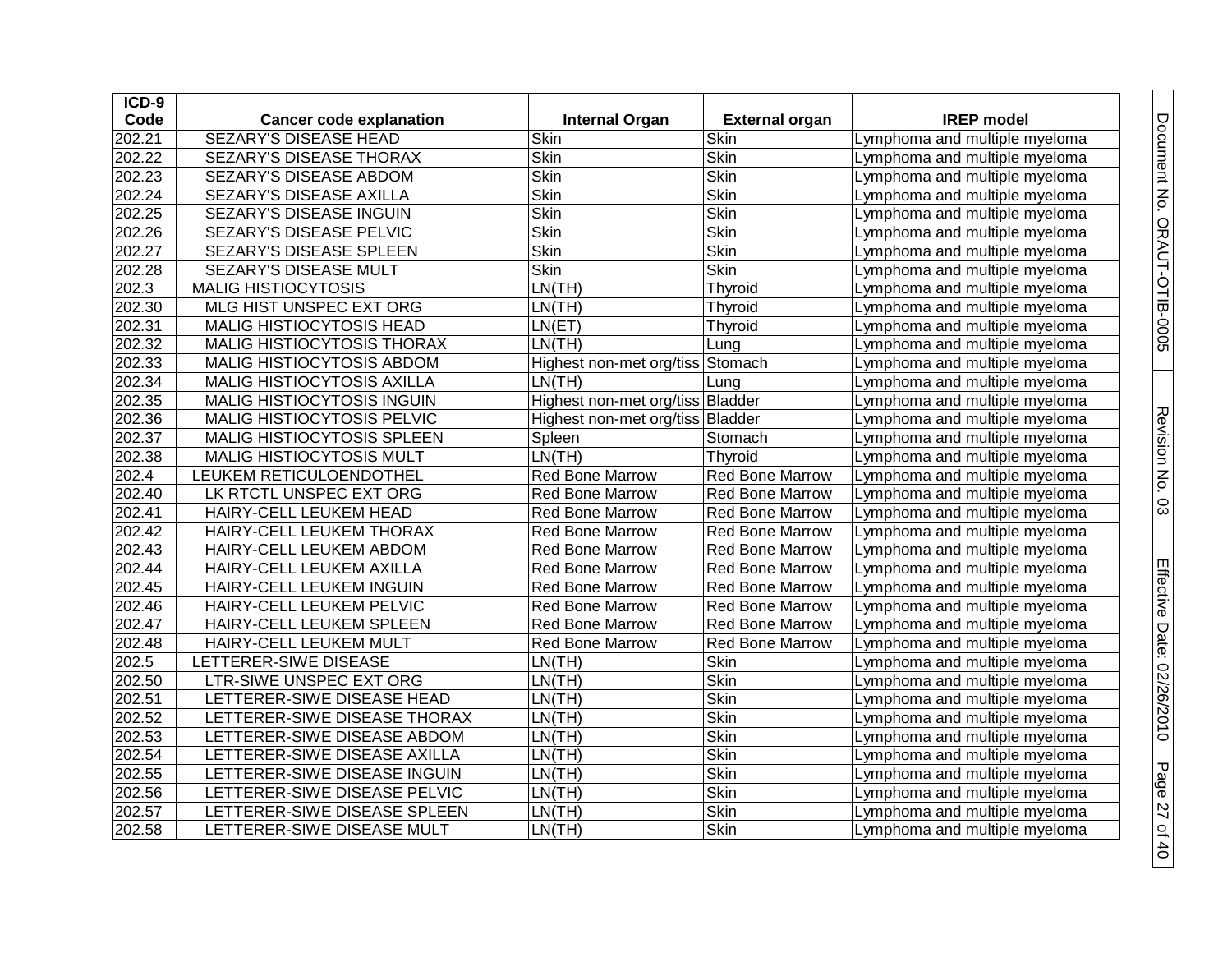| $ICD-9$ |                                |                                  |                          |                               |
|---------|--------------------------------|----------------------------------|--------------------------|-------------------------------|
| Code    | <b>Cancer code explanation</b> | <b>Internal Organ</b>            | <b>External organ</b>    | <b>IREP</b> model             |
| 202.6   | <b>MALIG MAST CELL TUMORS</b>  | LN(TH)                           | Thyroid                  | Lymphoma and multiple myeloma |
| 202.60  | MALIG MAST UNSPEC EXT ORG      | LN(TH)                           | Thyroid                  | Lymphoma and multiple myeloma |
| 202.61  | <b>MALIG MASTOCYTOSIS HEAD</b> | LN(ET)                           | Thyroid                  | Lymphoma and multiple myeloma |
| 202.62  | MALIG MASTOCYTOSIS THORAX      | LN(TH)                           | Lung                     | Lymphoma and multiple myeloma |
| 202.63  | MALIG MASTOCYTOSIS ABDOM       | Highest non-met org/tiss Stomach |                          | Lymphoma and multiple myeloma |
| 202.64  | MALIG MASTOCYTOSIS AXILLA      | LN(TH)                           | Lung                     | Lymphoma and multiple myeloma |
| 202.65  | MALIG MASTOCYTOSIS INGUIN      | Highest non-met org/tiss Bladder |                          | Lymphoma and multiple myeloma |
| 202.66  | MALIG MASTOCYTOSIS PELVIC      | Highest non-met org/tiss Bladder |                          | Lymphoma and multiple myeloma |
| 202.67  | MALIG MASTOCYTOSIS SPLEEN      | Spleen                           | Stomach                  | Lymphoma and multiple myeloma |
| 202.68  | MALIG MASTOCYTOSIS MULT        | LN(TH)                           | Thyroid                  | Lymphoma and multiple myeloma |
| 202.7   | PERIPHERAL T CELL (CUTANEOUS)  |                                  | <b>Skin</b>              | Lymphoma and multiple myeloma |
|         | LYMPHOMA UNSPEC EXT ORG        | Skin                             |                          |                               |
| 202.70  | PERIPHERAL T CELL (CUTANEOUS)  |                                  | <b>Skin</b>              | Lymphoma and multiple myeloma |
|         | LYMPHOMA UNSPEC EXT ORG        | Skin                             |                          |                               |
| 202.71  | PERIPHERAL T CELL (CUTANEOUS)  |                                  | <b>Skin</b>              | Lymphoma and multiple myeloma |
|         | LYMPHOMA HEAD                  | Skin                             |                          |                               |
| 202.72  | PERIPHERAL T CELL (CUTANEOUS)  |                                  | Skin                     | Lymphoma and multiple myeloma |
|         | LYMPHOMA THORAX                | Skin                             |                          |                               |
| 202.73  | PERIPHERAL T CELL (CUTANEOUS)  |                                  | <b>Skin</b>              | Lymphoma and multiple myeloma |
|         | LYMPHOMA ABDOM                 | Skin                             |                          |                               |
| 202.74  | PERIPHERAL T CELL (CUTANEOUS)  |                                  | Skin                     | Lymphoma and multiple myeloma |
|         | <b>LYMPHOMA AXILLA</b>         | Skin                             |                          |                               |
| 202.75  | PERIPHERAL T CELL (CUTANEOUS)  |                                  | <b>Skin</b>              | Lymphoma and multiple myeloma |
|         | <b>LYMPHOMA INGUIN</b>         | Skin                             |                          |                               |
| 202.76  | PERIPHERAL T CELL (CUTANEOUS)  |                                  | <b>Skin</b>              | Lymphoma and multiple myeloma |
|         | <b>LYMPHOMA PELVIC</b>         | Skin                             |                          |                               |
| 202.77  | PERIPHERAL T CELL (CUTANEOUS)  |                                  | <b>Skin</b>              | Lymphoma and multiple myeloma |
|         | LYMPHOMA SPLEEN                | Skin                             |                          |                               |
| 202.78  | PERIPHERAL T CELL (CUTANEOUS)  |                                  | <b>Skin</b>              | Lymphoma and multiple myeloma |
|         | LYMPHOMA MULT                  | <b>Skin</b>                      |                          |                               |
| 202.8   | <b>LYMPHOMAS NEC</b>           | LN(TH)                           | Thymus/Lung <sup>g</sup> | Lymphoma and multiple myeloma |
| 202.80  | OTHER LYMP UNSPEC EXT ORG      | LN(TH)                           | Thymus/Lung <sup>g</sup> | Lymphoma and multiple myeloma |
| 202.81  | <b>LYMPHOMAS NEC HEAD</b>      | LN(TH)                           | Thymus/Lung <sup>g</sup> | Lymphoma and multiple myeloma |
| 202.82  | LYMPHOMAS NEC THORAX           | LN(TH)                           | Thymus/Lung <sup>g</sup> | Lymphoma and multiple myeloma |
| 202.83  | LYMPHOMAS NEC ABDOM            | LN(TH)                           | Thymus/Lung <sup>g</sup> | Lymphoma and multiple myeloma |
| 202.84  | <b>LYMPHOMAS NEC AXILLA</b>    | LN(TH)                           | Thymus/Lung <sup>g</sup> | Lymphoma and multiple myeloma |
| 202.85  | <b>LYMPHOMAS NEC INGUIN</b>    | LN(TH)                           | Thymus/Lung <sup>g</sup> | Lymphoma and multiple myeloma |
| 202.86  | <b>LYMPHOMAS NEC PELVIC</b>    | LN(TH)                           | Thymus/Lung <sup>g</sup> | Lymphoma and multiple myeloma |

Document No. ORAUT-OTIB-0005

Revision No. 0 Revision No. 03

Effective Date:

02/26/2010

Page 28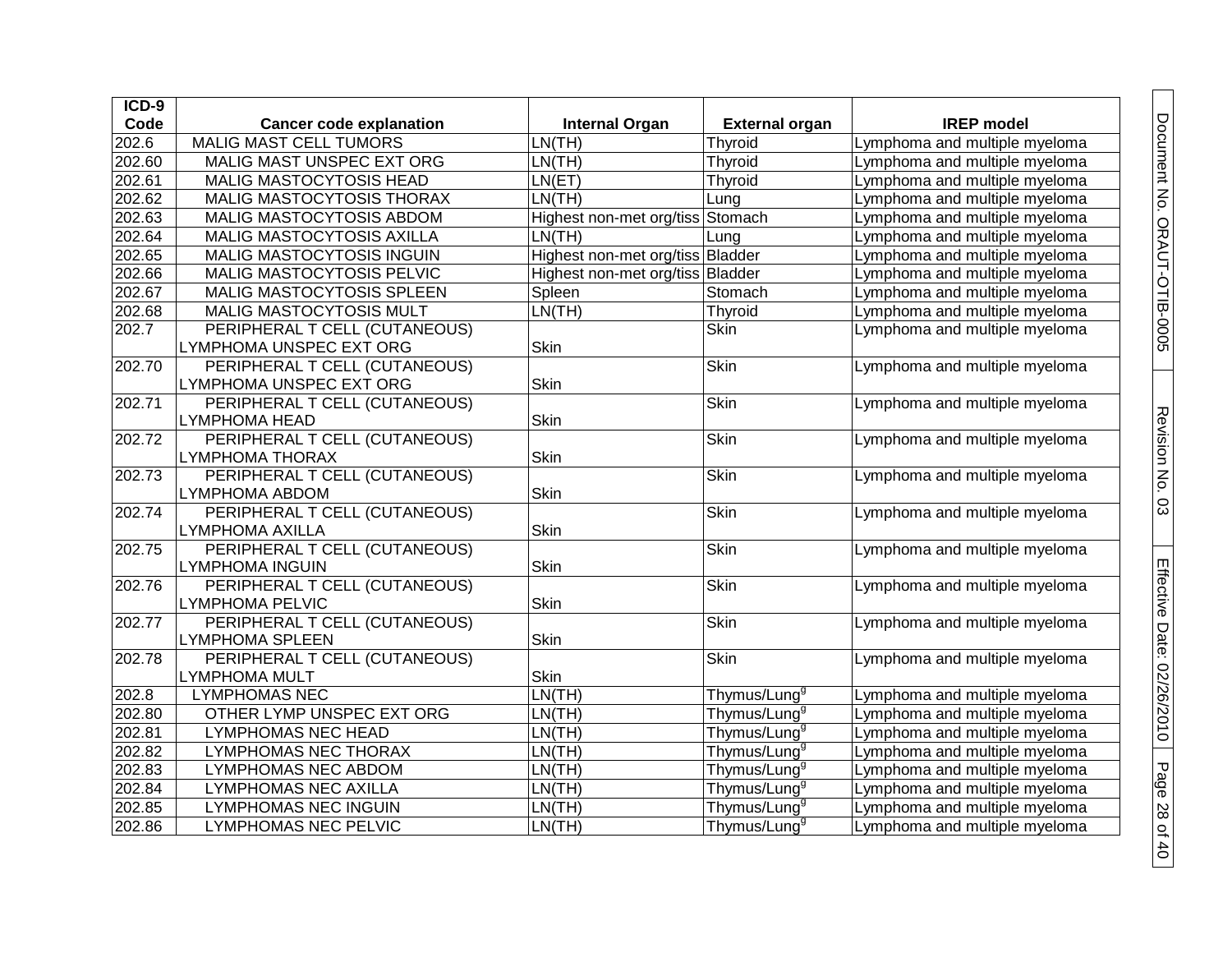| ICD-9  |                                  |                        |                          |                               |
|--------|----------------------------------|------------------------|--------------------------|-------------------------------|
| Code   | <b>Cancer code explanation</b>   | <b>Internal Organ</b>  | <b>External organ</b>    | <b>IREP</b> model             |
| 202.87 | <b>LYMPHOMAS NEC SPLEEN</b>      | LN(TH)                 | Thymus/Lung <sup>s</sup> | Lymphoma and multiple myeloma |
| 202.88 | <b>LYMPHOMAS NEC MULT</b>        | LN(TH)                 | Thymus/Lung <sup>9</sup> | Lymphoma and multiple myeloma |
| 202.9  | MALIG NEO LYM/HIST TIS NEC       | LN(TH)                 | Thymus/Lung <sup>9</sup> | Lymphoma and multiple myeloma |
| 202.90 | UNSPEC LYM UNSPEC EXT ORG        | LN(TH)                 | Thymus/Lung <sup>9</sup> | Lymphoma and multiple myeloma |
| 202.91 | LYMPHOID MALIG NEC HEAD          | LN(TH)                 | Thymus/Lung <sup>g</sup> | Lymphoma and multiple myeloma |
| 202.92 | LYMPHOID MALIG NEC THORAX        | LN(TH)                 | Thymus/Lung <sup>g</sup> | Lymphoma and multiple myeloma |
| 202.93 | LYMPHOID MALIG NEC ABDOM         | LN(TH)                 | Thymus/Lung <sup>g</sup> | Lymphoma and multiple myeloma |
| 202.94 | LYMPHOID MALIG NEC AXILLA        | LN(TH)                 | Thymus/Lung <sup>9</sup> | Lymphoma and multiple myeloma |
| 202.95 | <b>LYMPHOID MALIG NEC INGUIN</b> | LN(TH)                 | Thymus/Lung <sup>9</sup> | Lymphoma and multiple myeloma |
| 202.96 | LYMPHOID MALIG NEC PELVIC        | LN(TH)                 | Thymus/Lung <sup>9</sup> | Lymphoma and multiple myeloma |
| 202.97 | LYMPHOID MALIG NEC SPLEEN        | LN(TH)                 | Thymus/Lung <sup>9</sup> | Lymphoma and multiple myeloma |
| 202.98 | <b>LYMPHOID MALIG NEC MULT</b>   | LN(TH)                 | Thymus/Lung <sup>9</sup> | Lymphoma and multiple myeloma |
| 203    | MULTIPLE MYELOMA ET AL           | <b>Red Bone Marrow</b> | <b>Red Bone Marrow</b>   | Lymphoma and multiple myeloma |
| 203.0  | MULTIPLE MYELOMA                 | Red Bone Marrow        | Red Bone Marrow          | Lymphoma and multiple myeloma |
| 203.00 | MULT MYELM W/O REMISSION         | <b>Red Bone Marrow</b> | Red Bone Marrow          | Lymphoma and multiple myeloma |
| 203.01 | MULT MYELM W/REMISSION           | <b>Red Bone Marrow</b> | <b>Red Bone Marrow</b>   | Lymphoma and multiple myeloma |
| 203.02 | MULT MYELM IN RELAPSE            | <b>Red Bone Marrow</b> | <b>Red Bone Marrow</b>   | Lymphoma and multiple myeloma |
| 203.1  | PLASMA CELL LEUKEMIA             | <b>Red Bone Marrow</b> | Red Bone Marrow          | Lymphoma and multiple myeloma |
| 203.10 | PLSM CELL LEUK W/O REMISSON      | <b>Red Bone Marrow</b> | Red Bone Marrow          | Lymphoma and multiple myeloma |
| 203.11 | PLSM CELL LEUK W/REMISS          | <b>Red Bone Marrow</b> | <b>Red Bone Marrow</b>   | Lymphoma and multiple myeloma |
| 203.12 | PLSM CELL LEUK IN RELAPSE        | Red Bone Marrow        | Red Bone Marrow          | Lymphoma and multiple myeloma |
| 203.8  | IMMUNOPROLIFERAT NEOPLASM NEC    | <b>Red Bone Marrow</b> | Red Bone Marrow          | Lymphoma and multiple myeloma |
| 203.80 | OTHER IMNPRFL NPL W/O REMISS     | <b>Red Bone Marrow</b> | <b>Red Bone Marrow</b>   | Lymphoma and multiple myeloma |
| 203.81 | OTHER IMNPRFL NPL W/REMISS       | <b>Red Bone Marrow</b> | <b>Red Bone Marrow</b>   | Lymphoma and multiple myeloma |
| 203.82 | OTHER IMNPRFL NPL IN RELAPSE     | <b>Red Bone Marrow</b> | <b>Red Bone Marrow</b>   | Lymphoma and multiple myeloma |
| 204    | LYMPHOID LEUKEMIA                | <b>Red Bone Marrow</b> | Red Bone Marrow          | Acute lymphoid leukemia       |
| 204.0  | <b>ACUTE LYMPHOID LEUKEMIA</b>   | <b>Red Bone Marrow</b> | <b>Red Bone Marrow</b>   | Acute lymphoid leukemia       |
| 204.00 | ACT LYM LEUK W/O REMISS          | <b>Red Bone Marrow</b> | Red Bone Marrow          | Acute lymphoid leukemia       |
| 204.01 | <b>ACT LYM LEUK W/REMISS</b>     | <b>Red Bone Marrow</b> | Red Bone Marrow          | Acute lymphoid leukemia       |
| 204.02 | ACT LYM LEUK IN RELAPSE          | <b>Red Bone Marrow</b> | <b>Red Bone Marrow</b>   | Acute lymphoid leukemia       |
| 204.1  | CHRONIC LYMPHOID LEUKEMIA        | <b>NA</b>              | <b>NA</b>                | NA <sup>d</sup>               |
| 204.10 | CHRONIC LYM LEUK W/O REMISS      | <b>NA</b>              | <b>NA</b>                | NA <sup>d</sup>               |
| 204.11 | CHRONIC LYM LEUK W/REMISS        | <b>NA</b>              | <b>NA</b>                | NA <sup>d</sup>               |
| 204.12 | CHRONIC LYM LEUK IN RELAPSE      | <b>NA</b>              | <b>NA</b>                | $NA^d$                        |
| 204.2  | SUBACUTE LYMPHOID LEUKEMIA       | <b>Red Bone Marrow</b> | Red Bone Marrow          | Leukemia, less CLL            |
| 204.20 | SBAC LYM LEUK W/O REMISS         | <b>Red Bone Marrow</b> | Red Bone Marrow          | Leukemia, less CLL            |
| 204.21 | <b>SBAC LYM LEUK W/REMISS</b>    | <b>Red Bone Marrow</b> | <b>Red Bone Marrow</b>   | Leukemia, less CLL            |
| 204.22 | SBAC LYM LEUK IN RELAPSE         | <b>Red Bone Marrow</b> | <b>Red Bone Marrow</b>   | Leukemia, less CLL            |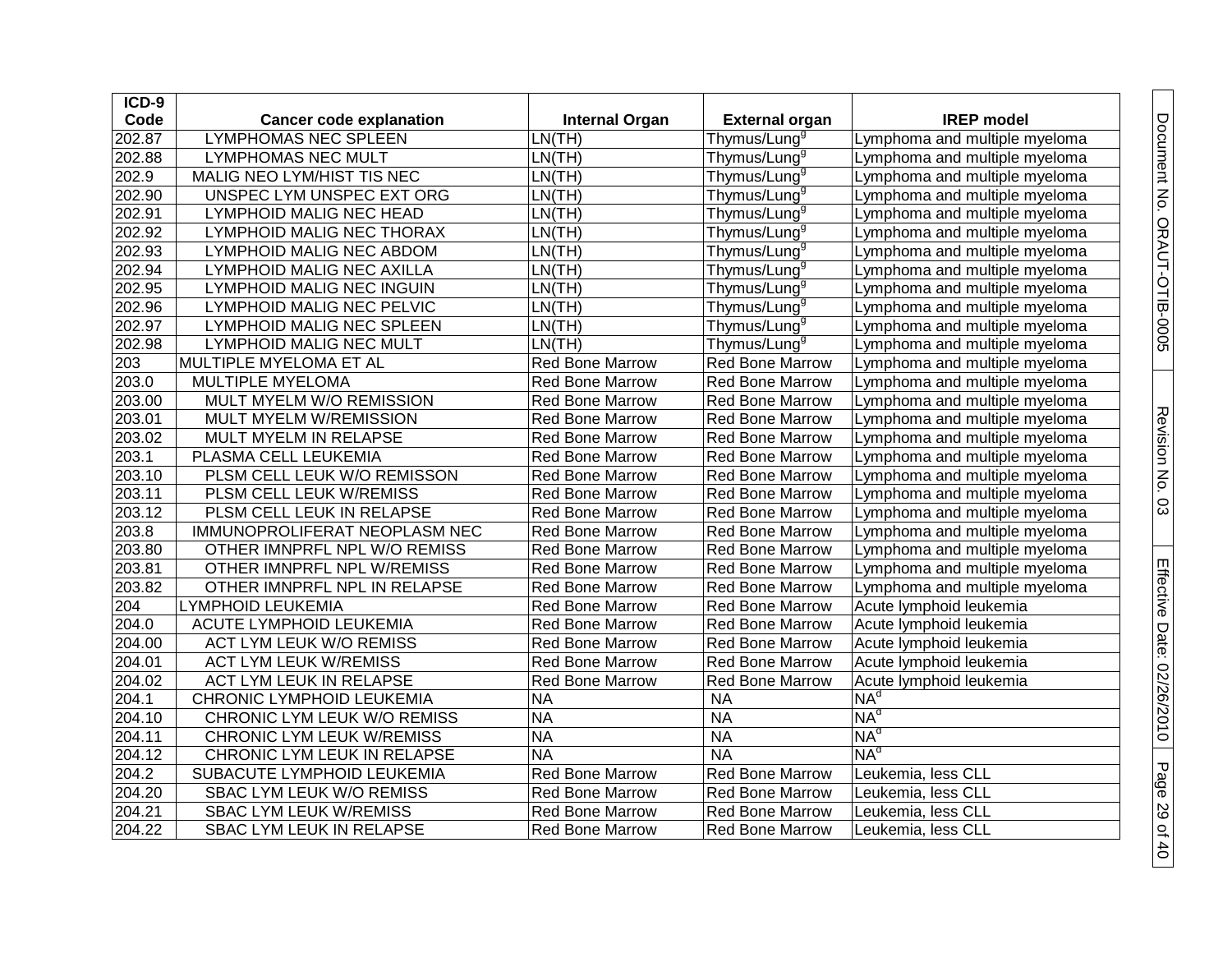| ICD-9  |                                  |                        |                        |                          |
|--------|----------------------------------|------------------------|------------------------|--------------------------|
| Code   | <b>Cancer code explanation</b>   | <b>Internal Organ</b>  | <b>External organ</b>  | <b>IREP</b> model        |
| 204.8  | <b>LYMPHOID LEUKEMIA NEC</b>     | Red Bone Marrow        | Red Bone Marrow        | Leukemia, less CLL       |
| 204.80 | OTHER LYM LEUK W/O REMISS        | Red Bone Marrow        | <b>Red Bone Marrow</b> | Leukemia, less CLL       |
| 204.81 | OTHER LYM LEUK W/REMISS          | Red Bone Marrow        | <b>Red Bone Marrow</b> | Leukemia, less CLL       |
| 204.82 | OTHER LYM LEUK IN RELAPSE        | Red Bone Marrow        | Red Bone Marrow        | Leukemia, less CLL       |
| 204.9  | LYMPHOID LEUKEMIA NOS            | Red Bone Marrow        | <b>Red Bone Marrow</b> | Acute lymphoid leukemia  |
| 204.90 | UNS LYM LEUK W/O REMISS          | Red Bone Marrow        | Red Bone Marrow        | Acute lymphoid leukemia  |
| 204.91 | UNS LYM LEUK W/REMISS            | Red Bone Marrow        | <b>Red Bone Marrow</b> | Acute lymphoid leukemia  |
| 204.92 | UNS LYM LEUK IN RELAPSE          | Red Bone Marrow        | Red Bone Marrow        | Acute lymphoid leukemia  |
| 205    | <b>MYELOID LEUKEMIA</b>          | <b>Red Bone Marrow</b> | <b>Red Bone Marrow</b> | Leukemia, less CLL AND   |
|        |                                  |                        |                        | Acute myeloid leukemia   |
| 205.0  | <b>ACUTE MYELOID LEUKEMIA</b>    | <b>Red Bone Marrow</b> | <b>Red Bone Marrow</b> | Leukemia, less CLL AND   |
|        |                                  |                        |                        | Acute myeloid leukemia   |
| 205.00 | <b>ACT MYL LEUK W/O REMISS</b>   | Red Bone Marrow        | <b>Red Bone Marrow</b> | Leukemia, less CLL AND   |
|        |                                  |                        |                        | Acute myeloid leukemia   |
| 205.01 | <b>ACT MYL LEUK W/REMISS</b>     | <b>Red Bone Marrow</b> | <b>Red Bone Marrow</b> | Leukemia, less CLL AND   |
|        |                                  |                        |                        | Acute myeloid leukemia   |
| 205.02 | ACT MYL LEUK IN RELAPSE          | <b>Red Bone Marrow</b> | <b>Red Bone Marrow</b> | Leukemia, less CLL AND   |
|        |                                  |                        |                        | Acute myeloid leukemia   |
| 205.1  | <b>CHRONIC MYELOID LEUKEMIA</b>  | Red Bone Marrow        | <b>Red Bone Marrow</b> | Leukemia, less CLL AND   |
|        |                                  |                        |                        | Chronic myeloid leukemia |
| 205.10 | CHRONIC MYL LEUK W/O REMISS      | <b>Red Bone Marrow</b> | <b>Red Bone Marrow</b> | Leukemia, less CLL AND   |
|        |                                  |                        |                        | Chronic myeloid leukemia |
| 205.11 | <b>CHRONIC MYL LEUK W/REMISS</b> | <b>Red Bone Marrow</b> | <b>Red Bone Marrow</b> | Leukemia, less CLL AND   |
|        |                                  |                        |                        | Chronic myeloid leukemia |
| 205.12 | CHRONIC MYL LEUK IN RELAPSE      | <b>Red Bone Marrow</b> | Red Bone Marrow        | Leukemia, less CLL AND   |
|        |                                  |                        |                        | Chronic myeloid leukemia |
| 205.2  | SUBACUT MYELOID LEUKEMIA         | Red Bone Marrow        | <b>Red Bone Marrow</b> | Leukemia, less CLL       |
| 205.20 | SBAC MYL LEUK W/O REMISS         | Red Bone Marrow        | <b>Red Bone Marrow</b> | Leukemia, less CLL       |
| 205.21 | SBAC MYL LEUK W/REMISS           | Red Bone Marrow        | <b>Red Bone Marrow</b> | Leukemia, less CLL       |
| 205.22 | SBAC MYL LEUK IN RELAPSE         | Red Bone Marrow        | Red Bone Marrow        | Leukemia, less CLL       |
| 205.3  | <b>MYELOID SARCOMA</b>           | Red Bone Marrow        | <b>Red Bone Marrow</b> | Leukemia, less CLL       |
| 205.30 | MYL SRCOMA W/O REMISS            | Red Bone Marrow        | Red Bone Marrow        | Leukemia, less CLL       |
| 205.31 | MYL SRCOMA W/REMISS              | Red Bone Marrow        | Red Bone Marrow        | Leukemia, less CLL       |
| 205.32 | MYL SRCOMA IN RELAPSE            | Red Bone Marrow        | Red Bone Marrow        | Leukemia, less CLL       |
| 205.8  | MYELOID LEUKEMIA NEC             | Red Bone Marrow        | <b>Red Bone Marrow</b> | Leukemia, less CLL       |
| 205.80 | OTHER MYL LEUK W/O REMISS        | Red Bone Marrow        | Red Bone Marrow        | Leukemia, less CLL       |
| 205.81 | OTHER MYL LEUK W/REMISS          | Red Bone Marrow        | <b>Red Bone Marrow</b> | Leukemia, less CLL       |
| 205.82 | OTHER MYL LEUK IN RELAPSE        | Red Bone Marrow        | <b>Red Bone Marrow</b> | Leukemia, less CLL       |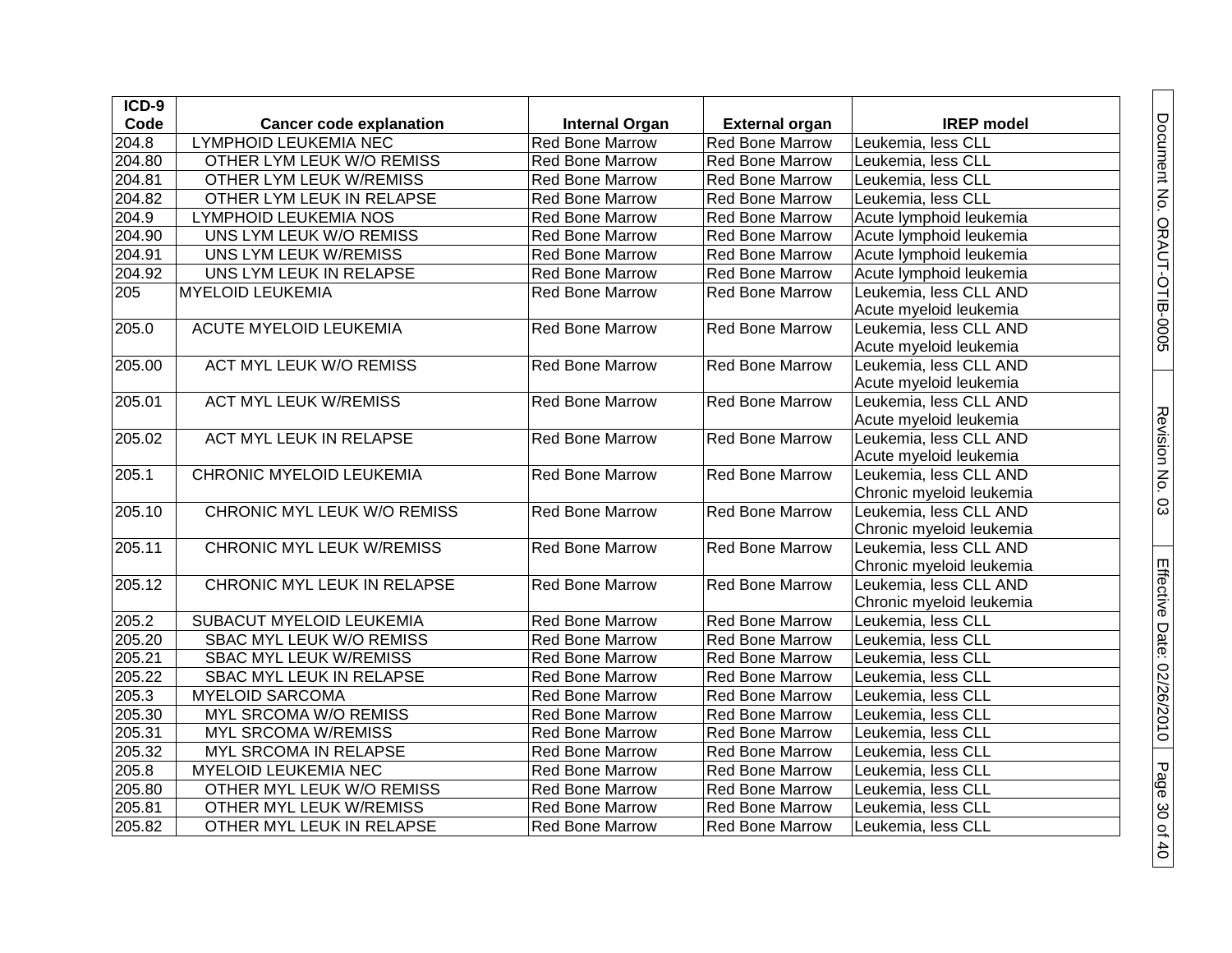| ICD-9  |                                   |                        |                        |                        |
|--------|-----------------------------------|------------------------|------------------------|------------------------|
| Code   | <b>Cancer code explanation</b>    | <b>Internal Organ</b>  | <b>External organ</b>  | <b>IREP</b> model      |
| 205.9  | <b>MYELOID LEUKEMIA NOS</b>       | <b>Red Bone Marrow</b> | <b>Red Bone Marrow</b> | Leukemia, less CLL AND |
|        |                                   |                        |                        | Acute myeloid leukemia |
| 205.90 | UNS MYL LEUK W/O REMISS           | <b>Red Bone Marrow</b> | <b>Red Bone Marrow</b> | Leukemia, less CLL AND |
|        |                                   |                        |                        | Acute myeloid leukemia |
| 205.91 | UNS MYL LEUK W/REMISS             | <b>Red Bone Marrow</b> | <b>Red Bone Marrow</b> | Leukemia, less CLL AND |
|        |                                   |                        |                        | Acute myeloid leukemia |
| 205.92 | UNS MYL LEUK IN RELAPSE           | <b>Red Bone Marrow</b> | <b>Red Bone Marrow</b> | Leukemia, less CLL AND |
|        |                                   |                        |                        | Acute myeloid leukemia |
| 206    | MONOCYTIC LEUKEMIA                | Red Bone Marrow        | <b>Red Bone Marrow</b> | Leukemia, less CLL     |
| 206.0  | <b>ACUTE MONOCYTIC LEUKEMIA</b>   | Red Bone Marrow        | Red Bone Marrow        | Leukemia, less CLL     |
| 206.00 | <b>ACT MONO LEUK W/O REMISS</b>   | <b>Red Bone Marrow</b> | Red Bone Marrow        | Leukemia, less CLL     |
| 206.01 | <b>ACT MONO LEUK W/REMISS</b>     | <b>Red Bone Marrow</b> | Red Bone Marrow        | Leukemia, Iess CLL     |
| 206.02 | ACT MONO LEUK IN RELAPSE          | <b>Red Bone Marrow</b> | <b>Red Bone Marrow</b> | Leukemia, less CLL     |
| 206.1  | CHRONIC MONOCYTIC LEUKEMIA        | <b>Red Bone Marrow</b> | <b>Red Bone Marrow</b> | Leukemia, less CLL     |
| 206.10 | CHRONIC MONO LEUK W/O REMISS      | Red Bone Marrow        | <b>Red Bone Marrow</b> | Leukemia, less CLL     |
| 206.11 | <b>CHRONIC MONO LEUK W/REMISS</b> | <b>Red Bone Marrow</b> | <b>Red Bone Marrow</b> | Leukemia, less CLL     |
| 206.12 | CHRONIC MONO LEUK IN RELAPSE      | Red Bone Marrow        | <b>Red Bone Marrow</b> | Leukemia, less CLL     |
| 206.2  | SUBAC MONOCYTIC LEUKEMIA          | Red Bone Marrow        | <b>Red Bone Marrow</b> | Leukemia, less CLL     |
| 206.20 | SBACUTE MONO LEUK W/O REMISS      | <b>Red Bone Marrow</b> | Red Bone Marrow        | Leukemia, less CLL     |
| 206.21 | SBACUTE MONO LEUK W/REMISS        | <b>Red Bone Marrow</b> | Red Bone Marrow        | Leukemia, less CLL     |
| 206.22 | SBACUTE MONO LEUK IN RELAPSE      | <b>Red Bone Marrow</b> | <b>Red Bone Marrow</b> | Leukemia, less CLL     |
| 206.8  | MONOCYTIC LEUKEMIA NEC            | <b>Red Bone Marrow</b> | Red Bone Marrow        | Leukemia, less CLL     |
| 206.80 | OTHER MONO LEUK W/O REMISS        | <b>Red Bone Marrow</b> | <b>Red Bone Marrow</b> | Leukemia, less CLL     |
| 206.81 | OTHER MONO LEUK W/REMISS          | Red Bone Marrow        | <b>Red Bone Marrow</b> | Leukemia, less CLL     |
| 206.82 | OTHER MONO LEUK IN RELAPSE        | <b>Red Bone Marrow</b> | Red Bone Marrow        | Leukemia, less CLL     |
| 206.9  | MONOCYTIC LEUKEMIA NOS            | <b>Red Bone Marrow</b> | Red Bone Marrow        | Leukemia, less CLL     |
| 206.90 | UNS MONO LEUK W/O REMISS          | <b>Red Bone Marrow</b> | <b>Red Bone Marrow</b> | Leukemia, Iess CLL     |
| 206.91 | UNS MONO LEUK W/REMISS            | <b>Red Bone Marrow</b> | <b>Red Bone Marrow</b> | Leukemia, less CLL     |
| 206.92 | UNS MONO LEUK IN RELAPSE          | <b>Red Bone Marrow</b> | <b>Red Bone Marrow</b> | Leukemia, less CLL     |
| 207    | <b>OTHER SPECIFIED LEUKEMIA</b>   | <b>Red Bone Marrow</b> | <b>Red Bone Marrow</b> | Leukemia, less CLL     |
| 207.0  | <b>ACUTE ERYTHREMIA</b>           | Red Bone Marrow        | <b>Red Bone Marrow</b> | Leukemia, less CLL     |
| 207.00 | <b>ACT ERTH/ERYLK W/O REMISS</b>  | <b>Red Bone Marrow</b> | <b>Red Bone Marrow</b> | Leukemia, less CLL     |
| 207.01 | <b>ACT ERTH/ERYLK W/REMISS</b>    | <b>Red Bone Marrow</b> | <b>Red Bone Marrow</b> | Leukemia, less CLL     |
| 207.02 | ACT ERTH/ERYLK IN RELAPSE         | Red Bone Marrow        | Red Bone Marrow        | Leukemia, less CLL     |
| 207.1  | <b>CHRONIC ERYTHREMIA</b>         | <b>Red Bone Marrow</b> | <b>Red Bone Marrow</b> | Leukemia, less CLL     |
| 207.10 | CHRONIC ERYTHRM W/O REMISION      | Red Bone Marrow        | Red Bone Marrow        | Leukemia, less CLL     |
| 207.11 | <b>CHRONIC ERYTHRM W/REMISION</b> | <b>Red Bone Marrow</b> | <b>Red Bone Marrow</b> | Leukemia, less CLL     |
| 207.12 | CHRONIC ERYTHRM IN RELAPSE        | <b>Red Bone Marrow</b> | <b>Red Bone Marrow</b> | Leukemia, less CLL     |

Document No. ORAUT-OTIB-0005

Revision No. 03

Revision No. 03

Effective Date: 02/26/2010

Page 31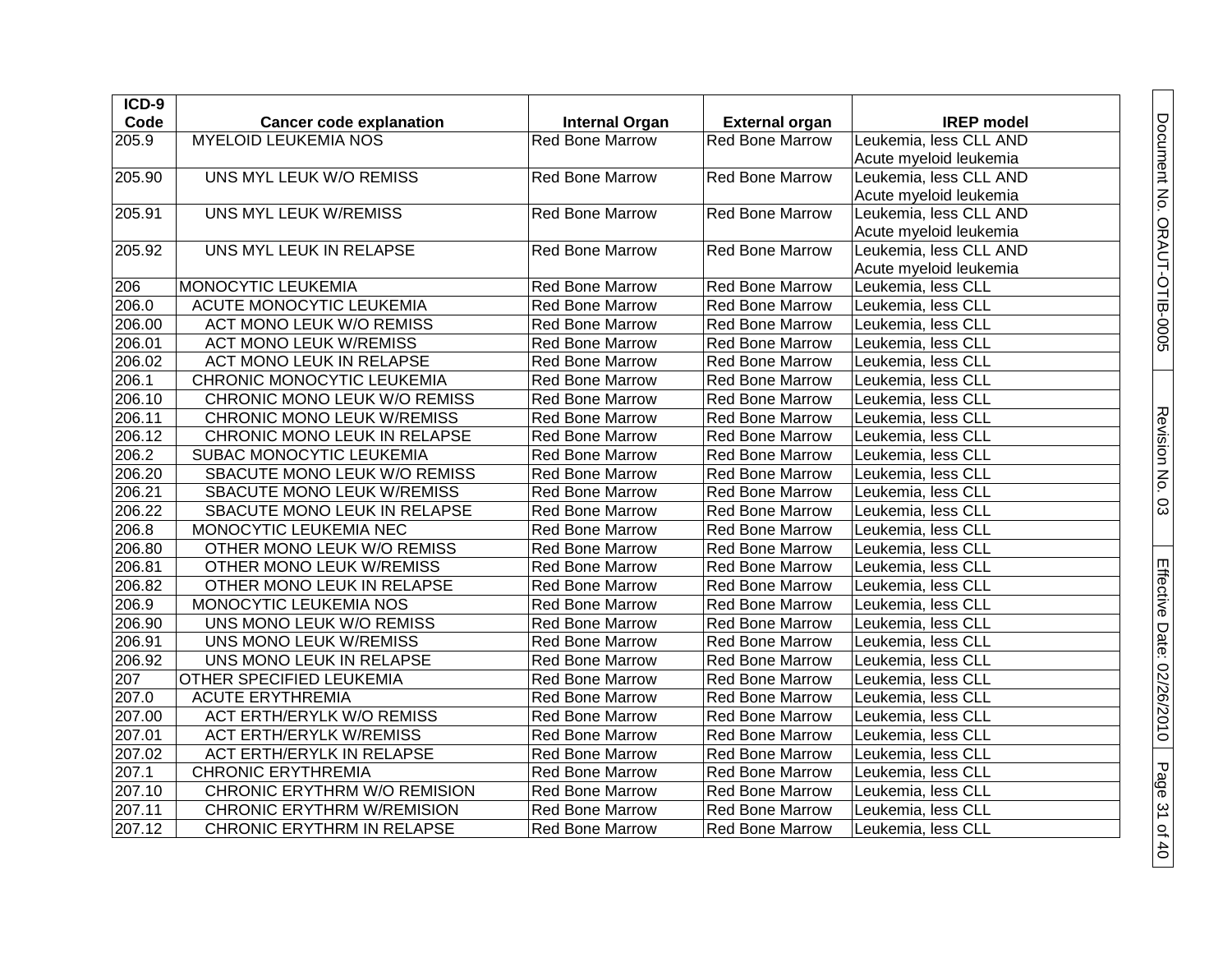| $ICD-9$ |                                     |                        |                        |                             |
|---------|-------------------------------------|------------------------|------------------------|-----------------------------|
| Code    | <b>Cancer code explanation</b>      | <b>Internal Organ</b>  | <b>External organ</b>  | <b>IREP</b> model           |
| 207.2   | <b>MEGAKARYOCYTIC LEUKEMIA</b>      | <b>Red Bone Marrow</b> | <b>Red Bone Marrow</b> | Leukemia, less CLL          |
| 207.20  | MGKRYCYT LEUK W/O REMISS            | <b>Red Bone Marrow</b> | Red Bone Marrow        | Leukemia, less CLL          |
| 207.21  | <b>MGKRYCYT LEUK W/REMISS</b>       | <b>Red Bone Marrow</b> | <b>Red Bone Marrow</b> | Leukemia, less CLL          |
| 207.22  | MGKRYCYT LEUK IN RELAPSE            | <b>Red Bone Marrow</b> | <b>Red Bone Marrow</b> | Leukemia, less CLL          |
| 207.8   | SPECIFIED LEUKEMIA NEC              | <b>Red Bone Marrow</b> | Red Bone Marrow        | Leukemia, less CLL          |
| 207.80  | OTHER SPF LEUK W/O REMISS           | Red Bone Marrow        | Red Bone Marrow        | Leukemia, less CLL          |
| 207.81  | OTHER SPF LEUK W/REMSION            | <b>Red Bone Marrow</b> | Red Bone Marrow        | Leukemia, less CLL          |
| 207.82  | OTHER SPF LEUK IN RELAPSE           | <b>Red Bone Marrow</b> | <b>Red Bone Marrow</b> | Leukemia, less CLL          |
| 208     | LEUKEMIA-UNSPECIF CELL              | <b>Red Bone Marrow</b> | Red Bone Marrow        | Leukemia, less CLL AND      |
|         |                                     |                        |                        | Acute lymphoid leukemia AND |
|         |                                     |                        |                        | Acute myeloid leukemia      |
| 208.0   | <b>ACT LEUK UNS CL W/O REMISS</b>   | <b>Red Bone Marrow</b> | <b>Red Bone Marrow</b> | Leukemia, less CLL AND      |
|         |                                     |                        |                        | Acute lymphoid leukemia AND |
|         |                                     |                        |                        | Acute myeloid leukemia      |
| 208.00  | ACT LEUK UNS CL W/O REMISS          | <b>Red Bone Marrow</b> | <b>Red Bone Marrow</b> | Leukemia, less CLL AND      |
|         |                                     |                        |                        | Acute lymphoid leukemia AND |
|         |                                     |                        |                        | Acute myeloid leukemia      |
| 208.01  | <b>ACT LEUK UNS CL W/REMISS</b>     | <b>Red Bone Marrow</b> | <b>Red Bone Marrow</b> | Leukemia, less CLL AND      |
|         |                                     |                        |                        | Acute lymphoid leukemia AND |
|         |                                     |                        |                        | Acute myeloid leukemia      |
| 208.02  | ACT LEUK UNS CL IN RELAPSE          | <b>Red Bone Marrow</b> | <b>Red Bone Marrow</b> | Leukemia, less CLL AND      |
|         |                                     |                        |                        | Acute lymphoid leukemia AND |
|         |                                     |                        |                        | Acute myeloid leukemia      |
| 208.1   | <b>CHRONIC LEUKEMIA NOS</b>         | <b>Red Bone Marrow</b> | <b>Red Bone Marrow</b> | Leukemia, less CLL AND      |
|         |                                     |                        |                        | Chronic myeloid leukemia    |
| 208.10  | CHRONIC LEUK UNS CL W/O REMISS      | <b>Red Bone Marrow</b> | <b>Red Bone Marrow</b> | Leukemia, less CLL AND      |
|         |                                     |                        |                        | Chronic myeloid leukemia    |
| 208.11  | <b>CHRONIC LEUK UNS CL W/REMISS</b> | <b>Red Bone Marrow</b> | <b>Red Bone Marrow</b> | Leukemia, less CLL AND      |
|         |                                     |                        |                        | Chronic myeloid leukemia    |
| 208.12  | CHRONIC LEUK UNS CL IN RELAPSE      | <b>Red Bone Marrow</b> | <b>Red Bone Marrow</b> | Leukemia, less CLL AND      |
|         |                                     |                        |                        | Chronic myeloid leukemia    |
| 208.2   | <b>SUBACUTE LEUKEMIA NOS</b>        | <b>Red Bone Marrow</b> | <b>Red Bone Marrow</b> | Leukemia, less CLL          |
| 208.20  | SUBACUTE LEUKEMIA UNS CL W/O        | <b>Red Bone Marrow</b> | <b>Red Bone Marrow</b> | Leukemia, less CLL          |
|         | <b>REMISSION</b>                    |                        |                        |                             |
| 208.21  | SUBACUTE LEUKEMIA UNS CL            | <b>Red Bone Marrow</b> | <b>Red Bone Marrow</b> | Leukemia, less CLL          |
|         | <b>W/REMISSION</b>                  |                        |                        |                             |
| 208.22  | SUBACUTE LEUKEMIA UNS CL IN         | <b>Red Bone Marrow</b> | <b>Red Bone Marrow</b> | Leukemia, less CLL          |
|         | <b>RELAPSE</b>                      |                        |                        |                             |
| 208.8   | LEUKEMIA-UNSPEC CELL NEC            | <b>Red Bone Marrow</b> | <b>Red Bone Marrow</b> | Leukemia, less CLL          |

Document No. ORAUT-OTIB-0005

Revision No. 03

Revision No. 03

Effective Date: 02/26/2010

Page 32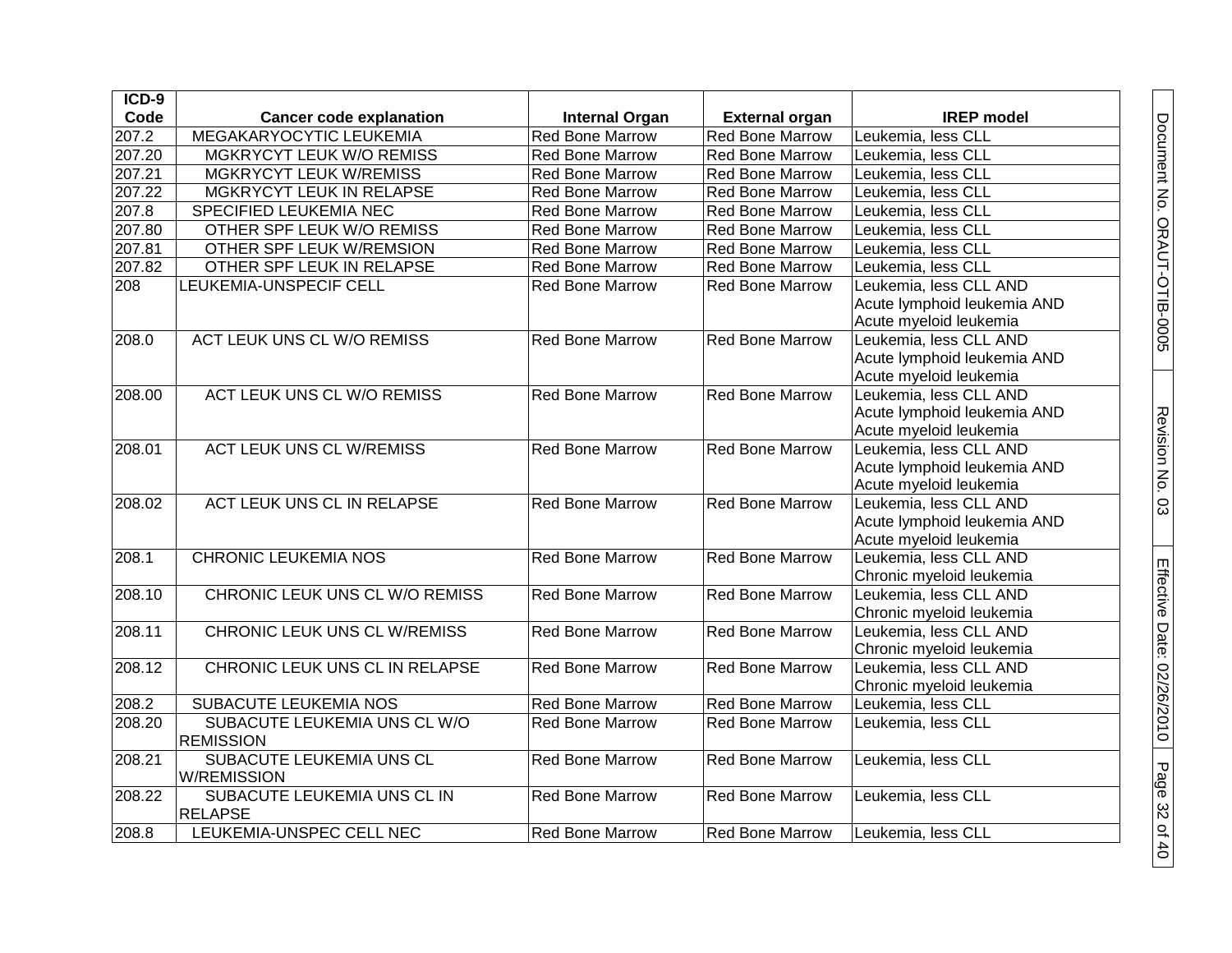| ICD-9  |                                  |                                                 |                        |                             |
|--------|----------------------------------|-------------------------------------------------|------------------------|-----------------------------|
| Code   | <b>Cancer code explanation</b>   | <b>Internal Organ</b>                           | <b>External organ</b>  | <b>IREP</b> model           |
| 208.80 | OTHER LEUK UNS CL W/O REMISSION  | <b>Red Bone Marrow</b>                          | <b>Red Bone Marrow</b> | Leukemia, less CLL          |
| 208.81 | OTHER LEUK UNS CL W/REMISSION    | <b>Red Bone Marrow</b>                          | <b>Red Bone Marrow</b> | Leukemia, less CLL          |
| 208.82 | OTHER LEUK UNS CL IN RELAPSE     | <b>Red Bone Marrow</b>                          | <b>Red Bone Marrow</b> | Leukemia, less CLL          |
| 208.9  | LEUKEMIA-UNSPEC CELL NOS         | <b>Red Bone Marrow</b>                          | <b>Red Bone Marrow</b> | Leukemia, less CLL AND      |
|        |                                  |                                                 |                        | Acute lymphoid leukemia AND |
|        |                                  |                                                 |                        | Acute myeloid leukemia AND  |
|        |                                  |                                                 |                        | Chronic myeloid leukemia    |
| 208.90 | OTHER LEUK NOS W/O REMISSION     | <b>Red Bone Marrow</b>                          | <b>Red Bone Marrow</b> | Leukemia, less CLL AND      |
|        |                                  |                                                 |                        | Acute lymphoid leukemia AND |
|        |                                  |                                                 |                        | Acute myeloid leukemia AND  |
|        |                                  |                                                 |                        | Chronic myeloid leukemia    |
| 208.91 | OTHER LEUK NOS W/REMISSION       | <b>Red Bone Marrow</b>                          | <b>Red Bone Marrow</b> | Leukemia, less CLL AND      |
|        |                                  |                                                 |                        | Acute lymphoid leukemia AND |
|        |                                  |                                                 |                        | Acute myeloid leukemia AND  |
|        |                                  |                                                 |                        | Chronic myeloid leukemia    |
| 208.92 | OTHER LEUK NOS IN RELAPSE        | <b>Red Bone Marrow</b>                          | <b>Red Bone Marrow</b> | Leukemia, less CLL AND      |
|        |                                  |                                                 |                        | Acute lymphoid leukemia AND |
|        |                                  |                                                 |                        | Acute myeloid leukemia AND  |
|        |                                  |                                                 |                        | Chronic myeloid leukemia    |
| 209.00 | MALIG CARC TUMOR SI, UNSPEC      | SI                                              | Stomach                | All digestive               |
| 209.01 | MALIG CARC TUMOR DUODENUM        | SI                                              | Stomach                | All digestive               |
| 209.02 | MALIG CARC TUMOR JEJUNUM         | SI                                              | Stomach                | All digestive               |
| 209.03 | MALIG CARC TUMOR ILEUM           | $\overline{\mathsf{SI}}$                        | Stomach                | All digestive               |
| 209.10 | MALIG CARC TUMOR LI, UNSPEC      | Colon                                           | Colon                  | Colon                       |
| 209.11 | MALIG CARC TUMOR APPENDIX        | ULI                                             | Colon                  | Colon                       |
| 209.12 | MALIG CARC TUMOR CECUM           | ULI                                             | Colon                  | Colon                       |
| 209.13 | MALIG CARC TUMOR ASCEND COLON    | ULI                                             | Colon                  | Colon                       |
| 209.14 | MALIG CARC TUMOR TRANS COLON     | ULI                                             | Colon                  | Colon                       |
| 209.15 | MALIG CARC TUMOR DECEND COLON    | Т                                               | Colon                  | Colon                       |
| 209.16 | MALIG CARC TUMOR SIG COLON       | LLI                                             | Colon                  | Colon                       |
| 209.17 | MALIG CARC TUMOR RECTUM          | LLI                                             | Colon                  | Rectum                      |
| 209.20 | MALIG CARC TUMOR UNKNOWN SITE    | Highest non-met org/tiss Remainder <sup>b</sup> |                        | Other and ill-defined sites |
| 209.21 | MALIG CARC TUMOR LUNG            | Lung                                            | Lung                   | Lung                        |
| 209.22 | MALIG CARC TUMOR THYMUS          | Thymus                                          | Thymus                 | Other respiratory           |
| 209.23 | MALIG CARC TUMOR STOMACH         | Stomach                                         | Stomach                | Stomach                     |
| 209.24 | MALIG CARC TUMOR KIDNEY          | Kidney                                          | Liver                  | Urinary organs less bladder |
| 209.25 | MALIG CARC TUMOR FOREGUT, UNSPEC | Highest non-met org/tiss Remainder <sup>b</sup> |                        | Other and ill-defined sites |
| 209.26 | MALIG CARC TUMOR MIDGUT, UNSPEC  | Highest non-met org/tiss Remainder <sup>b</sup> |                        | Other and ill-defined sites |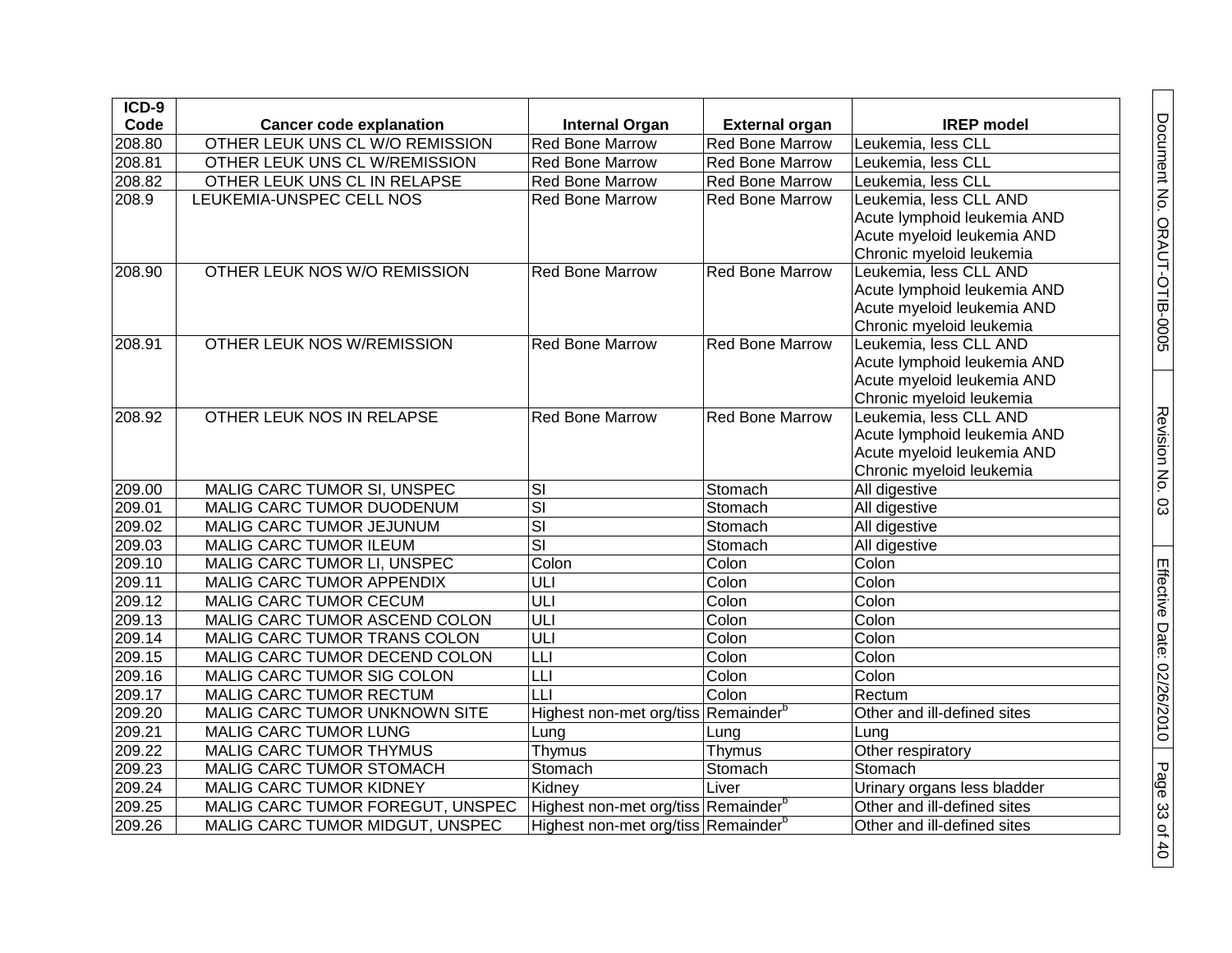| $ICD-9$ |                                                                                    |                                                 |                       |                                              |
|---------|------------------------------------------------------------------------------------|-------------------------------------------------|-----------------------|----------------------------------------------|
| Code    | <b>Cancer code explanation</b>                                                     | <b>Internal Organ</b>                           | <b>External organ</b> | <b>IREP</b> model                            |
| 209.27  | MALIG CARC TUMOR HINDGUT, UNSPEC                                                   | Highest non-met org/tiss Remainder <sup>b</sup> |                       | Other and ill-defined sites                  |
| 209.29  | MALIG CARC TUMOR OTHER SITES                                                       | Highest non-met org/tiss Remainder <sup>b</sup> |                       | Other and ill-defined sites                  |
| 209.30  | MALIG POOR DIFF NEUROEND CARC, ANY Highest non-met org/tiss Remainder <sup>b</sup> |                                                 |                       | Other and ill-defined sites                  |
|         | <b>SITE</b>                                                                        |                                                 |                       |                                              |
| 209.31  | MERKLE CELL CARC FACE                                                              | Skin                                            | Skin                  | Non-melanoma skin-Squamous cell              |
| 209.32  | MERKLE CELL CARC SCALP/NECK                                                        | Skin                                            | Skin                  | Non-melanoma skin-Squamous cell              |
| 209.33  | MERKLE CELL CARC UPPER LIMB                                                        | <b>Skin</b>                                     | Skin                  | Non-melanoma skin-Squamous cell              |
| 209.34  | MERKLE CELL CARC LOWER LIMB                                                        | Skin                                            | Skin                  | Non-melanoma skin-Squamous cell              |
| 209.35  | MERKLE CELL CARC TRUNK                                                             | <b>Skin</b>                                     | <b>Skin</b>           | Non-melanoma skin-Squamous cell              |
| 209.36  | MERKLE CELL CARC OTHER SITES                                                       | Skin                                            | Skin                  | Non-melanoma skin-Squamous cell              |
| 230     | CA IN SITU DIGESTIVE ORG                                                           |                                                 |                       |                                              |
| 230.0   | CA IN SITU ORAL CAV/PHAR                                                           | Highest non-met org/tiss Thyroid                |                       | Oral cav. and pharynx                        |
| 230.1   | CA IN SITU ESOPHAGUS                                                               | Esophagus                                       | Esophagus             | Esophagus                                    |
| 230.2   | CA IN SITU STOMACH                                                                 | Stomach                                         | Stomach               | Stomach                                      |
| 230.3   | CA IN SITU COLON                                                                   | Colon                                           | Colon                 | Colon                                        |
| 230.4   | CA IN SITU RECTUM                                                                  | LLI                                             | Colon                 | Rectum                                       |
| 230.5   | CA IN SITU ANAL CANAL                                                              | LLI                                             | Colon                 | Rectum                                       |
| 230.6   | CA IN SITU ANUS NOS                                                                | LLI                                             | Colon                 | Rectum                                       |
| 230.7   | CA IN SITU BOWEL NEC/NOS                                                           | Colon                                           | Colon                 | All digestive                                |
| 230.8   | CA IN SITU LIVER/BILIARY                                                           | Liver                                           | Liver                 | Liver                                        |
| 230.9   | CA IN SITU GI NEC/NOS                                                              | Highest non-met org/tiss Remainder <sup>b</sup> |                       | All digestive                                |
| 231     | CA IN SITU RESPIRATORY                                                             |                                                 |                       |                                              |
| 231.0   | CA IN SITU LARYNX                                                                  | ET <sub>2</sub>                                 | Esophagus             | Other respiratory                            |
| 231.1   | CA IN SITU TRACHEA                                                                 | $\overline{BB}$                                 | Thyroid               | Lung                                         |
| 231.2   | CA IN SITU BRONCHUS/LUNG                                                           | Lung                                            | Lung                  | Lung                                         |
| 231.8   | CA IN SITU RESP SYS NEC                                                            | Medical review                                  | Medical review        | Other respiratory                            |
| 231.9   | CA IN SITU RESP SYS NOS                                                            | Lung                                            | Lung                  | Other respiratory                            |
| 232     | <b>CARCINOMA IN SITU SKIN</b>                                                      |                                                 |                       |                                              |
| 232.0   | CA IN SITU SKIN LIP                                                                | <b>Skin</b>                                     | Skin                  | Malignant melanoma AND                       |
|         |                                                                                    |                                                 |                       | Non-melanoma skin-Squamous cell <sup>e</sup> |
| 232.1   | <b>CA IN SITU EYELID</b>                                                           | <b>Skin</b>                                     | <b>Skin</b>           | Malignant melanoma AND                       |
|         |                                                                                    |                                                 |                       | Non-melanoma skin-Squamous cell <sup>e</sup> |
| 232.2   | <b>CA IN SITU SKIN EAR</b>                                                         | Skin                                            | Skin                  | Malignant melanoma AND                       |
|         |                                                                                    |                                                 |                       | Non-melanoma skin-Squamous cell <sup>e</sup> |
| 232.3   | CA IN SITU SKIN FACE NEC                                                           | Skin                                            | Skin                  | Malignant melanoma AND                       |
|         |                                                                                    |                                                 |                       | Non-melanoma skin-Squamous cell <sup>e</sup> |
| 232.4   | <b>CA IN SITU SCALP</b>                                                            | <b>Skin</b>                                     | <b>Skin</b>           | Malignant melanoma AND                       |
|         |                                                                                    |                                                 |                       | Non-melanoma skin-Squamous cell <sup>e</sup> |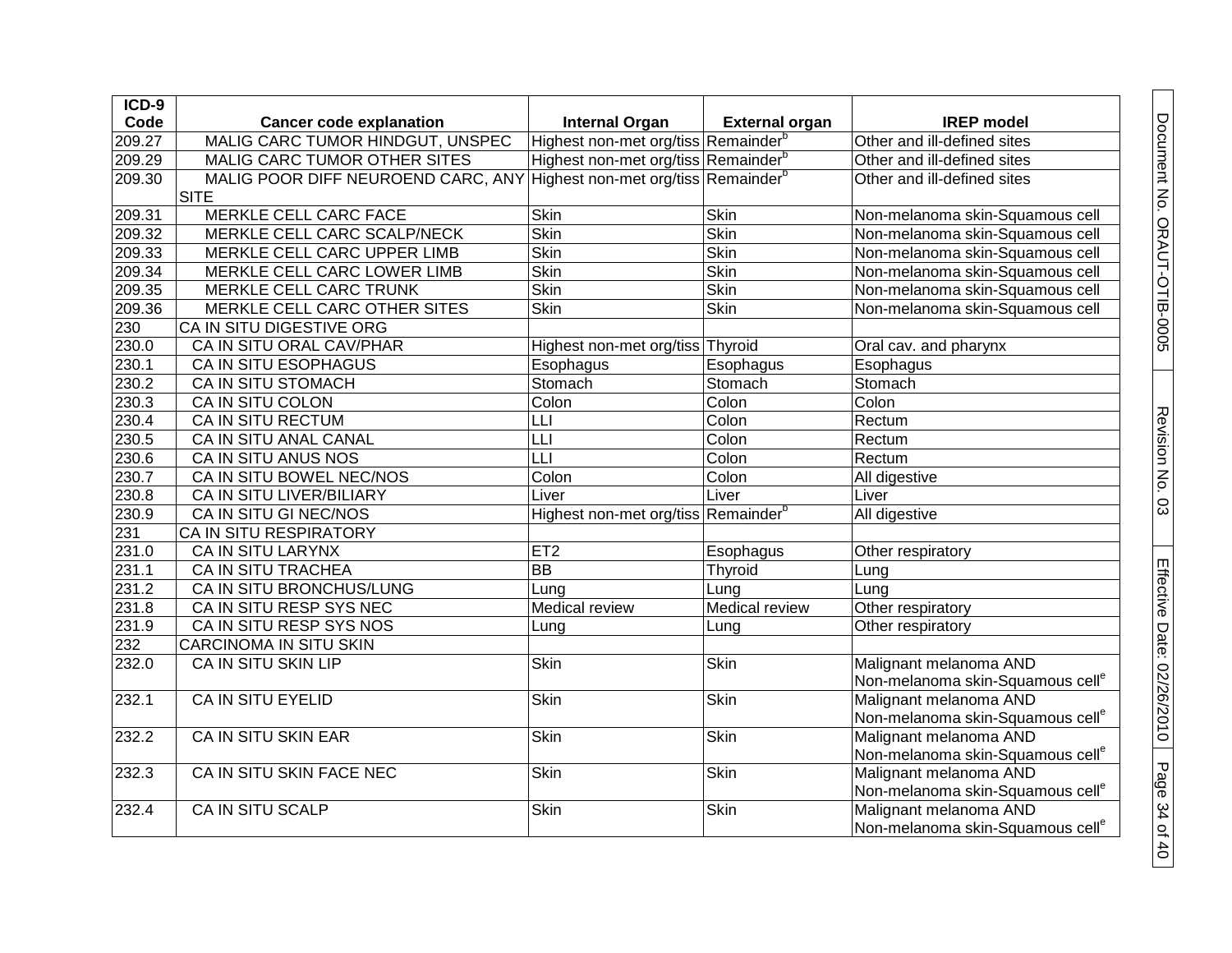| $ICD-9$            |                                 |                                                                               |                       |                                              |
|--------------------|---------------------------------|-------------------------------------------------------------------------------|-----------------------|----------------------------------------------|
| Code               | <b>Cancer code explanation</b>  | <b>Internal Organ</b>                                                         | <b>External organ</b> | <b>IREP</b> model                            |
| 232.5              | <b>CA IN SITU SKIN TRUNK</b>    | Skin                                                                          | <b>Skin</b>           | Malignant melanoma AND                       |
|                    |                                 |                                                                               |                       | Non-melanoma skin-Squamous cell <sup>e</sup> |
| 232.6              | CA IN SITU SKIN ARM             | Skin                                                                          | Skin                  | Malignant melanoma AND                       |
|                    |                                 |                                                                               |                       | Non-melanoma skin-Squamous cell <sup>e</sup> |
| $\overline{232.7}$ | <b>CA IN SITU SKIN LEG</b>      | Skin                                                                          | <b>Skin</b>           | Malignant melanoma AND                       |
|                    |                                 |                                                                               |                       | Non-melanoma skin-Squamous cell <sup>e</sup> |
| 232.8              | <b>CA IN SITU SKIN NEC</b>      | Skin                                                                          | <b>Skin</b>           | Malignant melanoma AND                       |
|                    |                                 |                                                                               |                       | Non-melanoma skin-Squamous cell <sup>e</sup> |
| 232.9              | CA IN SITU SKIN NOS             | <b>Skin</b>                                                                   | Skin                  | Malignant melanoma AND                       |
|                    |                                 |                                                                               |                       | Non-melanoma skin-Squamous cell <sup>e</sup> |
| 233                | CA IN SITU BREAST/GU            |                                                                               |                       |                                              |
| 233.0              | <b>CA IN SITU BREAST</b>        | <b>Breast</b>                                                                 | <b>Breast</b>         | <b>Breast</b>                                |
| 233.1              | CA IN SITU CERVIX UTERI         | Uterus                                                                        | <b>Uterus</b>         | Female genitalia less ovary                  |
| 233.2              | CA IN SITU UTERUS NEC           | <b>Uterus</b>                                                                 | <b>Uterus</b>         | Female genitalia less ovary                  |
| 233.3              | CA IN SITU FEM GEN NEC          | <b>Uterus</b>                                                                 | <b>Uterus</b>         | Female genitalia less ovary AND              |
|                    |                                 |                                                                               |                       | Ovary                                        |
| 233.30             | CA IN SITU FEM GEN UNSPEC       | <b>Uterus</b>                                                                 | <b>Uterus</b>         | Female genitalia less ovary AND              |
|                    |                                 |                                                                               |                       | Ovary                                        |
| 233.31             | <b>CA IN SITU VAGINA</b>        | <b>Uterus</b>                                                                 | Uterus                | Female genitalia less ovary AND              |
|                    |                                 |                                                                               |                       | Ovary                                        |
| 233.32             | <b>CA IN SITU VULVA</b>         | <b>Skin</b>                                                                   | <b>Uterus</b>         | Female genitalia less ovary AND              |
|                    |                                 |                                                                               |                       | Ovary                                        |
| 233.39             | CA IN SITU OTHER FEM GEN        | <b>Uterus</b>                                                                 | <b>Uterus</b>         | Female genitalia less ovary AND              |
|                    |                                 |                                                                               |                       | Ovary                                        |
| 233.4              | CA IN SITU PROSTATE             | Highest non-met org/tiss Bladder                                              |                       | All male genitalia                           |
| 233.5              | CA IN SITU PENIS                | <b>Testes</b>                                                                 | <b>Testes</b>         | All male genitalia                           |
| 233.6              | CA IN SITU MALE GEN NEC         | <b>Testes</b>                                                                 | Testes                | All male genitalia                           |
| 233.7              | CA IN SITU BLADDER              | <b>Bladder</b>                                                                | <b>Bladder</b>        | <b>Bladder</b>                               |
| 233.9              | CA IN SITU URINARY NEC          | <b>Medical review</b>                                                         | Liver                 | Urinary organs less bladder                  |
| 234                | CA IN SITU NEC/NOS              |                                                                               |                       |                                              |
| 234.0              | CA IN SITU EYE                  | <b>Brain</b>                                                                  | Eye Lens              | Eye                                          |
| 234.8              | CA IN SITU NEC                  | Highest non-met org/tiss Remainder <sup>b</sup>                               |                       | Other and ill-defined sites                  |
| 234.9              | CA IN SITU NOS                  | Highest non-met org/tiss Remainder <sup>b</sup>                               |                       | Other and ill-defined sites                  |
| 235                | UNCERT BEHAV NEOPLASM GI/RESP   |                                                                               |                       |                                              |
| 235.0              | UNCERT BEHAV NEOPLASM SALIVARY  | Highest non-met org/tiss Thyroid/Remainder <sup>a</sup> Oral cav. and pharynx |                       |                                              |
| 235.1              | UNCERT BEHAV NEOPLASM ORAL/PHAR | Highest non-met org/tiss Thyroid/Remainder <sup>a</sup>                       |                       | Oral cav. and pharynx                        |
| 235.2              | UNCERT BEHAV NEOPLASM INTESTINE | Stomach                                                                       | Stomach               | Stomach                                      |
|                    | (stomach)                       |                                                                               |                       |                                              |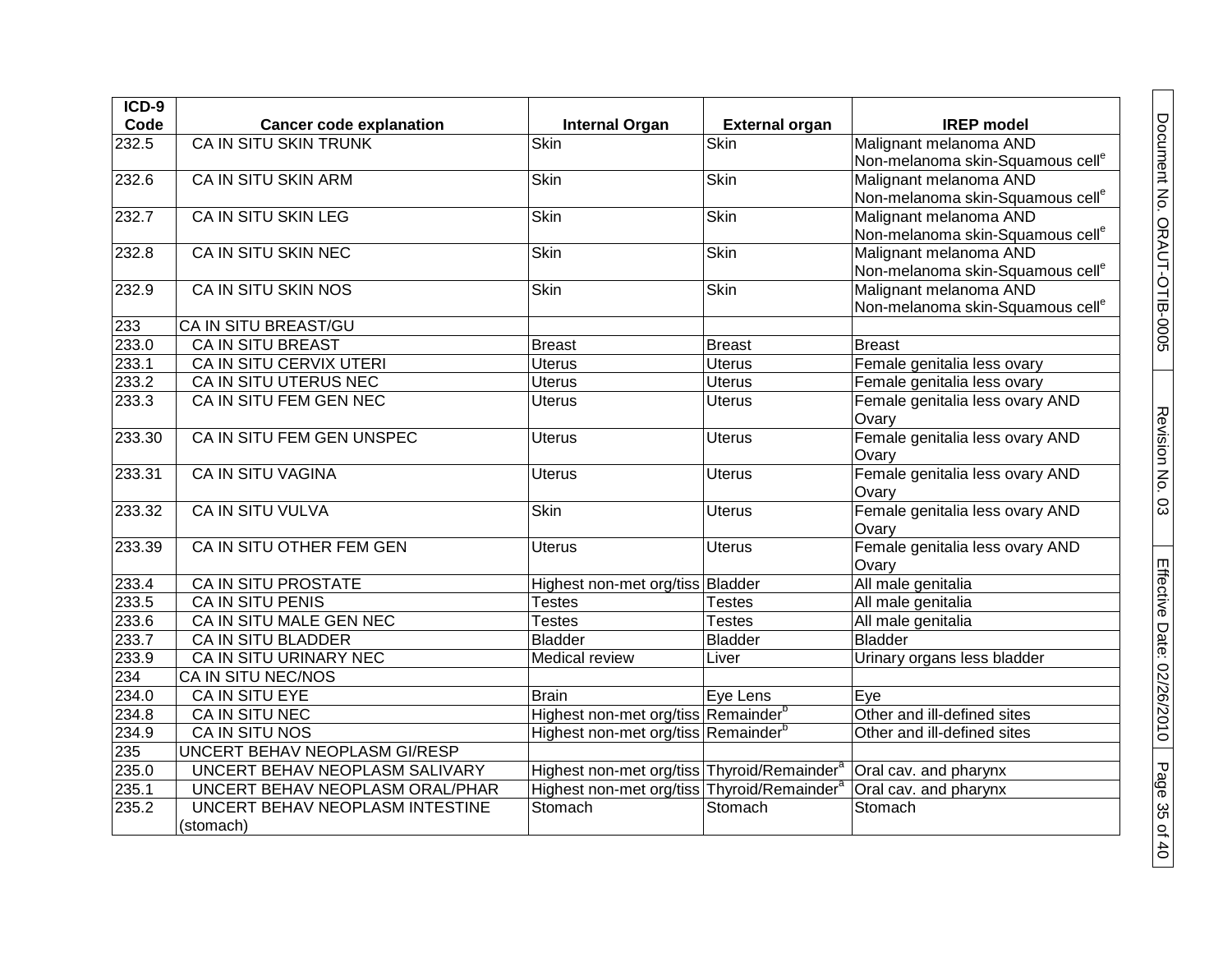| ICD-9              |                                  |                                  |                                |                              |
|--------------------|----------------------------------|----------------------------------|--------------------------------|------------------------------|
| Code               | <b>Cancer code explanation</b>   | <b>Internal Organ</b>            | <b>External organ</b>          | <b>IREP</b> model            |
| 235.2              | UNCERT BEHAV NEOPLASM INTESTINE  | Colon                            | Colon                          | Colon                        |
|                    | (colon)                          |                                  |                                |                              |
| 235.2              | UNCERT BEHAV NEOPLASM INTESTINE  | LLI                              | Colon                          | Rectum                       |
|                    | (rectum)                         |                                  |                                |                              |
| 235.3              | UNCERT BEHAV NEOPLASM LIVER      | Liver                            | Liver                          | Liver                        |
| 235.4              | UNCERT BEHAV NEOPLASM PERITONEUM | Highest non-met org/tiss         | Colon                          | All digestive                |
| 235.5              | UNCERT BEHAV NEOPLASM GI NEC     | Colon                            | Colon                          | All digestive                |
| 235.6              | UNCERT BEHAV NEOPLASM LARYNX     | ET2                              | Esophagus                      | Other respiratory            |
| $\overline{235.7}$ | UNCERT BEHAV NEOPLASM LUNG       | Lung                             | Lung                           | Lung                         |
| 235.8              | UNCERT BEHAV NEOPLASM PLEURA     | <b>Medical review</b>            | Lung                           | Other respiratory            |
| 235.9              | UNCERT BEHAV NEOPLASM RESP NEC   | <b>Medical review</b>            | Lung                           | Other respiratory            |
| 236                | UNCERT BEHAV NEOPLASM GU         |                                  |                                |                              |
| 236.0              | UNCERT BEHAV NEOPLASM UTERUS     | <b>Uterus</b>                    | <b>Uterus</b>                  | Female genitalia, less ovary |
| 236.1              | UNCERT BEHAV NEOPLASM PLACENTA   | <b>Uterus</b>                    | <b>Uterus</b>                  | Female genitalia, less ovary |
| 236.2              | UNCERT BEHAV NEOPLASM OVARY      | Ovaries                          | Ovaries                        | Ovary                        |
| 236.3              | UNCERT BEHAV NEOPLASM FEMALE NEC | Medical review                   | <b>Uterus</b>                  | Female genitalia, less ovary |
| 236.4              | UNCERT BEHAV NEOPLASM TESTIS     | <b>Testes</b>                    | <b>Testes</b>                  | All male genitalia           |
| 236.5              | UNCERT BEHAV NEOPLASM PROSTATE   | Highest non-met org/tiss Bladder |                                | All male genitalia           |
| 236.6              | UNCERT BEHAV NEOPLASM MALE NEC   | <b>Testes</b>                    | <b>Testes</b>                  | All male genitalia           |
| 236.7              | UNCERT BEHAV NEOPLASM BLADDER    | <b>Bladder</b>                   | <b>Bladder</b>                 | <b>Bladder</b>               |
| 236.9              | UNCERT BEHAV NEOPLASM OTHER      | <b>Medical review</b>            | Liver                          | Urinary organs less bladder  |
|                    | <b>URINAR</b>                    |                                  |                                |                              |
| 236.90             | UNCERT BEHAV NEOPLASM URINAR NOS | Medical review                   | Liver                          | Urinary organs less bladder  |
| 236.91             | UNCERT BEHAV NEOPLASM KIDNEY     | <b>Medical review</b>            | Liver                          | Urinary organs less bladder  |
| 236.99             | UNCERT BEHAV NEOPLASM URINAR NEC | Medical review                   | Liver                          | Urinary organs less bladder  |
| 237                | UNCER NEOPLASM ENDOCRINE/NERV    |                                  |                                |                              |
| 237.0              | UNCERT BEHAV NEOPLASM PITUITARY  | <b>Brain</b>                     | Thyroid/Remainder <sup>a</sup> | Thyroid                      |
| 237.1              | UNCERT BEHAV NEOPLASM PINEAL     | <b>Brain</b>                     | Thyroid/Remainder <sup>a</sup> | Thyroid                      |
| 237.2              | UNCERT BEHAV NEOPLASM ADRENAL    | Adrenal                          | Liver                          | Urinary organs less bladder  |
| 237.3              | UNCERT BEHAV NEOPLASM PARAGANG   | <b>Brain</b>                     | Thyroid/Remainder <sup>a</sup> | Nervous system               |
| 237.4              | UNCER NEOPLASM ENDOCRINE NEC     | <b>Medical review</b>            | Remainder <sup>b</sup>         | Thyroid                      |
| 237.5              | UNCERT BEH NEOPLASM BRAIN/SPINAL | Brain                            | Thyroid/Remainder <sup>a</sup> | Nervous system               |
| 237.6              | UNCERT BEHAV NEOPLASM MENINGES   | <b>Brain</b>                     | Thyroid/Remainder <sup>a</sup> | Nervous system               |
| 237.7              | <b>NEUROFIBROMATOSIS</b>         | <b>Medical review</b>            | Remainder <sup>b</sup>         | Nervous system               |
| 237.70             | NEUROFIBROMATOSIS NOS            | <b>Medical review</b>            | Remainder <sup>b</sup>         | Nervous system               |
| 237.71             | NEUROFIBROMATOSIS TYPE I         | Medical review                   | Remainder <sup>b</sup>         | Nervous system               |
| 237.72             | NEUROFIBROMATOSIS TYP II         | <b>Medical review</b>            | Remainder <sup>b</sup>         | Nervous system               |
| 237.9              | UNCERT BEH NEOPLASM NERV SYS NEC | <b>Medical review</b>            | Remainder <sup>b</sup>         | Nervous system               |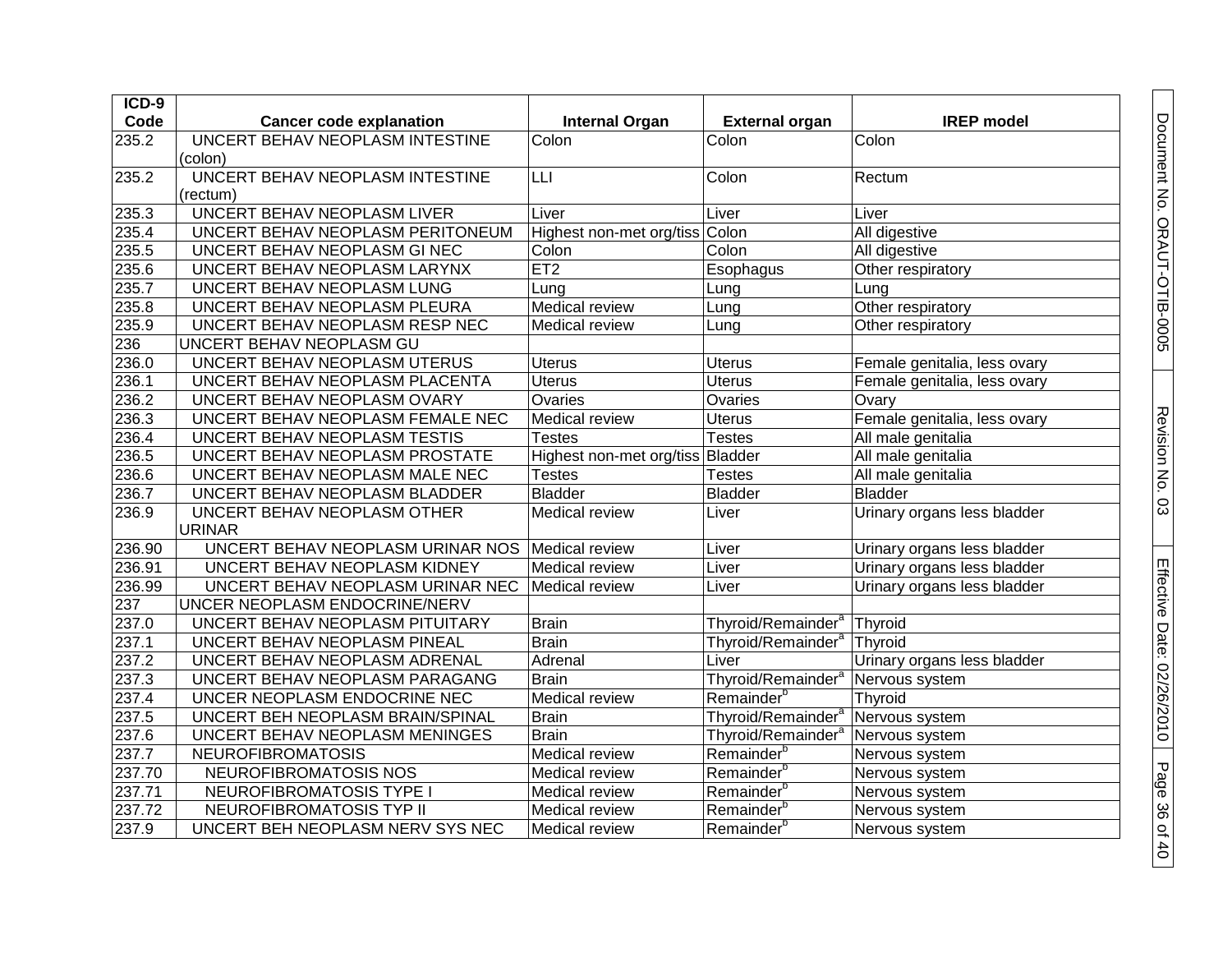| $ICD-9$ |                                      |                        |                        |                                                                                   |
|---------|--------------------------------------|------------------------|------------------------|-----------------------------------------------------------------------------------|
| Code    | <b>Cancer code explanation</b>       | <b>Internal Organ</b>  | <b>External organ</b>  | <b>IREP</b> model                                                                 |
| 238     | <b>UNCERT BEHAV NEOPLASM NEC/NOS</b> |                        |                        |                                                                                   |
| 238.0   | UNCERT BEHAV NEOPLASM BONE           | <b>Medical review</b>  | <b>Red Bone Marrow</b> | <b>Bone</b>                                                                       |
| 238.1   | UNCERT BEHAV NEOPLASM SOFT TISSU     | <b>Medical review</b>  | Remainder <sup>b</sup> | <b>Connective Tissue</b>                                                          |
| 238.2   | UNCERT BEHAV NEOPLASM SKIN           | Medical review         | Skin                   | Malignant melanoma AND<br>non-melanoma skin-Basal cell                            |
| 238.3   | UNCERT BEHAV NEOPLASM BREAST         | <b>Medical review</b>  | <b>Breast</b>          | Breast                                                                            |
| 238.4   | POLYCYTHEMIA                         | Red Bone Marrow        | <b>Red Bone Marrow</b> | Bone                                                                              |
| 238.5   | <b>MASTOCYTOMA NOS</b>               | <b>Red Bone Marrow</b> | <b>Red Bone Marrow</b> | Lymphoma and multiple myeloma                                                     |
| 238.6   | PLASMACYTOMA NOS                     | <b>Red Bone Marrow</b> | <b>Red Bone Marrow</b> | Lymphoma and multiple myeloma                                                     |
| 238.7   | LYMPHOPROLIFERAT DISEASE NOS         | <b>Red Bone Marrow</b> | <b>Red Bone Marrow</b> | <b>Bone AND</b><br>Lymphoma and multiple myeloma                                  |
| 238.71  | <b>ESS THROMBOCYTHEMIA</b>           | <b>Red Bone Marrow</b> | <b>Red Bone Marrow</b> | <b>Bone AND</b>                                                                   |
| 238.72  | LOWGRADE MYELODYSPL SYND             | <b>Red Bone Marrow</b> | <b>Red Bone Marrow</b> | Lymphoma and multiple myeloma<br><b>Bone AND</b><br>Lymphoma and multiple myeloma |
| 238.73  | HIGHGRADE MYELODYSPL SYND            | <b>Red Bone Marrow</b> | <b>Red Bone Marrow</b> | <b>Bone AND</b><br>Lymphoma and multiple myeloma                                  |
| 238.74  | HMYELODYSPL SYND W/5Q DEL            | <b>Red Bone Marrow</b> | <b>Red Bone Marrow</b> | <b>Bone AND</b><br>Lymphoma and multiple myeloma                                  |
| 238.75  | MYELODYSPL SYND, UNSPEC              | Red Bone Marrow        | <b>Red Bone Marrow</b> | <b>Bone AND</b><br>Lymphoma and multiple myeloma                                  |
| 238.76  | <b>MYELOFIBROSIS W/MYELOID META</b>  | <b>Red Bone Marrow</b> | <b>Red Bone Marrow</b> | <b>Bone AND</b><br>Lymphoma and multiple myeloma                                  |
| 238.79  | <b>OTHER LYMPHATIC/HEMATOP TISS</b>  | <b>Red Bone Marrow</b> | <b>Red Bone Marrow</b> | <b>Bone AND</b><br>Lymphoma and multiple myeloma                                  |
| 238.8   | UNCERT BEHAVIOR NEOPLASM NEC         | <b>Medical review</b>  | Remainder <sup>b</sup> | Other and ill-defined sites                                                       |
| 238.9   | UNCERT BEHAVIOR NEOPLASM NOS         | Medical review         | Remainder <sup>b</sup> | Other and ill-defined sites                                                       |
| 239     | <b>UNSPECIFIED NEOPLASM</b>          |                        |                        |                                                                                   |
| 239.0   | DIGESTIVE NEOPLASM NOS               | Medical review         | Stomach                | All digestive                                                                     |
| 239.1   | <b>RESPIRATORY NEOPLASM NOS</b>      | <b>Medical review</b>  | Lung                   | Lung AND<br>Other respiratory                                                     |
| 239.2   | <b>BONE/SKIN NEOPLASM NOS (Bone)</b> | <b>Medical review</b>  | <b>Red Bone Marrow</b> | Bone                                                                              |
| 239.2   | <b>BONE/SKIN NEOPLASM NOS (Skin)</b> | <b>Medical review</b>  | skin                   | Non-melanoma skin-Basal cell                                                      |
| 239.3   | BREAST NEOPLASM NOS                  | <b>Breast</b>          | <b>Breast</b>          | <b>Breast</b>                                                                     |
| 239.4   | BLADDER NEOPLASM NOS                 | <b>Bladder</b>         | <b>Bladder</b>         | Bladder                                                                           |
| 239.5   | OTHER GU NEOPLASM NOS (Female)       | <b>Medical review</b>  | <b>Bladder</b>         | Female genitalia less ovary AND<br><b>Ovary AND</b><br>All urinary organs         |
| 239.5   | OTHER GU NEOPLASM NOS (Male)         | <b>Medical review</b>  | <b>Testes</b>          | All male genitalia AND<br>All urinary organs                                      |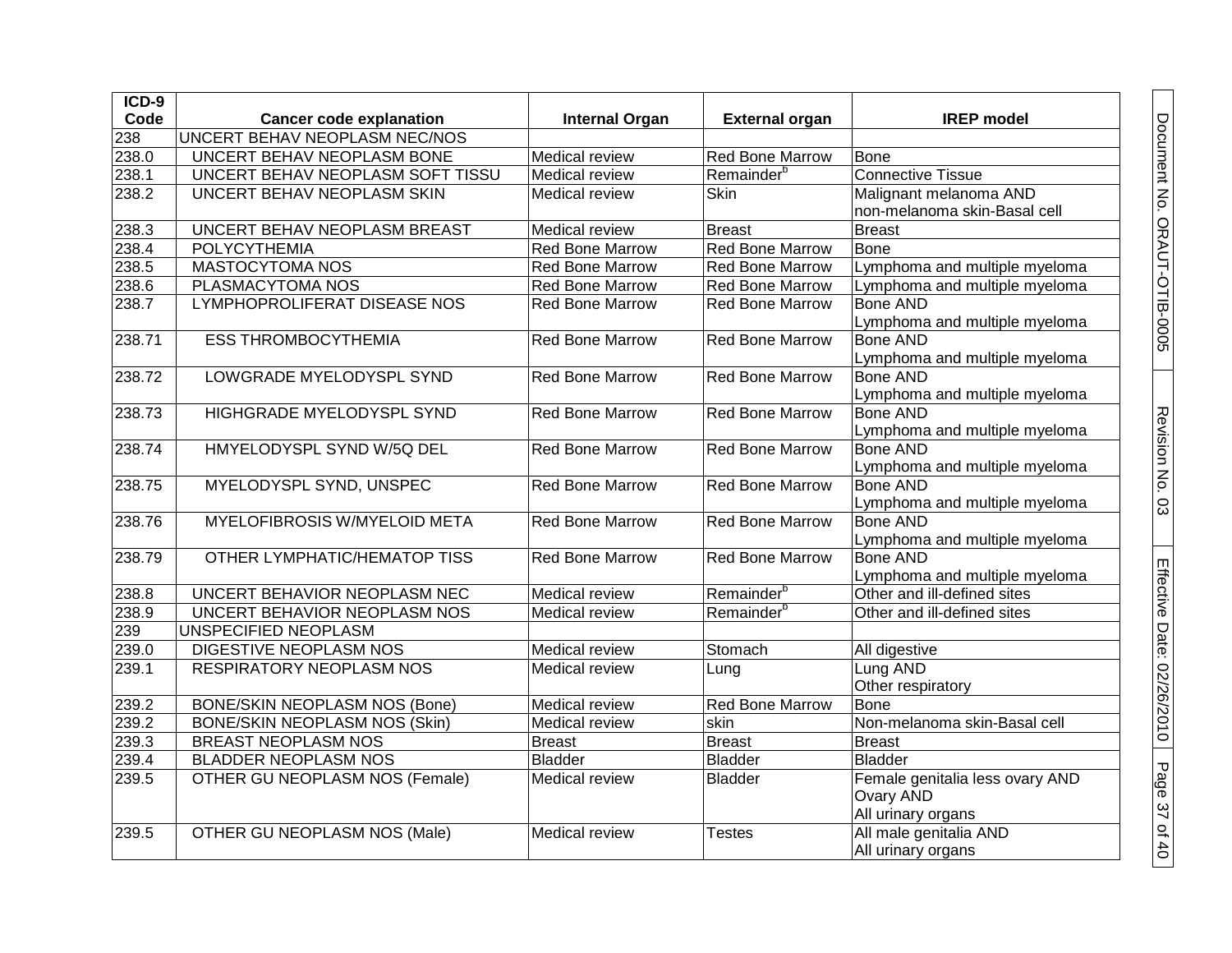| ICD-9  |                                        |                        |                                |                               |
|--------|----------------------------------------|------------------------|--------------------------------|-------------------------------|
| Code   | <b>Cancer code explanation</b>         | <b>Internal Organ</b>  | <b>External organ</b>          | <b>IREP</b> model             |
| 239.6  | <b>BRAIN NEOPLASM NOS</b>              | <b>Brain</b>           | Thyroid/Remainder <sup>a</sup> | Nervous system                |
| 239.7  | <b>BRAIN/NERV NEOPLASM NOS</b>         | Medical review         | Remainder <sup>b</sup>         | Nervous system                |
| 239.7  | <b>ENDOCRINE NOS</b>                   | Medical review         | Remainder <sup>b</sup>         | <b>Thyroid AND</b>            |
|        |                                        |                        |                                | Other endocrine glands        |
| 239.8  | NEOPLASM NOS, SITE NEC                 | Medical review         | Remainder <sup>b</sup>         | Other and ill-defined sites   |
| 239.81 | NEOPLASM NOS, RETINA/CHOROID           | Medical review         | Remainder <sup>b</sup>         | Other and ill-defined sites   |
| 239.89 | NEOPLASM NOS, OTHER SPEC SITES         | Medical review         | Remainder <sup>b</sup>         | Other and ill-defined sites   |
| 239.9  | <b>NEOPLASM NOS</b>                    | Medical review         | Remainder <sup>b</sup>         | Other and ill-defined sites   |
| 258.02 | MULTIPLE ENDOCRINE NEO [MEN] TYPE iia  | Thyroid                | Thyroid                        | Thyroid                       |
| 273    | <b>DISORDERS OF PLASMA PROTEIN</b>     |                        |                                |                               |
|        | <b>METABOLISM</b>                      |                        |                                |                               |
| 273.3  | <b>WALDENSTROM'S MACROGLOBULINEMIA</b> | <b>Red Bone Marrow</b> | <b>Red Bone Marrow</b>         | Lymphoma and multiple myeloma |
| 289    | OTHER SPECIFIED BLOOD DISORDER         |                        |                                |                               |
| 289.7  | <b>ESSENTIAL THROMBOCYTOSIS</b>        | <b>Red Bone Marrow</b> | <b>Red Bone Marrow</b>         | <b>Bone</b>                   |
| 289.8  | OTHER SPECIFIED DISEASES OF BLOOD      | <b>Red Bone Marrow</b> | <b>Red Bone Marrow</b>         | <b>Bone</b>                   |
|        | AND BLOOD-FORMING ORGANS               |                        |                                |                               |
| 289.81 | PRIMARY HYPERCOAG STATE                | <b>Red Bone Marrow</b> | <b>Red Bone Marrow</b>         | <b>Bone</b>                   |
| 289.82 | SECONDARY HYPERCOAG STATE              | <b>Red Bone Marrow</b> | <b>Red Bone Marrow</b>         | <b>Bone</b>                   |
| 289.83 | <b>MYELOFIBROSIS</b>                   | <b>Red Bone Marrow</b> | <b>Red Bone Marrow</b>         | <b>Bone</b>                   |
| 289.89 | UNSPECIFIED DISEASES OF BLOOD AND      | <b>Red Bone Marrow</b> | Red Bone Marrow                | <b>Bone</b>                   |
|        | <b>BLOOD-FORMING ORGANS</b>            |                        |                                |                               |
| 289.9  | <b>ESSENTIAL THROMBOCYTHEMIA</b>       | <b>Red Bone Marrow</b> | <b>Red Bone Marrow</b>         | Bone                          |

a. See discussion in Section 4.3

b. See discussion in Section 4.4

c. For secondary cancers, doses are assessed for the likely primary cancer site(s), which are selected using guidance in Table 3-2.

d. 42 CFR 81.30 states this cancer is nonradiogenic for the purposes of EEOICPA and assigns a POC of zero.

e. For ICD-9 code 232, if the type of cancer is specified by DOL ("Malignant melanoma or Non-melanoma skin-Squamous cell":), use only the specified IREP model (note that Bowen's disease is another name for squamous cell carcinoma in situ). If the cancer is not specified, run both IREP models as discussed in Section 4.6.

f. See discussion in Section 4.8

g. The external target organ should be lung if the lymphoma is known to be a B-cell variety, or thymus if the lymphoma is known to be a T-cell variety or if the variety is unknown.

h. For ICD-9 code 155.1, for cancers that are described as cancer of the intrahepatic ducts, select liver as the internal organ. For those that are described as gallbladder carcinoma, select gallbladder as the internal organ. If the description is unclear a medical review should be conducted to determine the appropriate internal organ of interest.

i. See discussion in Section 4.7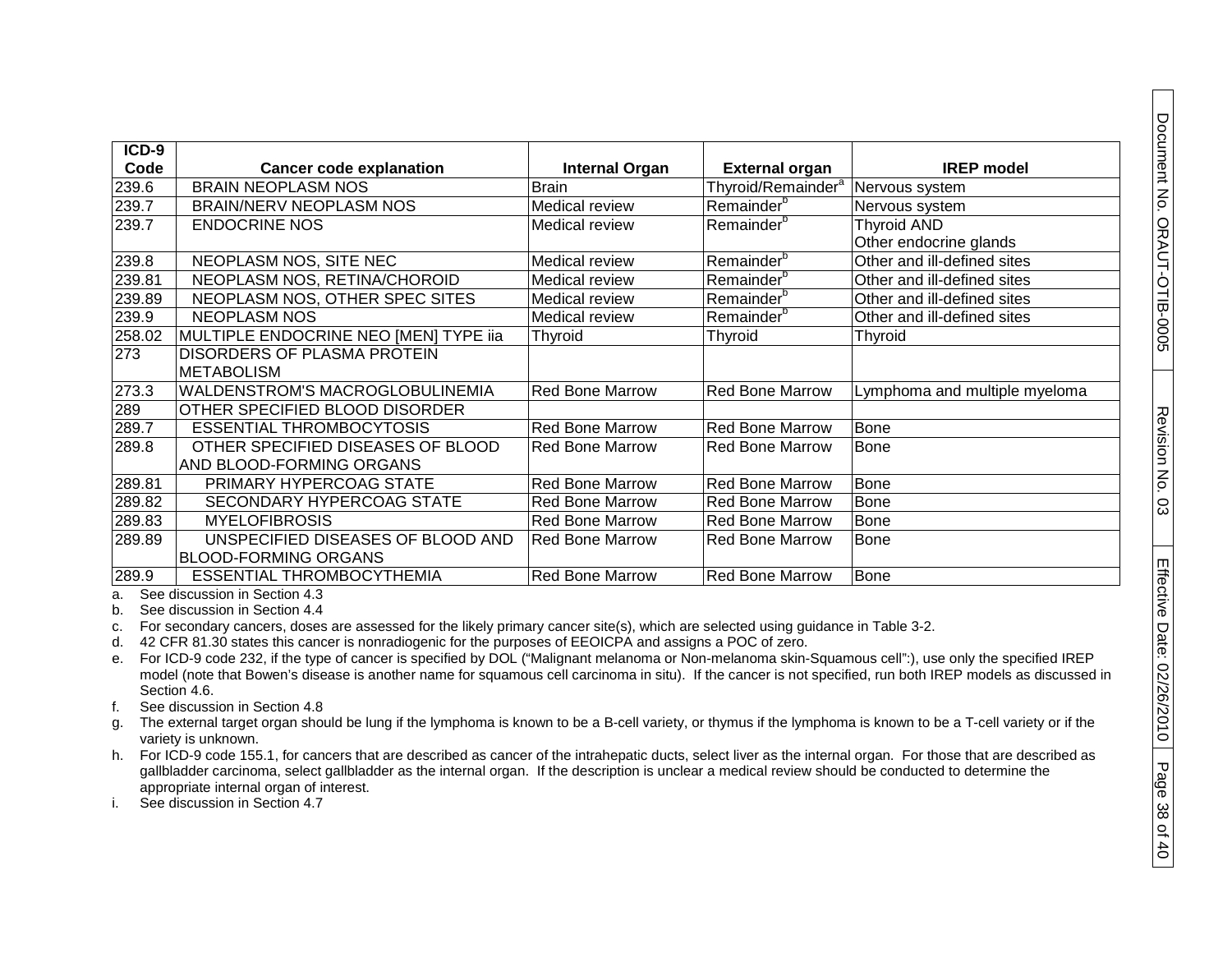| <b>Secondary cancer</b>                    | ICD-9 code of likely primary cancers <sup>a, p,c</sup>                |
|--------------------------------------------|-----------------------------------------------------------------------|
| 196.0 Lymph nodes of head, face, and neck  | 141, 142(M), 146(M), 149(F), 161(M), 162, 172, 173, 174(F), 193(F)    |
| 196.1 Intrathoracic lymph nodes            | 150(M), 162, 174(F)                                                   |
| 196.2 Intra-abdominal lymph nodes          | 150(M), 151(M), 153, 157(F), 162, 174(F), 180(F), 185(M), 189, 202(F) |
| 196.3 Lymph nodes of axilla and upper limb | 162, 172, 174(F)                                                      |
| 196.5 Inguinal and lower limb lymph nodes  | 154(M), 162, 172, 173(F), 187(M)                                      |
| 196.6 Intrapelvic lymph nodes              | 153(M), 154(F), 162(M), 180(F), 182(F), 185(M), 188                   |
| 196.8 Lymph nodes of multiple sites        | 150(M), 151(M), 153(M), 162, 174(F)                                   |
| 196.9 Lymph nodes, site unspecified        | 150(M), 151, 153, 162, 172, 174(F), 185(M)                            |
| $197.0$ Lung                               | 153, 162, 172(M), 174(F), 185(M), 188(M), 189                         |
| 197.1 Mediastinum                          | 150(M), 162, 174(F)                                                   |
| 197.2 Pleura                               | 150(M), 153(M), 162, 174(F), 183(F), 185(M), 189(M)                   |
| 197.3 Other respiratory organs             | 150, 153(M), 161, 162, 173(M), 174(F), 185(M), 193(F)                 |
| 197.4 Small intestine, including duodenum  | 152, 153, 157, 162, 171, 172(M), 174(F), 183(F), 189(M)               |
| 197.5 Large intestine and rectum           | 153, 154, 162, 174(F), 183(F), 185(M)                                 |
| 197.6 Retroperitoneum and peritoneum       | 151, 153, 154(M), 157, 162(M), 171, 174(F), 182(F), 183(F)            |
| 197.7 Liver, specified as secondary        | 151(M), 153, 154(M), 157, 162, 174(F)                                 |
| 197.8 Other digestive organs               | 150(M), 151, 153, 157, 162, 174(F), 185(M)                            |
| $198.0$ Kidney                             | 153, 162, 174(F), 180(F), 185(M), 188, 189, 202(F)                    |
| 198.1 Other urinary organs                 | 153, 174(F), 180(F), 183(F), 185(M), 188, 189(F)                      |
| 198.2 Skin                                 | 153, 162, 171(M), 172, 173(M), 174(F), 189(M)                         |
| 198.3 Brain and spinal cord                | 162, 172(M), 174(F)                                                   |
| 198.4 Other parts of nervous system        | 162, 172(M), 174(F), 185(M), 202                                      |
| 198.5 Bone and bone marrow                 | 162, 174(F), 185(M)                                                   |
| 198.6 Ovary                                | 153(F), 174(F), 183(F)                                                |
| 198.7 Suprarenal gland                     | 153(F), 162, 174(F)                                                   |
| 198.8 Other specified sites                | 153, 162, 172(M), 174(F), 183(F), 185(M), 188(M)                      |
| 511.81 Malignant pleural effusion          | 150(M), 153(M), 162, 174(F), 183(F), 185(M), 189(M)                   |
| 789.51 Malignant acsites                   | 151, 153, 154(M), 157, 162(M), 171, 174(F), 182(F), 183(F)            |

a. "M" indicates cancer site should be used for males only, and "F" indicates cancer site should be used for females only.

b. For likely primary cancer sites that have multiple possible IMBA or external organs, see Section 4.9.

c. Whenever "173" is indicated as a likely primary cancer, the "non -melanoma skin -basal cell (BCC)" model should be used.